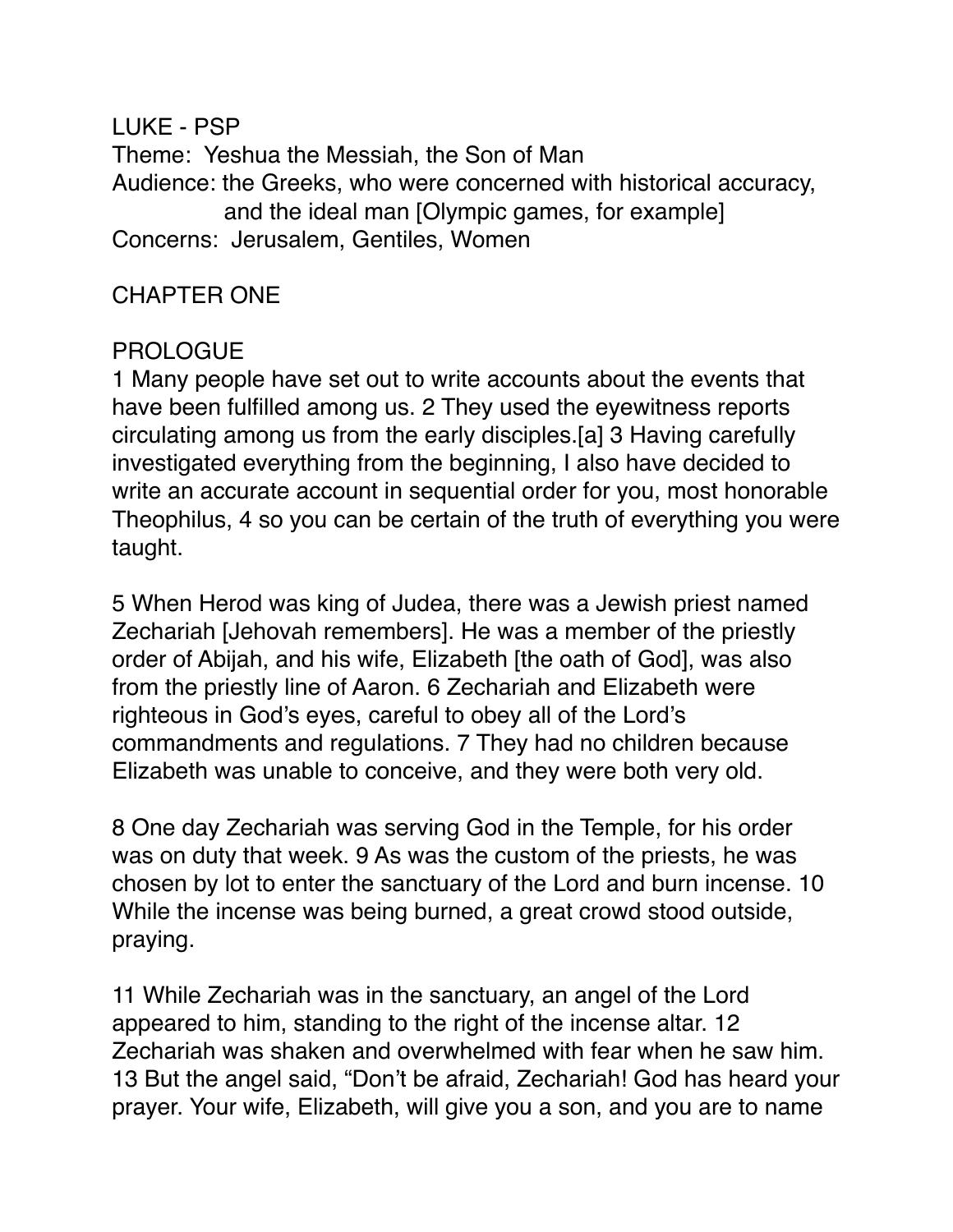him John. 14 You will have great joy and gladness, and many will rejoice at his birth, 15 for he will be great in the eyes of the Lord. He must never drink wine or other alcoholic drinks. He will be filled with the Holy Spirit, even before his birth. 16 And he will turn many Israelites to the Lord their God. 17 He will be a man with the spirit and power of Elijah. He will prepare the people for the coming of the Lord. He will turn the hearts of the fathers to their children, and he will cause those who are rebellious to accept the wisdom of the godly."

18 Zechariah said to the angel, "How can I be sure this will happen? I'm an old man now, and my wife is also well along in years."

19 Then the angel said, "I am Gabriel! I stand in the very presence of God. It was he who sent me to bring you this good news! 20 But now, since you didn't believe what I said, you will be silent and unable to speak until the child is born. For my words will certainly be fulfilled at the proper time."

21 Meanwhile, the people were waiting for Zechariah to come out of the sanctuary, wondering why he was taking so long. 22 When he finally did come out, he couldn't speak to them - or hear them! Then they realized from his gestures and his silence that he must have seen a vision in the sanctuary.

23 When Zechariah's week of service in the Temple was over, he returned home. 24 Soon afterward his wife, Elizabeth, became pregnant and went into seclusion for five months. 25 "How kind the Lord is!" she exclaimed. "He has taken away my disgrace of having no children."

26 In the sixth month of Elizabeth's pregnancy, God sent the angel Gabriel to Nazareth, a village in Galilee, 27 to a virgin named Mary. She was engaged to be married to a man named Joseph, a descendant of King David. 28 Gabriel appeared to her and said, "Greetings, favored woman! The Lord is with you!"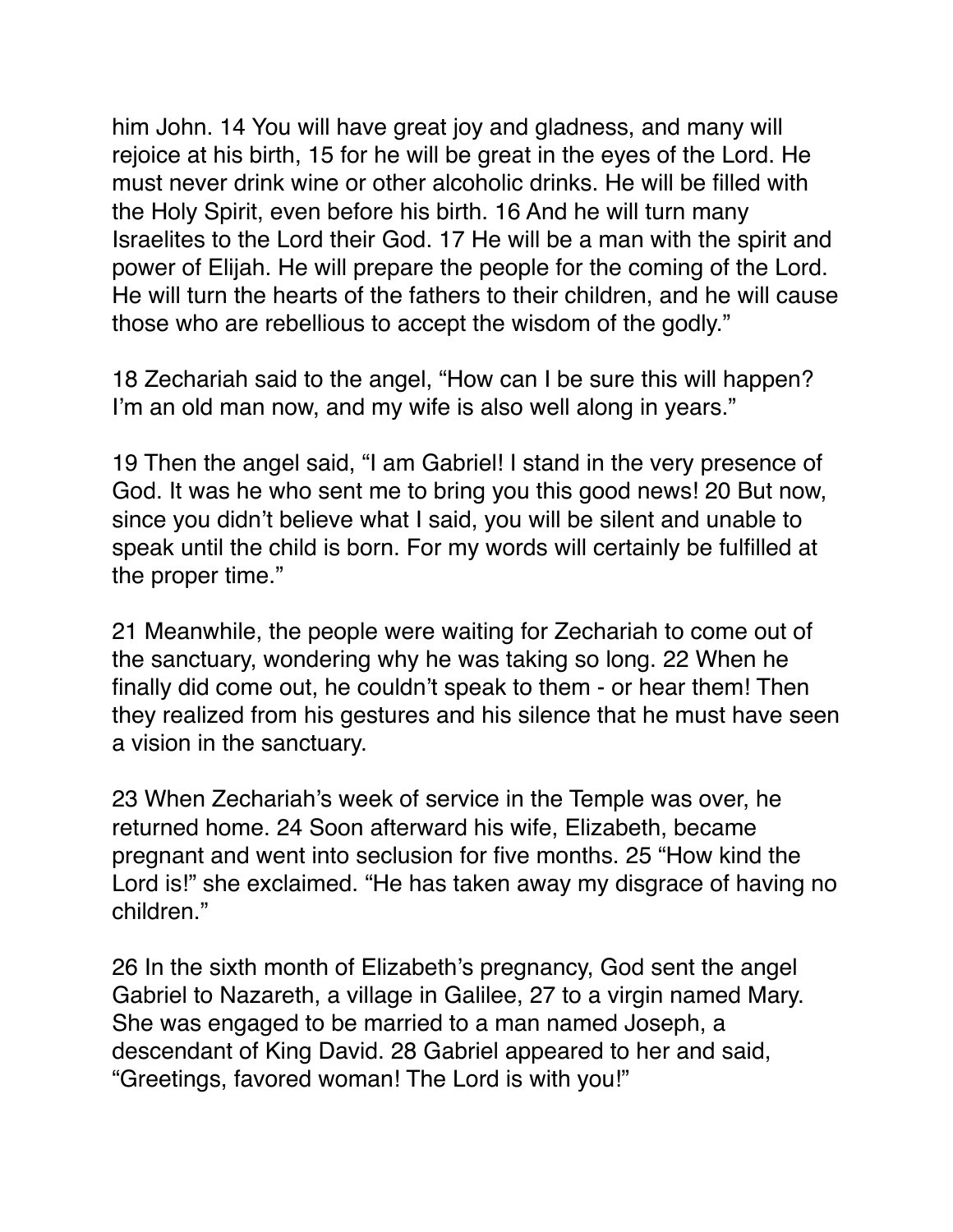29 Confused and disturbed, Mary tried to think what the angel could mean. 30 "Don't be afraid, Mary," the angel told her, "for you have found favor with God! 31 You will conceive and give birth to a son, and you will name him Jesus. 32 He will be very great and will be called the Son of the Most High. The Lord God will give him the throne of his ancestor David. 33 And he will reign over the house of Israel forever; his Kingdom will never end!"

34 Mary asked the angel, "But how can this happen? I am a virgin."

35 The angel replied, "The Holy Spirit will come upon you, and the power of the Most High will overshadow you. That is why the baby to be born will be holy, and he will be called the Son of God. 36 What's more, your relative Elizabeth has become pregnant in her old age! People used to say she was barren, but she has conceived a son and is now in her sixth month. 37 For the word of God will never fail."

38 Mary responded, "I am the Lord's servant. May everything you have said about me come true." And then the angel left her.

39 A few days later Mary hurried to the hill country of Judea, to the town 40 where Zechariah lived. She entered the house and greeted Elizabeth. 41 At the sound of Mary's greeting, Elizabeth's child leaped within her, and Elizabeth was filled with the Holy Spirit.

42 Elizabeth gave a glad cry and exclaimed to Mary, "God has blessed you above all women, and your child is blessed. 43 Why am I so honored, that the mother of my Lord should visit me? 44 When I heard your greeting, the baby in my womb jumped for joy. 45 You are blessed because you believed that the Lord would do what he said."

46 Mary responded,

"Oh, how my soul praises the Lord. 47 How my spirit rejoices in God my Savior! 48 For he took notice of his lowly servant girl,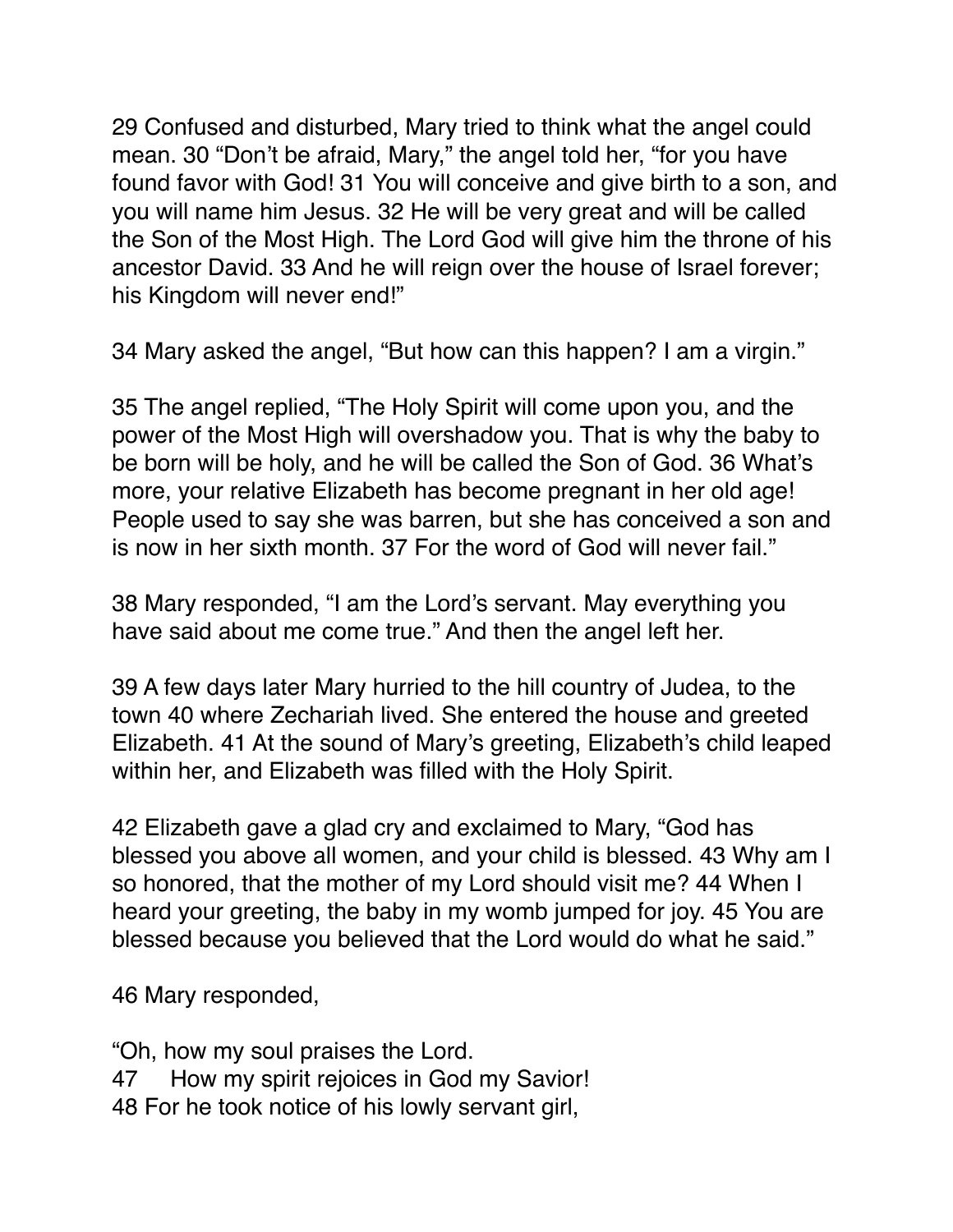and from now on all generations will call me blessed. 49 For the Mighty One is holy,

and he has done great things for me.

- 50 He shows mercy from generation to generation to all who fear him.
- 51 His mighty arm has done tremendous things! He has scattered the proud and haughty ones.
- 52 He has brought down princes from their thrones and exalted the humble.
- 53 He has filled the hungry with good things and sent the rich away with empty hands.
- 54 He has helped his servant Israel
	- and remembered to be merciful.
- 55 For he made this promise to our ancestors,
	- to Abraham and his children forever."

56 Mary stayed with Elizabeth about three months and then went back to her own home.

57 When it was time for Elizabeth's baby to be born, she gave birth to a son. 58 And when her neighbors and relatives heard that the Lord had been very merciful to her, everyone rejoiced with her.

59 When the baby was eight days old, they all came for the circumcision ceremony. They wanted to name him Zechariah, after his father. 60 But Elizabeth said, "No! His name is John!"

61 "What?" they exclaimed. "There is no one in all your family by that name." 62 So they used gestures to ask the baby's father what he wanted to name him. 63 He motioned for a writing tablet, and to everyone's surprise he wrote, "His name is John." 64 Instantly Zechariah could speak again, and he began praising God.

65 Awe fell upon the whole neighborhood, and the news of what had happened spread throughout the Judean hills. 66 Everyone who heard about it reflected on these events and asked, "What will this child turn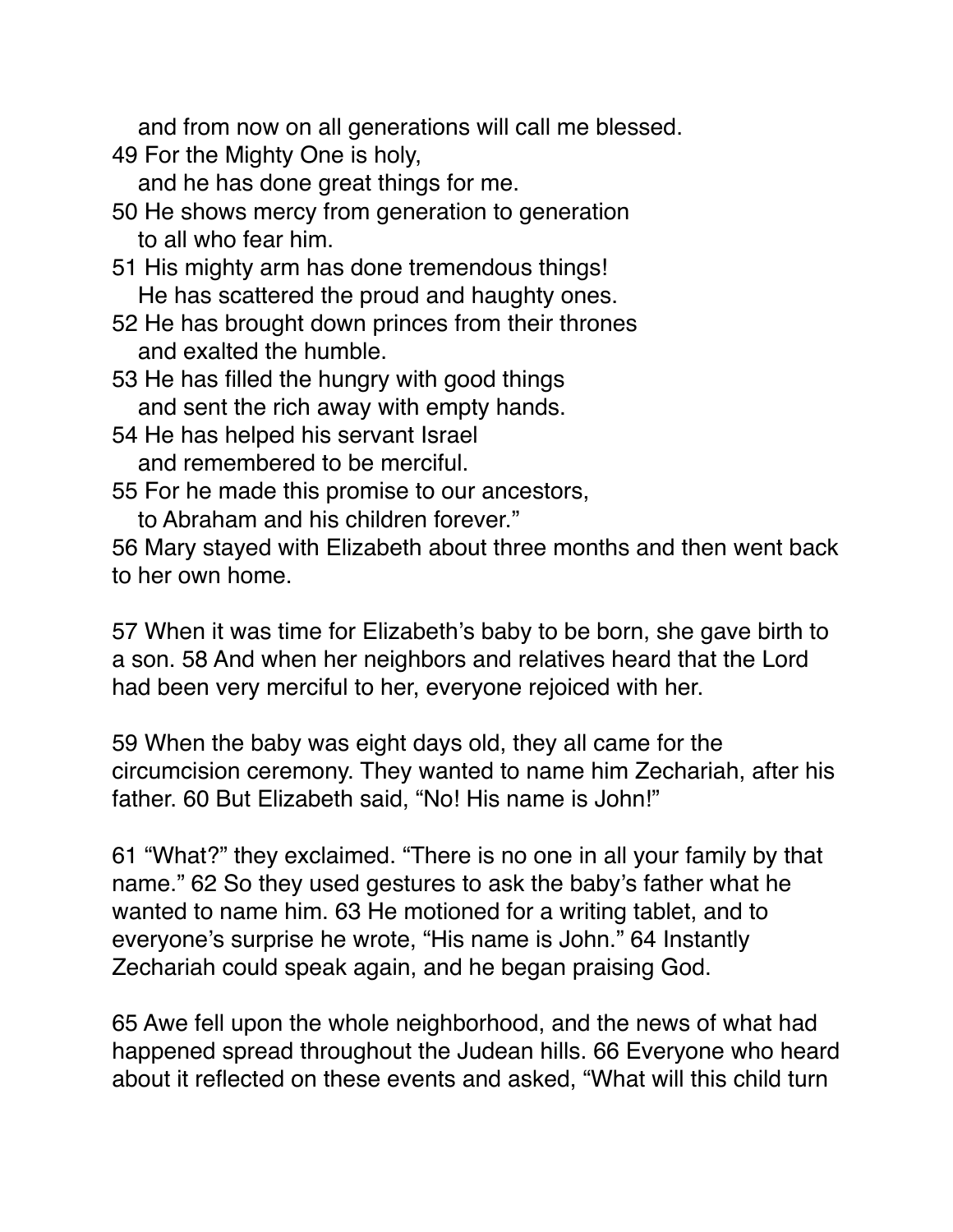out to be?" For the hand of the Lord was surely upon him in a special way.

67 Then his father, Zechariah, was filled with the Holy Spirit and gave this prophecy:

68 "Praise the Lord, the God of Israel,

because he has visited and redeemed his people.

69 He has sent us a mighty Savior

from the royal line of his servant David,

70 just as he promised

through his holy prophets long ago.

71 Now we will be saved from our enemies and from all who hate us.

72 He has been merciful to our ancestors

by remembering his sacred covenant— [Note: Zechariah's name]

73 the covenant he swore with an oath  $-$  [Note: Elizabeth's name] to our ancestor Abraham.

74 We have been rescued from our enemies

so we can serve God without fear,

75 in holiness and righteousness

for as long as we live.

76 "And you, my little son,

will be called the prophet of the Most High,

because you will prepare the way for the Lord.

77 You will tell his people how to find salvation through forgiveness of their sins.

78 Because of God's tender mercy,

the morning light from heaven is about to break upon us,

79 to give light to those [Note: Gentiles] who sit in darkness and in the shadow of death,

 and to guide us [Note: the Jews] to the path of peace." 80 John grew up and became strong in spirit. And he lived in the wilderness until the day he began his public ministry to Israel.

# LUKE 2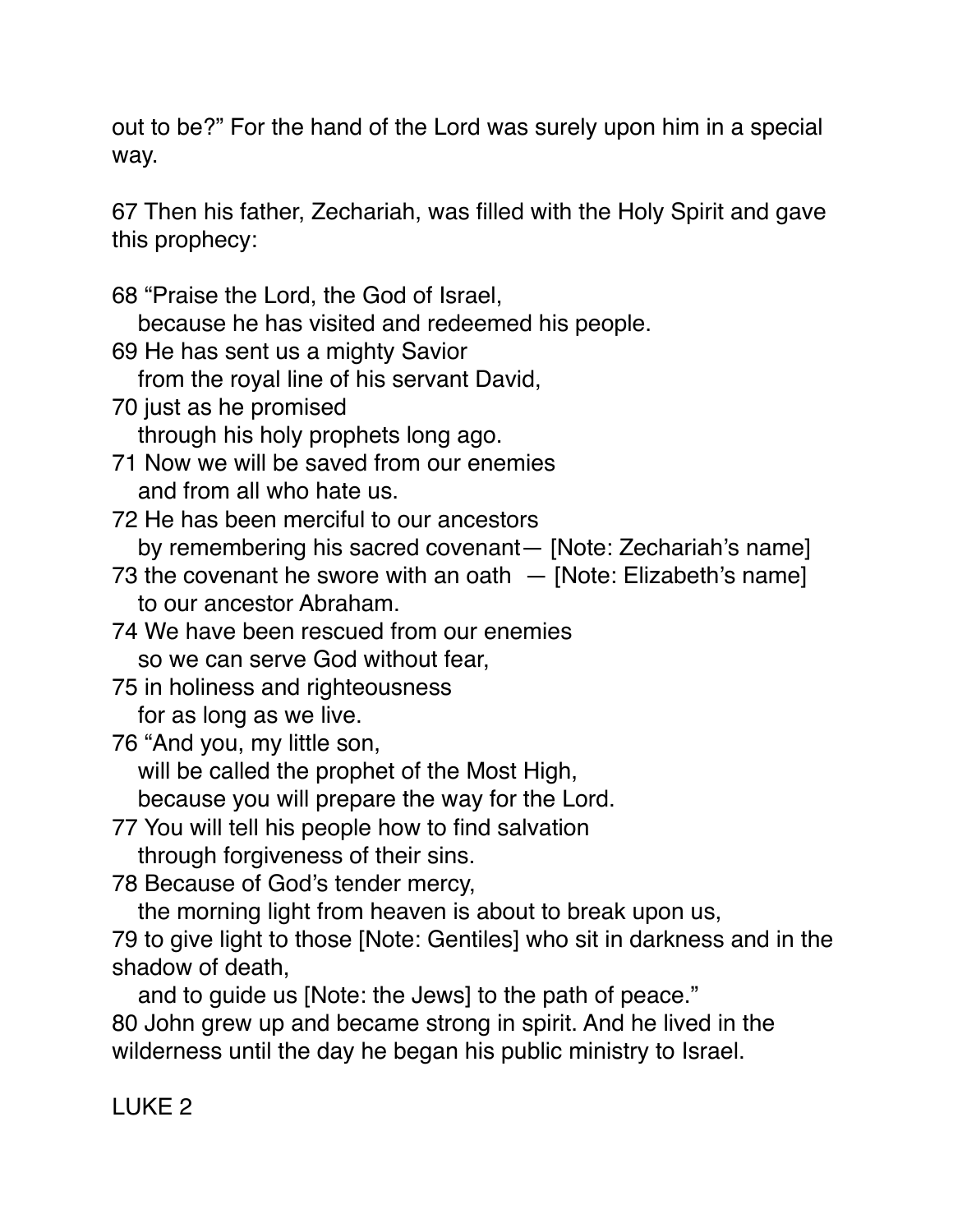2 At that time the Roman emperor, Augustus, decreed that a census should be taken throughout the Roman Empire. 2 (This was the first census taken when Quirinius was governor of Syria.) 3 All returned to their own ancestral towns to register for this census. 4 And because Joseph was a descendant of King David, he had to go to Bethlehem in Judea, David's ancient home. He traveled there from the village of Nazareth in Galilee. 5 He took with him Mary, to whom he was engaged, who was now expecting a child.

6 And while they were there, the time came for her baby to be born. *[Note: sometime in 7-6 BC]* 7 She gave birth to her firstborn son. She wrapped him snugly in strips of cloth and laid him in a manger, because there was no lodging available for them.

8 That night there were shepherds staying in the fields nearby, guarding their flocks of sheep. 9 Suddenly, an angel of the Lord appeared among them, and the radiance of the Lord's glory surrounded them. They were terrified, 10 but the angel reassured them. "Don't be afraid!" he said. "I bring you good news that will bring great joy to all people. 11 The Savior—yes, the Messiah, the Lord has been born today in Bethlehem, the city of David! 12 And you will recognize him by this sign: You will find a baby wrapped snugly in strips of cloth *[Note: same as was done in his death: he was born to die]*, lying in a manger in a stable-cave."

13 Suddenly, the angel was joined by a vast host of others—the armies of heaven—praising God and saying,

14 "Glory to God in highest heaven,

 and peace on earth to those with whom God is pleased." 15 When the angels had returned to heaven, the shepherds said to each other, "Let's go to Bethlehem! Let's see this thing that has happened, which the Lord has told us about."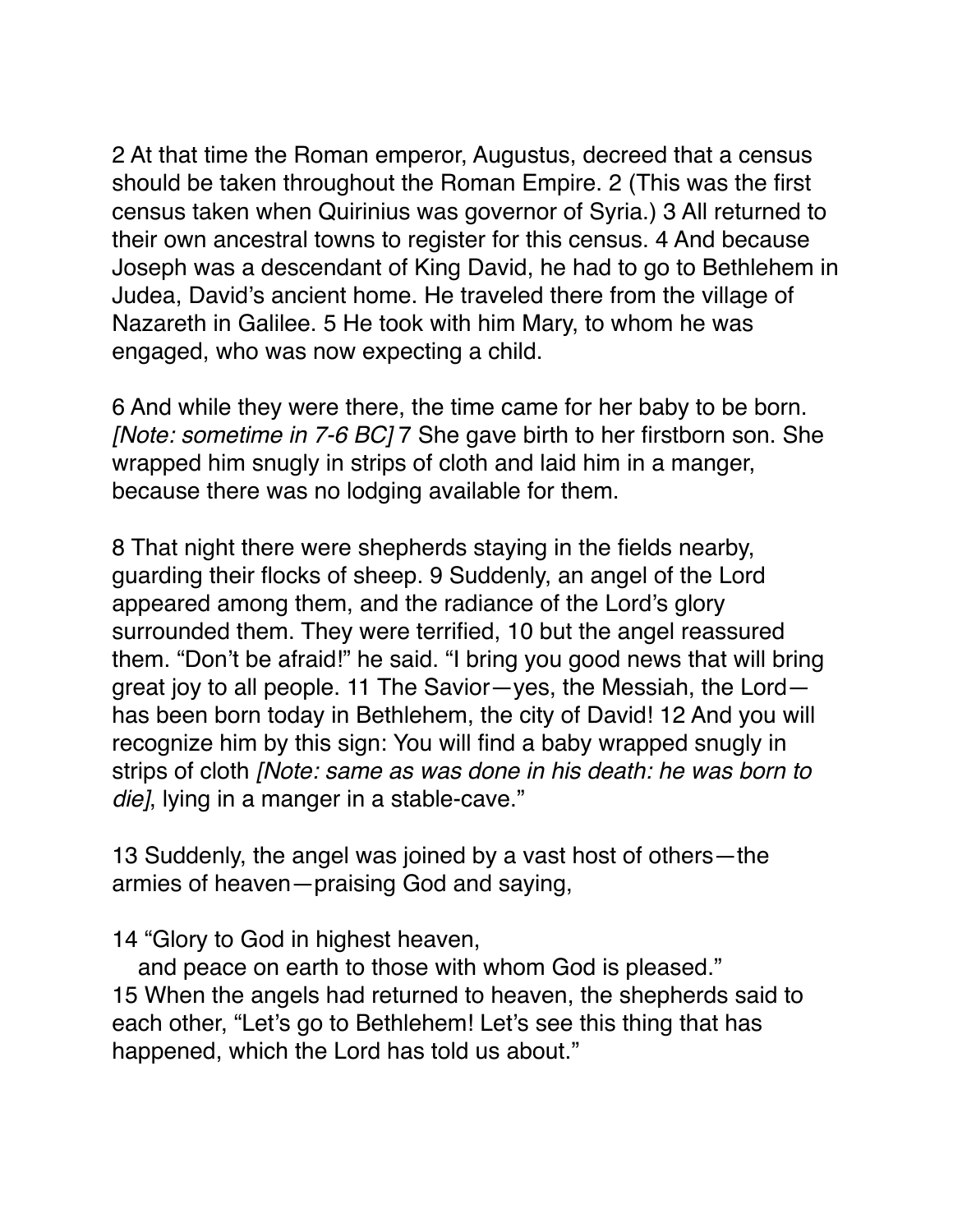16 They hurried to the village and found Mary and Joseph. And there was the baby, lying in the manger. 17 After seeing him, the shepherds told everyone what had happened and what the angel had said to them about this child. 18 All who heard the shepherds' story were astonished, 19 but Mary kept all these things in her heart and thought about them often. 20 The shepherds went back to their flocks, glorifying and praising God for all they had heard and seen. It was just as the angel had told them.

21 Eight days later, when the baby was circumcised, he was named Jesus, the name given him by the angel even before he was conceived.

22 Then it was time for their purification offering *[Note: when the male baby is 40 days old]*, as required by the law of Moses after the birth of a child; so his parents took him to Jerusalem to present him to the Lord. 23 The law of the Lord says, "If a woman's first child is a boy, he must be dedicated to the Lord." 24 So they offered the sacrifice required in the law of the Lord—"either a pair of turtledoves or two young pigeons." *[Note: showing their poverty status; Amos 9:11]*

25 At that time there was a man in Jerusalem named Simeon. He was righteous and devout and was eagerly waiting for the Messiah to come and rescue Israel. The Holy Spirit was upon him 26 and had revealed to him that he would not die until he had seen the Lord's Messiah. 27 That day the Spirit led him to the Temple. So when Mary and Joseph came to present the baby Jesus to the Lord as the law required, 28 Simeon was there. He took the child in his arms and praised God, saying,

29 "Sovereign Lord, now let your servant die in peace,

as you have promised.

- 30 For I have seen your salvation,
- 31 which you have prepared for all people.
- 32 He is a light to reveal God to the nations [Gentiles], and he is the glory of your people Israel [the Jews]!"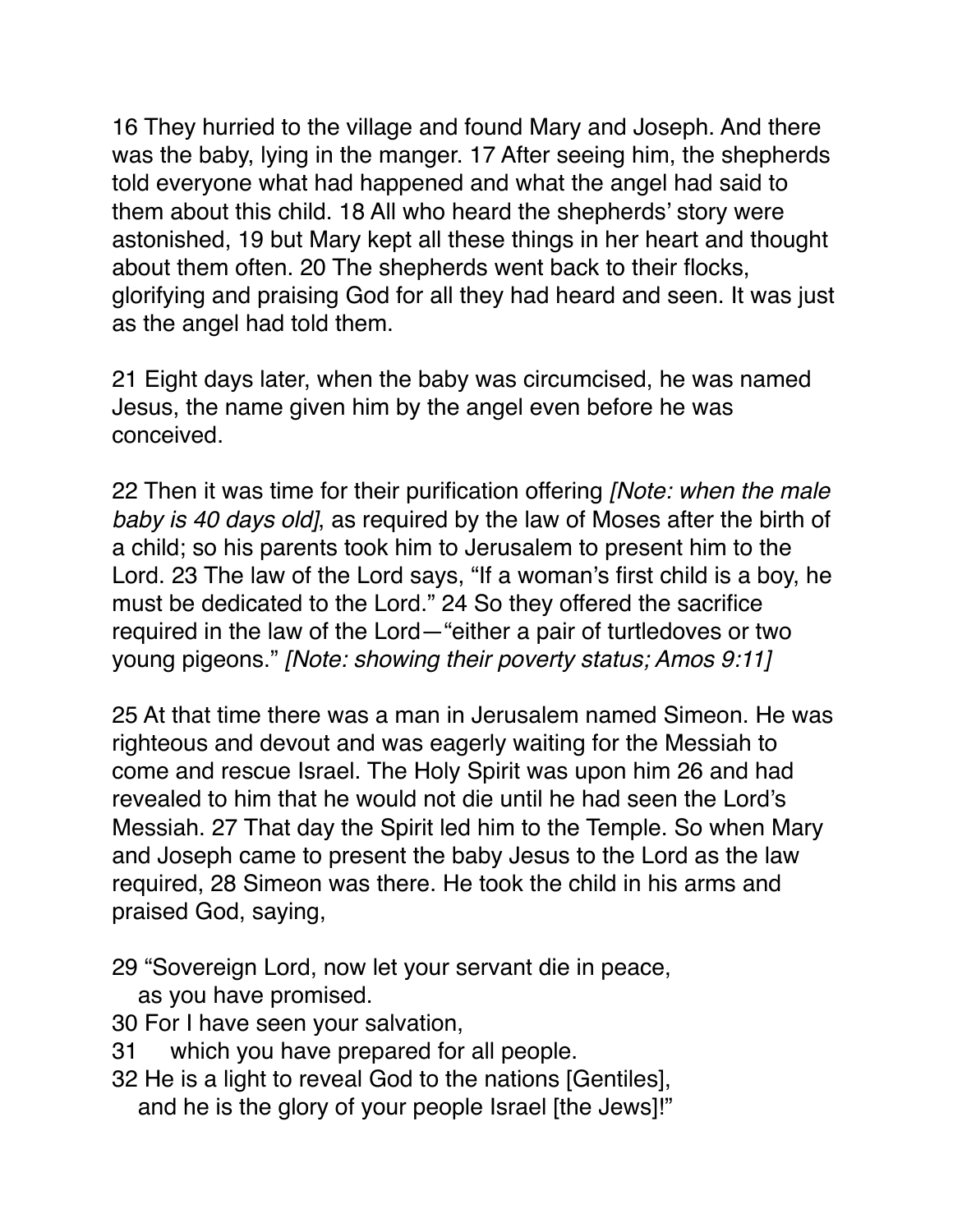33 Jesus' parents were amazed at what was being said about him. 34 Then Simeon blessed them, and he said to Mary, the baby's mother, "This child is destined to cause many in Israel to fall *[Note: those who reject Him]*, and many others to rise *[Note: those who accept Him]*. He has been sent as a sign from God, but many will oppose him. 35 As a result, the deepest thoughts of many hearts will be revealed. And a sword will pierce your very soul."

36 Anna, a prophet, was also there in the Temple. She was the daughter of Phanuel from the tribe of Asher, and she was very old *[Note: around 100 years old]*. Her husband died when they had been married only seven years. 37 Then she lived as a widow to the age of eighty-four. She never left the Temple but stayed there day and night, worshiping God with fasting and prayer. 38 She came along just as Simeon was talking with Mary and Joseph, and she began praising God. She talked about the child to everyone who had been waiting expectantly for God to rescue Jerusalem.

39 When Jesus' parents had fulfilled all the requirements of the law of the Lord, they returned home to Nazareth in Galilee. 40 There the child grew up healthy and strong. He was filled with wisdom, and God's favor was on him.

41 Every year Jesus' parents went to Jerusalem for the Passover festival. 42 When Jesus was twelve years old, they attended the festival as usual. 43 After the celebration was over, they started home to Nazareth, but Jesus stayed behind in Jerusalem. His parents didn't miss him at first, 44 because they assumed he was among the other travelers. But when he didn't show up that evening, they started looking for him among their relatives and friends.

45 When they couldn't find him, they went back to Jerusalem to search for him there. 46 Three days later they finally discovered him in the Temple, sitting among the religious teachers, listening to them and asking questions. 47 All who heard him were amazed at his understanding and his answers. *[His private training: Isa. 50:4-9]*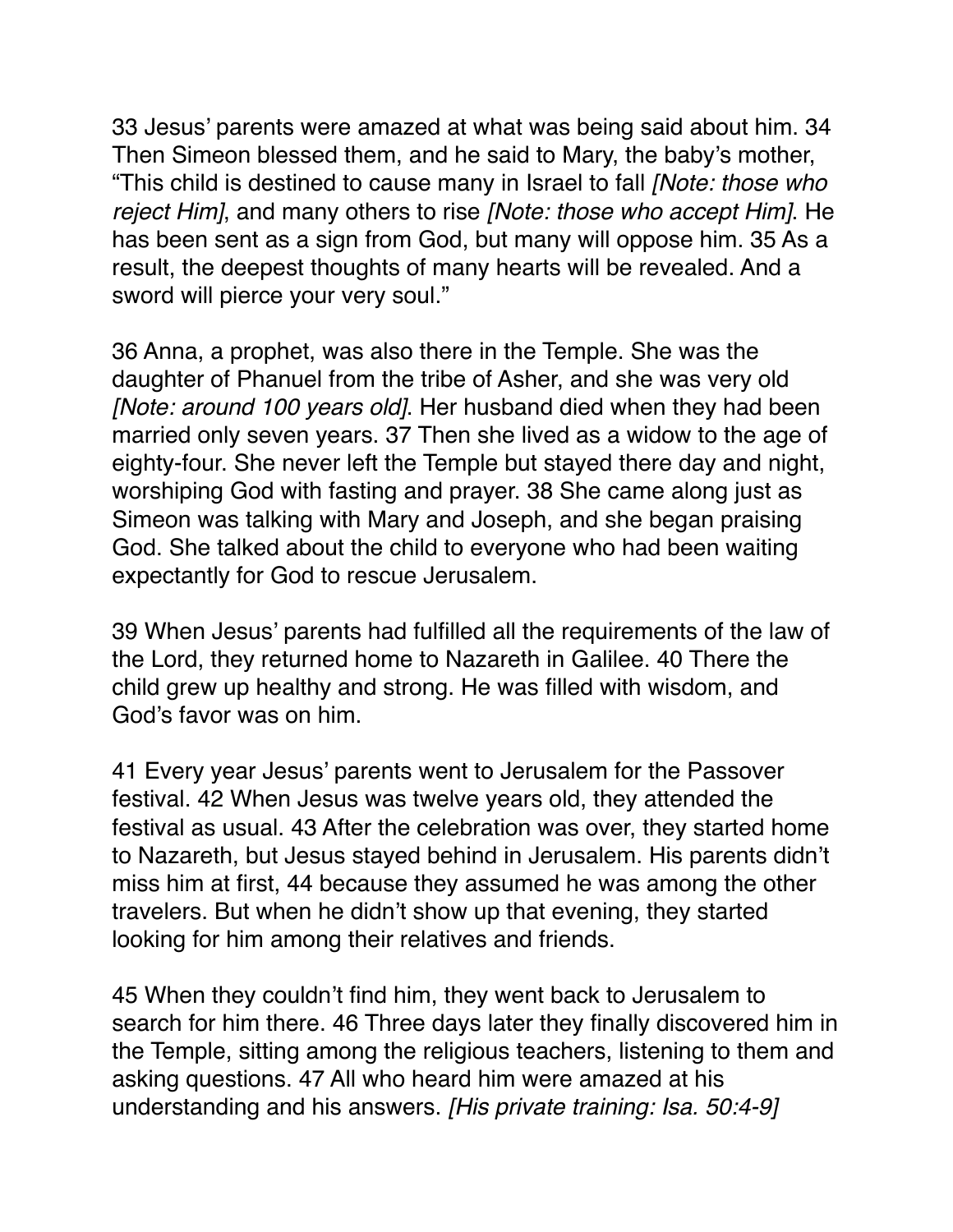48 His parents didn't know what to think. "Son," his mother said to him, "why have you done this to us? Your father and I have been frantic, searching for you everywhere."

49 "But why did you need to search?" he asked. "Didn't you know that I must be doing my Father's occupation?" 50 But they didn't understand what he meant. *[He referred to His heavenly Father's profession: in the temple]*

51 Then he returned to Nazareth with them and was obedient to them. And his mother stored all these things in her heart.

52 Jesus grew in wisdom *[mental]* and in stature *[physical]* and in favor with God *[spiritual]* and all the people *[social]*.

# LUKE 3

3 It was now the fifteenth year of the reign of Tiberius, the Roman emperor. Pontius Pilate was governor over Judea; Herod Antipas was ruler over Galilee; his brother Philip was ruler over Iturea and Traconitis; Lysanias was ruler over Abilene. 2 Annas and Caiaphas were the high priests. At this time a message *[Rheima: spoken word]* from God came to John son of Zechariah, who was living in the wilderness. 3 Then John went from place to place on both sides of the Jordan River, preaching that people should be baptized to show that they had repented of their sins and turned to God to be forgiven. 4 Isaiah *[40:3-4]* had spoken of John when he said,

"He is a voice shouting in the wilderness,

'Prepare the way for the Lord's coming!

Clear the road for him!

5 The valleys will be filled,

and the mountains and hills made level.

The curves will be straightened,

and the rough places made smooth.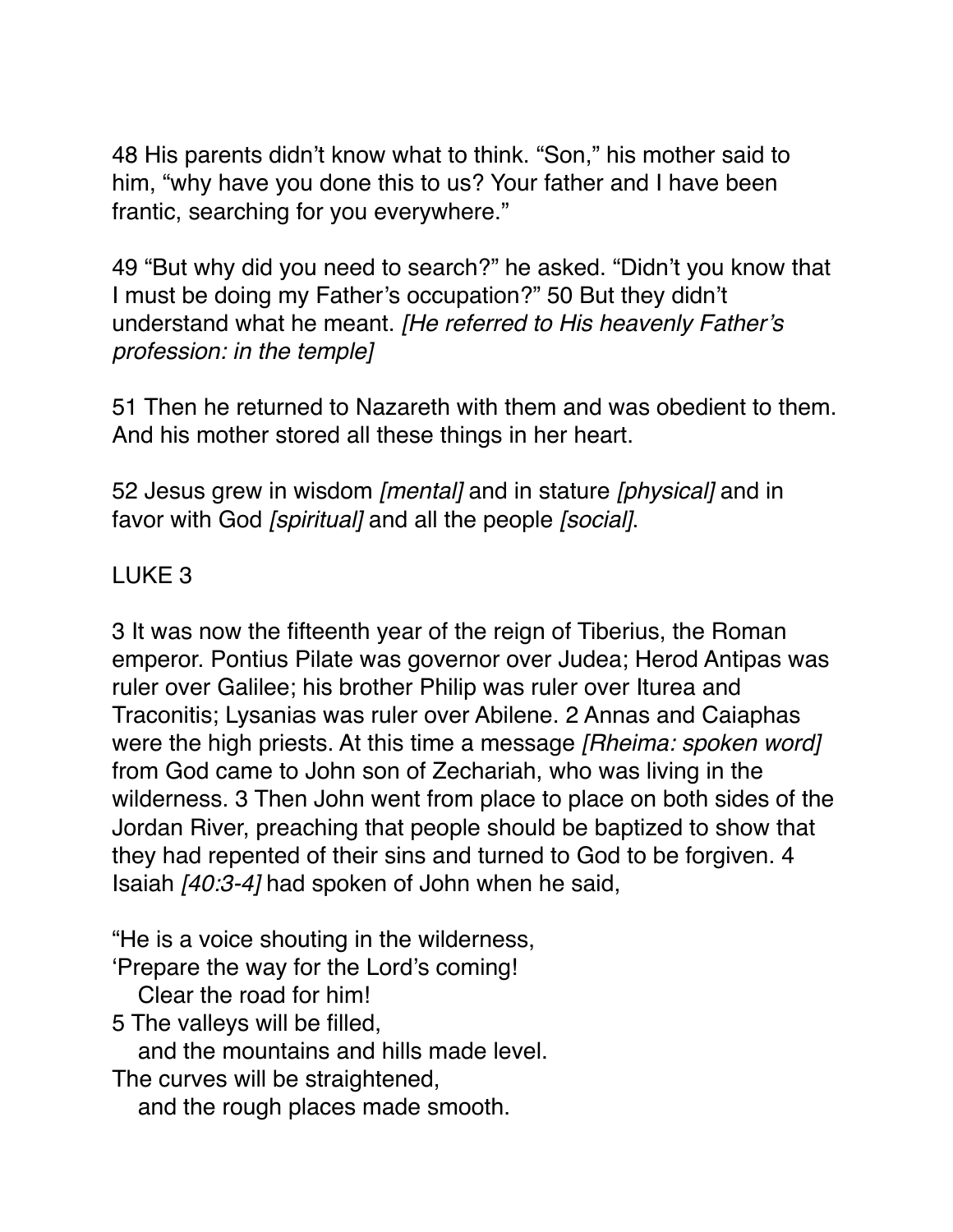6 And then all people will see the salvation sent from God.'"

7 When the crowds came to John for baptism, he said, "You brood of snakes! Who warned you to flee the coming wrath? 8 Prove by the way you live that you have repented of *[turned from]* your sins and turned to God. Don't just say to each other, 'We're safe, for we are descendants of Abraham.' That means nothing, for I tell you, God can create children of Abraham from these very stones. 9 Even now the ax of God's judgment is poised, ready to sever the roots of the trees. Yes, every tree that does not produce good fruit will be chopped down and thrown into the fire."

10 The crowds asked, "What should we do?"

11 John replied, "If you have two shirts, give one to the poor. If you have food, share it with those who are hungry."

12 Even corrupt tax collectors came to be baptized and asked, "Teacher, what should we do?"

13 He replied, "Collect no more taxes than the government requires."

14 "What should we do?" asked some soldiers.

John replied, "Don't extort money or make false accusations. And be content with your pay."

15 Everyone was expecting the Messiah to come soon, and they were eager to know whether John might be the Messiah. 16 John answered their questions by saying, "I baptize you with[d] water; but someone is coming soon who is greater than I am—so much greater that I'm not even worthy to be his slave and untie the straps of his sandals. He will baptize you with the Holy Spirit and with fire.[e] 17 He is ready to separate the chaff from the wheat with his winnowing fork. Then he will clean up the threshing area, gathering the wheat into his barn but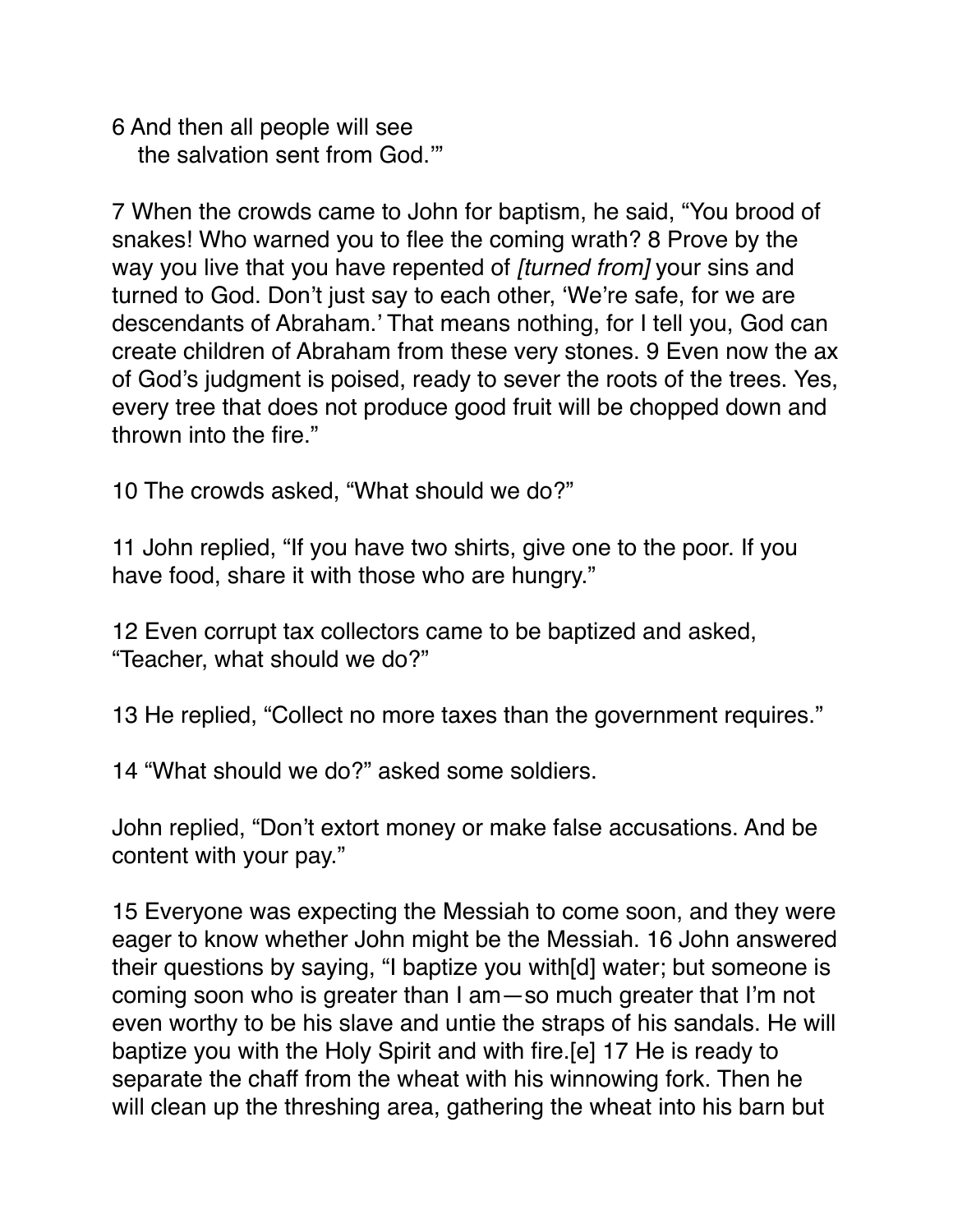burning the chaff with never-ending fire." 18 John used many such warnings as he announced the Good News to the people.

19 John also publicly criticized Herod Antipas, the ruler of Galilee,[f] for marrying Herodias, his brother's wife, and for many other wrongs he had done. 20 So Herod put John in prison, adding this sin to his many others.

21 One day when the crowds were being baptized, Jesus himself was baptized. As he was praying, the heavens opened, 22 and the Holy Spirit, in bodily form, descended on him like a dove. And a voice from heaven said, "You are my dearly loved Son, and you bring me great joy.[g]"

23 Jesus was about thirty years old when he began his public ministry.

Jesus was known as the son of Joseph. Joseph was the son of Heli. 24 Heli was the son of Matthat. Matthat was the son of Levi. Levi was the son of Melki. Melki was the son of Jannai. Jannai was the son of Joseph. 25 Joseph was the son of Mattathias. Mattathias was the son of Amos. Amos was the son of Nahum. Nahum was the son of Esli. Esli was the son of Naggai. 26 Naggai was the son of Maath. Maath was the son of Mattathias. Mattathias was the son of Semein. Semein was the son of Josech. Josech was the son of Joda. 27 Joda was the son of Joanan. Joanan was the son of Rhesa. Rhesa was the son of Zerubbabel. Zerubbabel was the son of Shealtiel.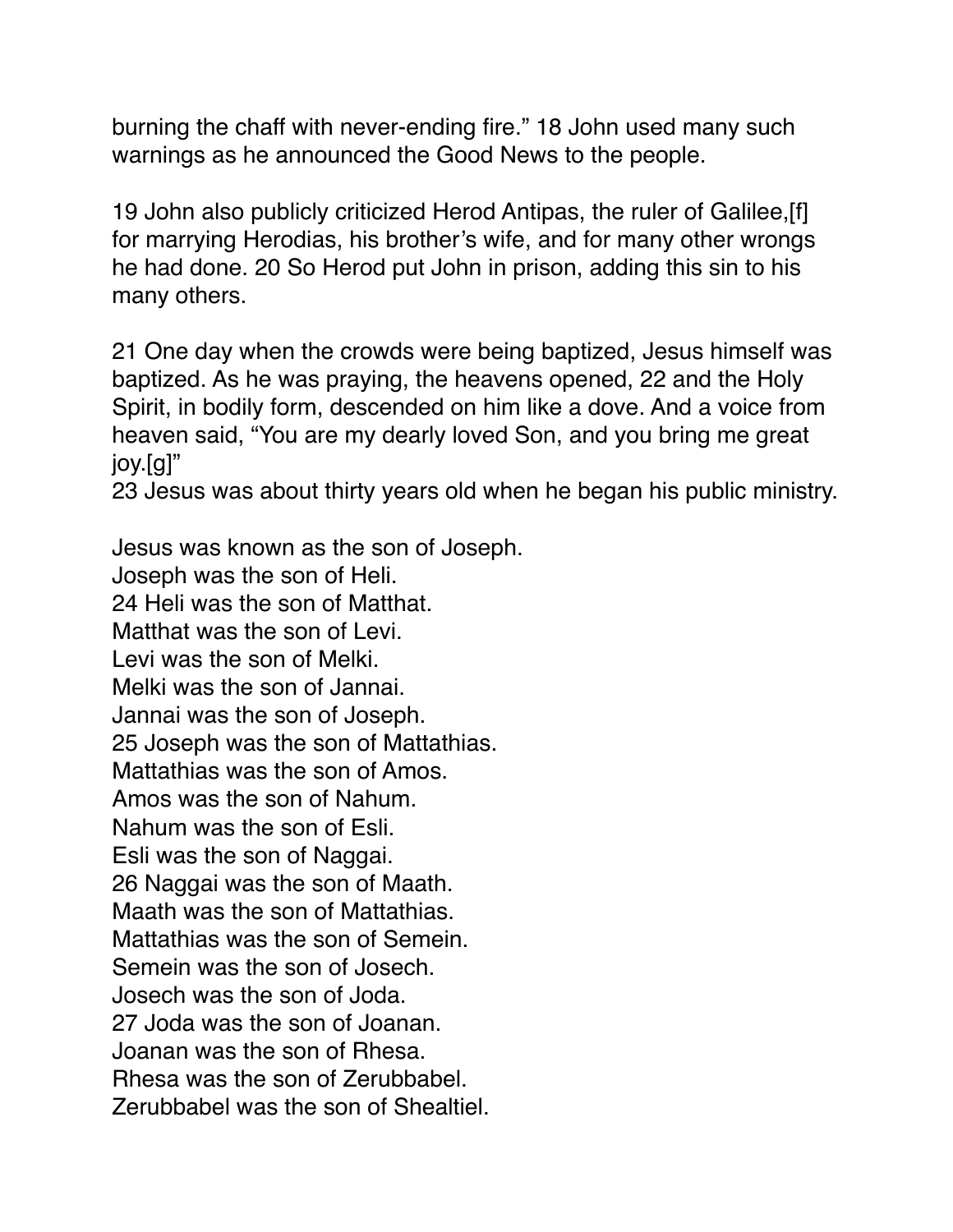Shealtiel was the son of Neri. 28 Neri was the son of Melki. Melki was the son of Addi. Addi was the son of Cosam. Cosam was the son of Elmadam. Elmadam was the son of Er. 29 Er was the son of Joshua. Joshua was the son of Eliezer. Eliezer was the son of Jorim. Jorim was the son of Matthat. Matthat was the son of Levi. 30 Levi was the son of Simeon. Simeon was the son of Judah. Judah was the son of Joseph. Joseph was the son of Jonam. Jonam was the son of Eliakim. 31 Eliakim was the son of Melea. Melea was the son of Menna. Menna was the son of Mattatha. Mattatha was the son of Nathan. Nathan was the son of David. 32 David was the son of Jesse. Jesse was the son of Obed. Obed was the son of Boaz. Boaz was the son of Salmon. Salmon was the son of Nahshon. 33 Nahshon was the son of Amminadab. Amminadab was the son of Admin. Admin was the son of Arni. Arni was the son of Hezron. Hezron was the son of Perez. Perez was the son of Judah. 34 Judah was the son of Jacob. Jacob was the son of Isaac. Isaac was the son of Abraham. Abraham was the son of Terah.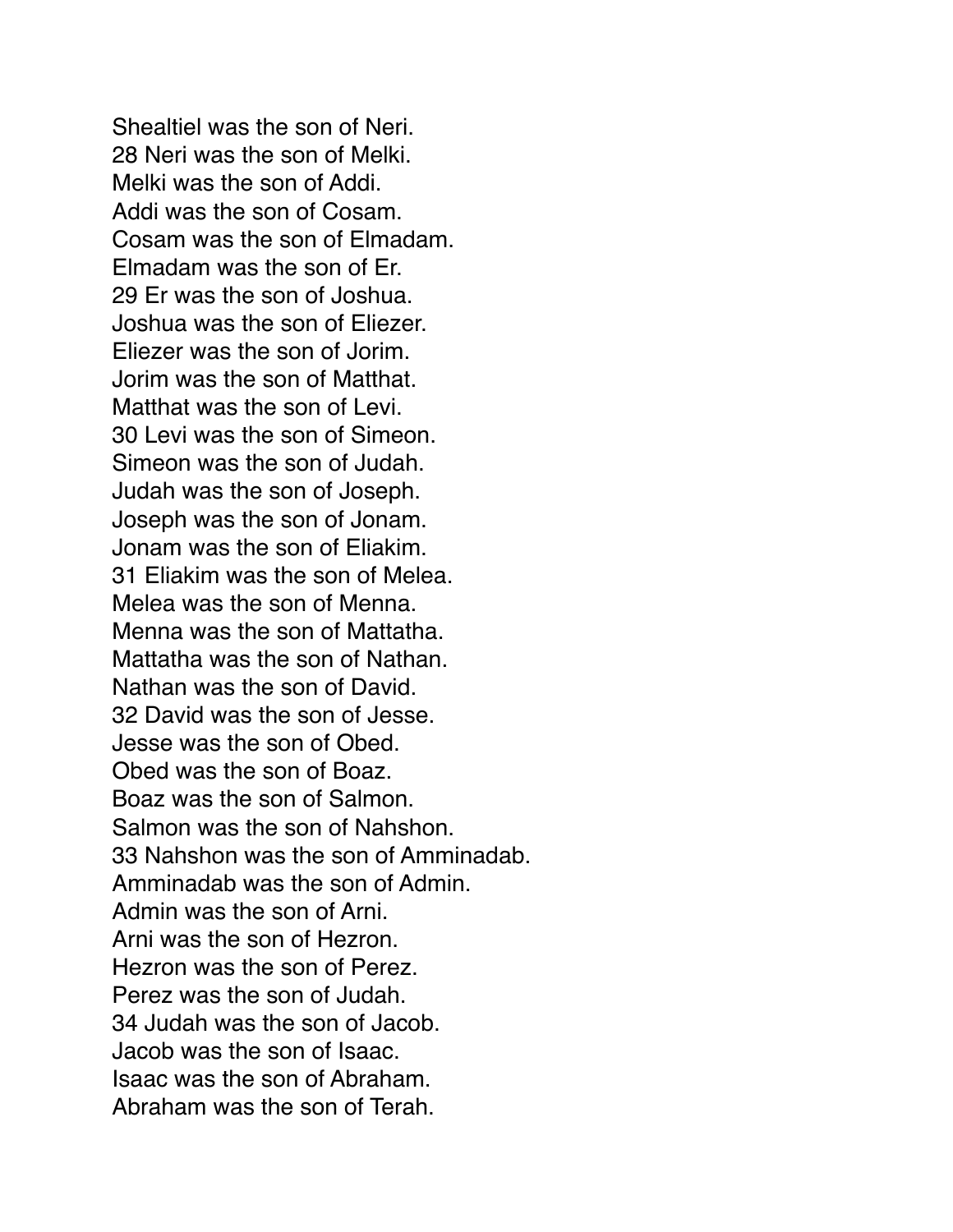Terah was the son of Nahor. 35 Nahor was the son of Serug. Serug was the son of Reu. Reu was the son of Peleg. Peleg was the son of Eber. Eber was the son of Shelah. 36 Shelah was the son of Cainan. Cainan was the son of Arphaxad. Arphaxad was the son of Shem. Shem was the son of Noah. Noah was the son of Lamech. 37 Lamech was the son of Methuselah. Methuselah was the son of Enoch. Enoch was the son of Jared. Jared was the son of Mahalalel. Mahalalel was the son of Kenan. 38 Kenan was the son of Enosh. Enosh was the son of Seth. Seth was the son of Adam. Adam was the son of God.

## LUKE 4

4 Then Jesus, full of the Holy Spirit, returned from the Jordan River. He was led by the Spirit in the wilderness,[a] 2 where he was tempted by the devil for forty days. Jesus ate nothing all that time and became very hungry.

3 Then the devil said to him, "If you are the Son of God, tell this stone to become a loaf of bread."

4 But Jesus told him, "No! The Scriptures say, 'People do not live by bread alone.'[b]"

5 Then the devil took him up and revealed to him all the kingdoms of the world in a moment of time. 6 "I will give you the glory of these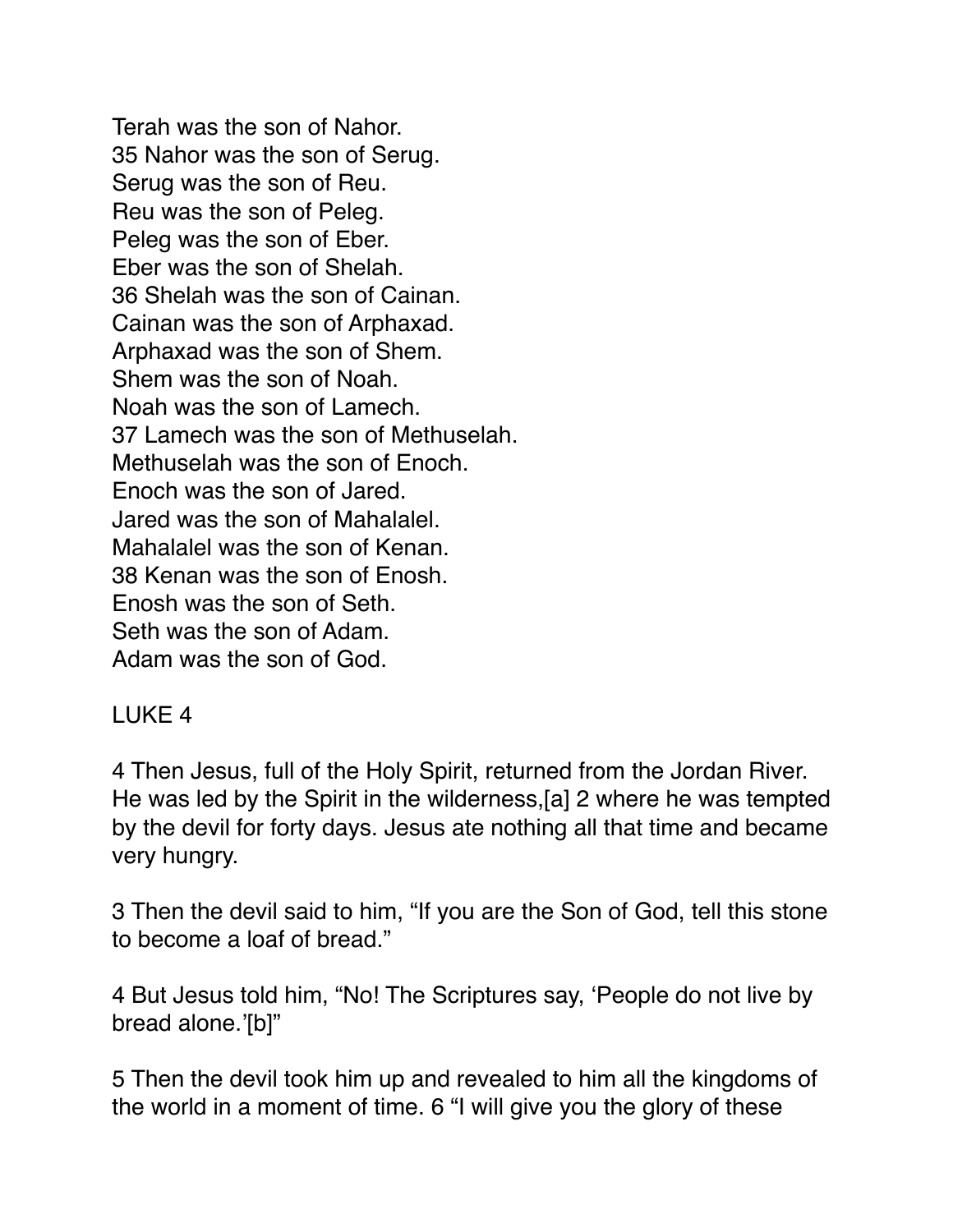kingdoms and authority over them," the devil said, "because they are mine to give to anyone I please. 7 I will give it all to you if you will worship me."

8 Jesus replied, "The Scriptures say,

'You must worship the Lord your God

and serve only him.'[c]"

9 Then the devil took him to Jerusalem, to the highest point of the Temple, and said, "If you are the Son of God, jump off! 10 For the Scriptures say,

'He will order his angels to protect and guard you.

11 And they will hold you up with their hands

so you won't even hurt your foot on a stone.'[d]"

12 Jesus responded, "The Scriptures also say, 'You must not test the Lord your God.'[e]"

13 When the devil had finished tempting Jesus, he left him until the next opportunity came.

14 Then Jesus returned to Galilee, filled with the Holy Spirit's power. Reports about him spread quickly through the whole region. 15 He taught regularly in their synagogues and was praised by everyone.

16 When he came to the village of Nazareth, his boyhood home, he went as usual to the synagogue on the Sabbath and stood up to read the Scriptures. 17 The scroll of Isaiah the prophet was handed to him. He unrolled the scroll and found the place where this was written:

18 "The Spirit of the Lord is upon me,

 for he has anointed me to bring Good News to the poor. He has sent me to proclaim that captives will be released,

that the blind will see,

that the oppressed will be set free,

19 and that the time of the Lord's favor has come."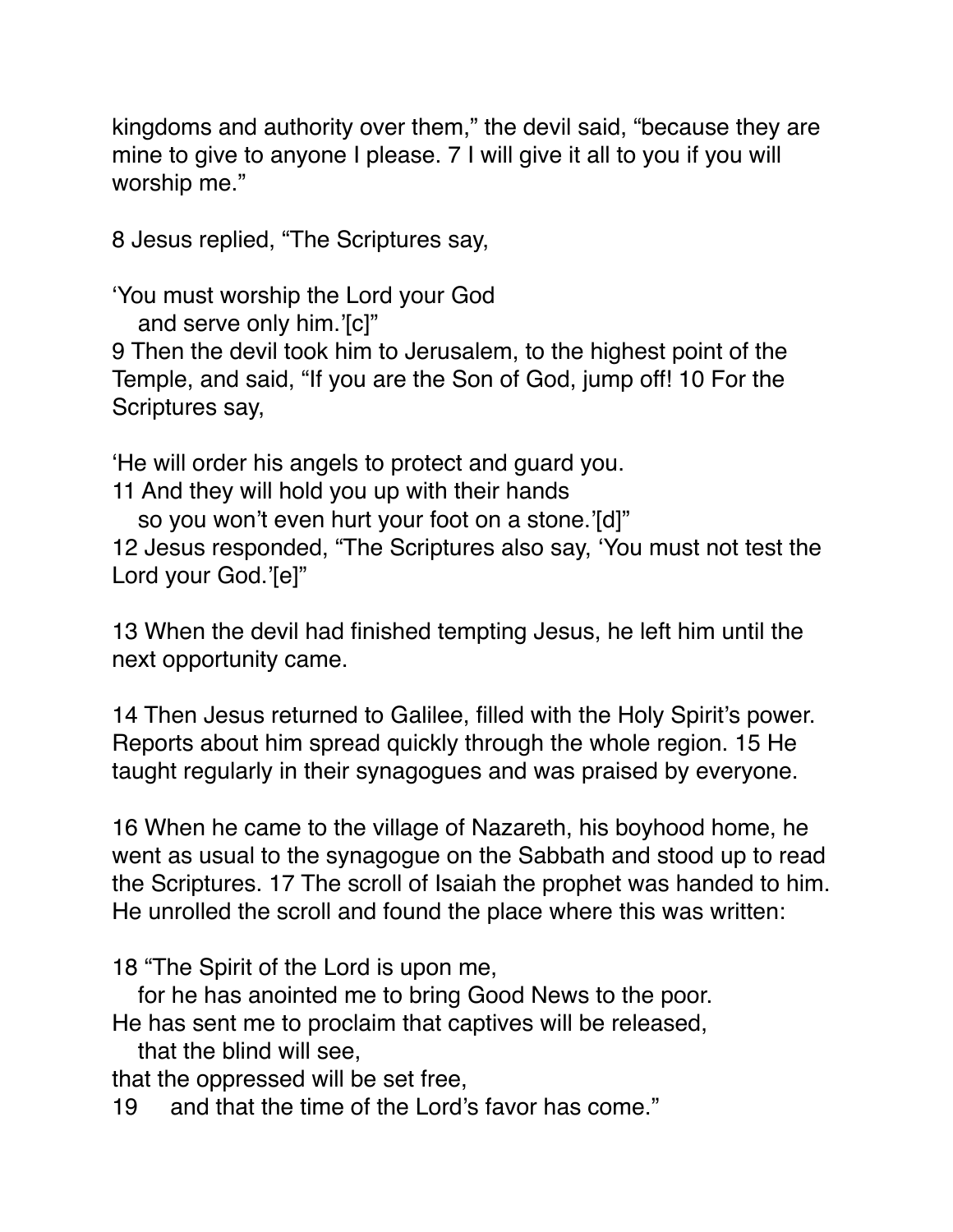20 He rolled up the scroll, handed it back to the attendant, and sat down. All eyes in the synagogue looked at him intently. 21 Then he began to speak to them. "The Scripture you've just heard has been fulfilled this very day!"

22 Everyone spoke well of him and was amazed by the gracious words that came from his lips. "How can this be?" they asked. "Isn't this Joseph's son?"

23 Then he said, "You will undoubtedly quote me this proverb: 'Physician, heal yourself'—meaning, 'Do miracles here in your hometown like those you did in Capernaum.' 24 But I tell you the truth, no prophet is accepted in his own hometown.

25 "Certainly there were many needy widows in Israel in Elijah's time, when the heavens were closed for three and a half years, and a severe famine devastated the land. 26 Yet Elijah was not sent to any of them. He was sent instead to a foreigner—a widow of Zarephath in the land of Sidon. 27 And many in Israel had leprosy in the time of the prophet Elisha, but the only one healed was Naaman, a Syrian."

28 When they heard this, the people in the synagogue were furious. 29 Jumping up, they mobbed him and forced him to the edge of the hill on which the town was built. They intended to push him over the cliff, 30 but he passed right through the crowd and went on his way.

31 Then Jesus went to Capernaum\*, a town in Galilee, and taught there in the synagogue every Sabbath day. 32 There, too, the people were amazed at his teaching, for he spoke as the sole authority.

[\*Note: Jesus' headquarters for the remainder of His ministry.]

#### *Jesus' authority over demons*

33 Once when he was in the synagogue, a man possessed by a demon—an evil spirit—cried out, shouting, 34 "Go away! Why are you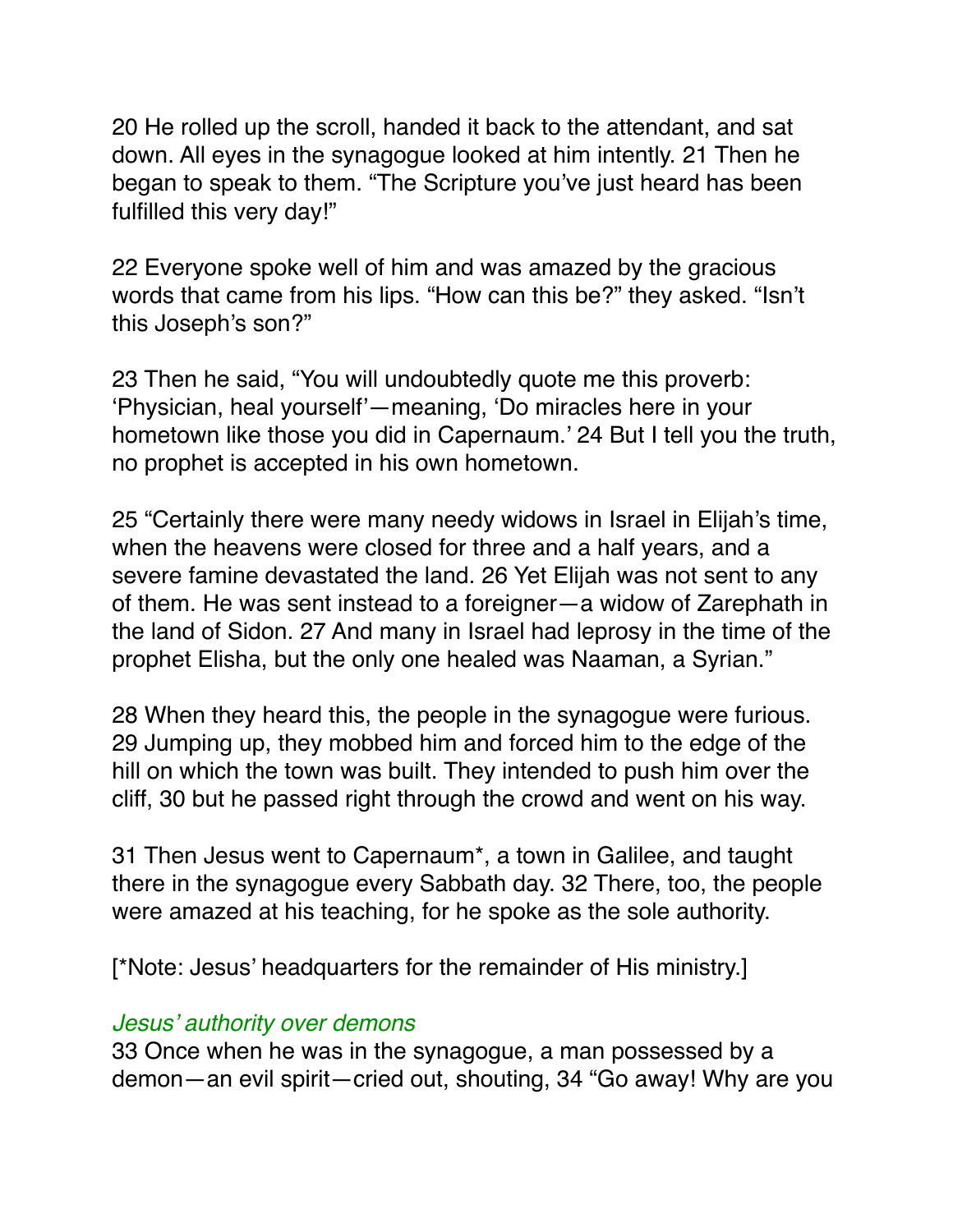interfering with us, Jesus of Nazareth? Have you come to destroy us? I know who you are—the Holy One of God!"

35 But Jesus reprimanded him. "Be quiet! Come out of the man," he ordered. At that, the demon threw the man to the floor as the crowd watched; then it came out of him without hurting him further.

36 Amazed, the people exclaimed, "What authority and power this man's words possess! Even evil spirits obey him, and they flee at his command!" 37 The news about Jesus spread through every village in the entire region.

#### *Jesus' authority over sickness*

38 After leaving the synagogue that day, Jesus went to Simon's home, where he found Simon's mother-in-law very sick with a high fever. "Please heal her," everyone begged. 39 Standing at her bedside, he rebuked the fever, and it left her. And she got up at once and prepared a meal for them.

40 As the sun went down that evening - after the Sabbath had ended, people throughout the village brought sick family members to Jesus. No matter what their diseases were, the touch of his hand healed every one. 41 Many were possessed by demons; and the demons came out at his command, shouting, "You are the Son of God!" But because they knew he was the Messiah, he rebuked them and refused to let them speak.

### Jesus' authority to preach

42 Early the next morning Jesus went out to an isolated place. The crowds searched everywhere for him, and when they finally found him, they begged him not to leave them. 43 But he replied, "I must preach the Good News of the Kingdom of God in other towns, too, because that is why I was sent." 44 So he continued to travel around, preaching in synagogues throughout Judea.

### LUKE 5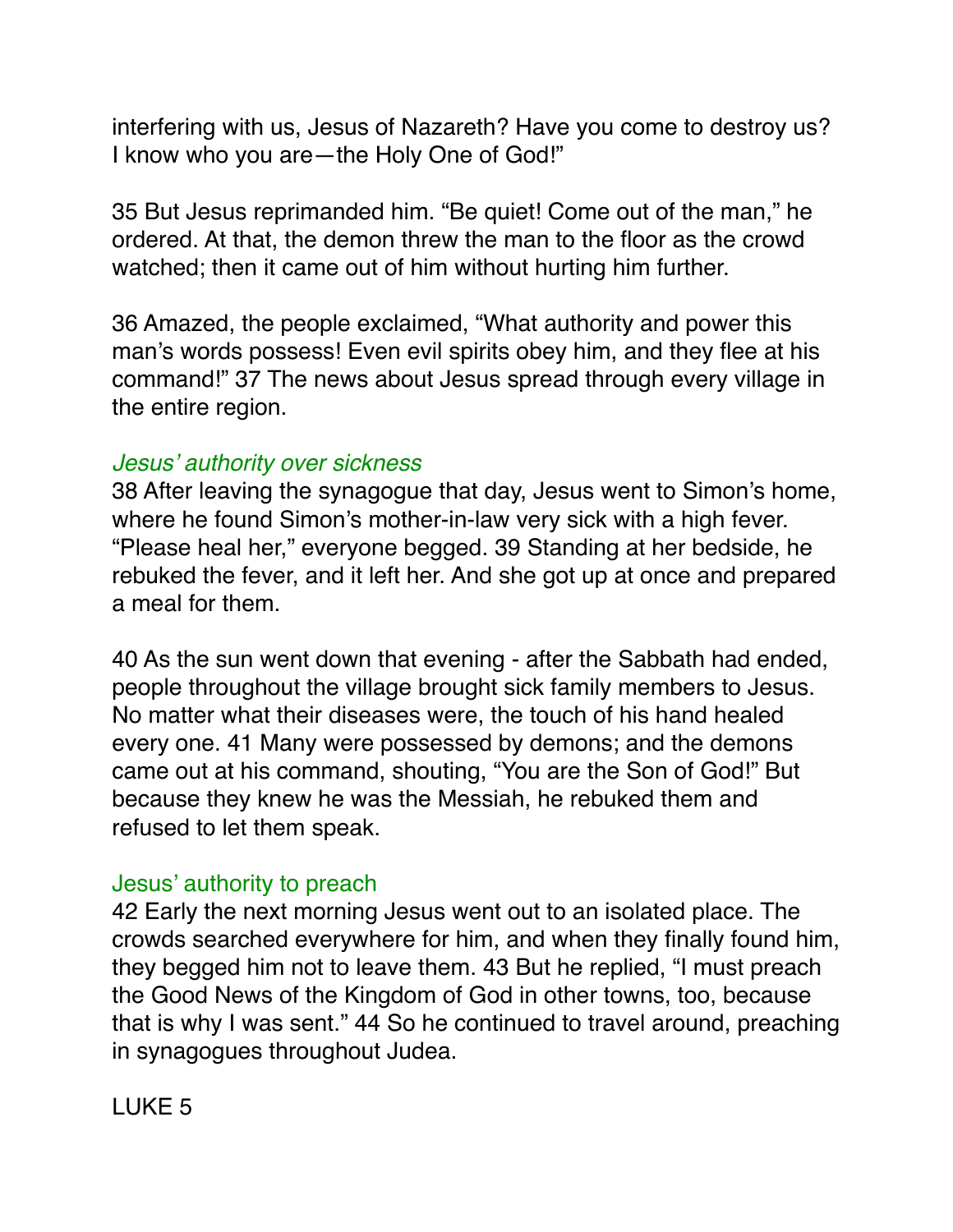#### Jesus' authority over nature

One day as Jesus was preaching on the shore of the Sea of Galilee, great crowds pressed in on him to listen to the word of God. 2 He noticed two empty boats at the water's edge, for the fishermen had left them and were washing their nets. 3 Stepping into one of the boats, Jesus asked Simon, its owner, to push it out into the water. So he sat in the boat and taught the crowds from there.

4 When he had finished speaking, he said to Simon, "Now go out where it is deeper, and let down your nets to catch some fish."

5 "Master," Simon replied, "we worked hard all last night *[the best time to catch fish]* and didn't catch a thing. But if you say so, I'll let the nets down again." 6 And this time their nets were so full of fish they began to tear! 7 A shout for help brought their partners in the other boat, and soon both boats were filled with fish and on the verge of sinking.

8 When Simon Peter realized what had happened, he fell to his knees before Jesus and said, "Oh, Lord, please leave me—I'm such a sinful man." 9 For he was awestruck by the number of fish they had caught, as were the others with him. 10 His partners, James and John, the sons of Zebedee, were also amazed.

Jesus replied to Simon, "Don't be afraid! From now on you'll be fishing for people!" 11 And as soon as they landed, they left everything and followed Jesus.

### Jesus' authority over defilement

12 In one of the villages, Jesus met a man with a greatly advanced case of leprosy. When the man saw Jesus, he bowed with his face to the ground, begging to be healed. "Lord," he said, "if you are willing, you can heal me and make me clean."

13 Jesus reached out and touched\* him. "I *am* willing," he said. "Be healed!" And instantly the leprosy disappeared. 14 Then Jesus instructed him not to tell anyone what had happened. He said, "Go to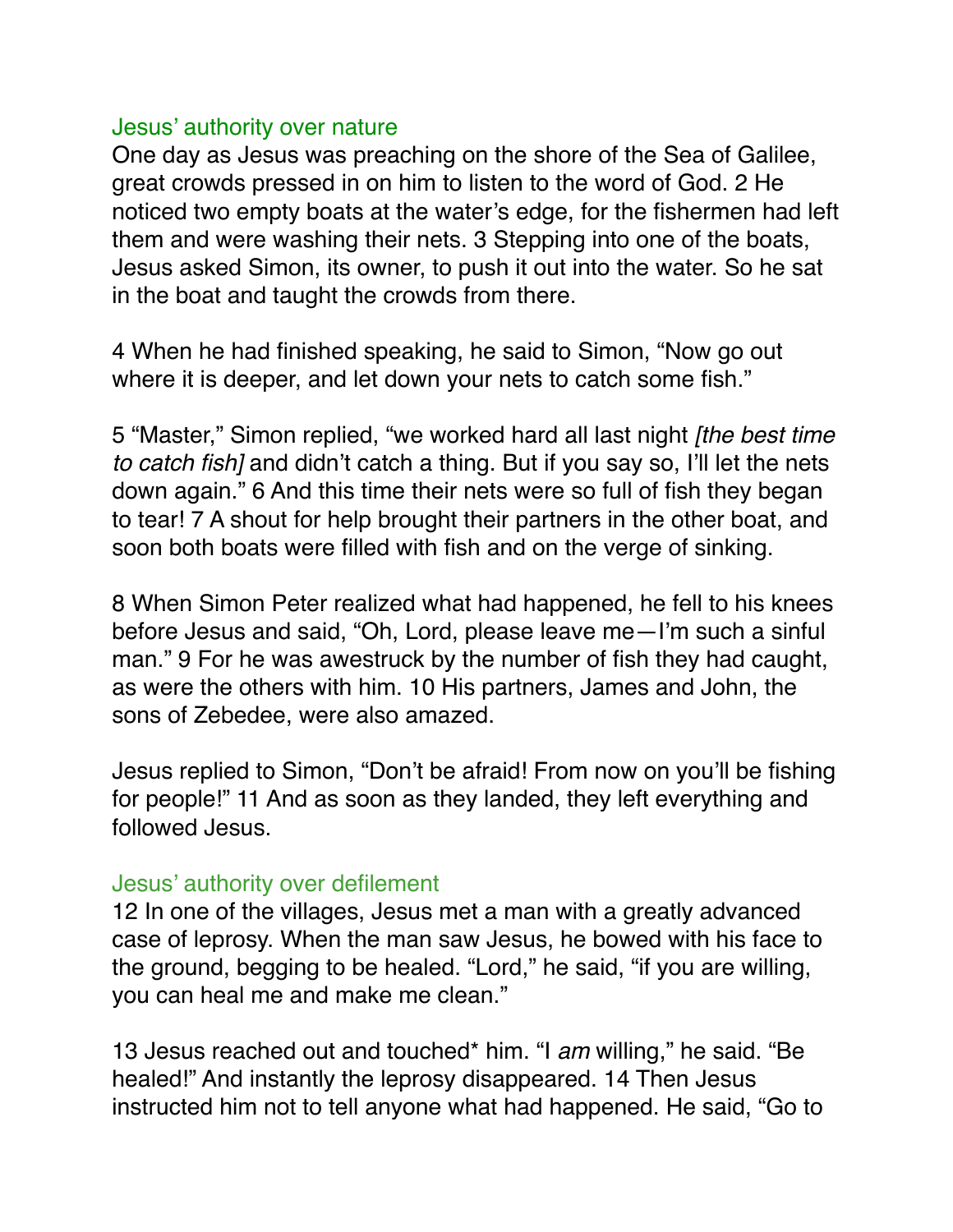the priest and let him examine you. Take along the offering required in the law of Moses for those who have been healed of leprosy. This will be a public testimony to the Jewish leaders that you have been cleansed by me."

*[\*Note: Jesus didn't need to touch him to heal him, but He touches him to show him an act of love: the first time this man had been touched since he became a leper.]*

15 But despite Jesus' instructions, the report of this unique miracle [never before seen] spread even faster, and vast crowds came to hear him preach and to be healed of their diseases. 16 But Jesus often withdrew to the wilderness for prayer - preparing for what was coming.

### Jesus' authority to forgive sins

17 One day while Jesus was teaching in Capernaum, some Pharisees and teachers of religious law were sitting nearby. (It seemed that these men had shown up from every village in all Galilee and Judea, as well as from Jerusalem.) *[Note: They were there for the "stage of observation" to determine Jesus' authenticity.]* And the Lord's healing power was strongly with Jesus.

18 Some men came carrying a paralyzed man on a sleeping mat. They tried to take him inside to Jesus, 19 but they couldn't reach him because of the crowd. So they went up to the roof and took off some tiles. Then they lowered the sick man on his mat down into the crowd, right in front of Jesus. 20 Seeing their faith, Jesus said to the man, "Young man, your sins are forgiven."

21 But the Pharisees and teachers of religious law thought to themselves *[Note: During the stage of observation, they were not allowed to verbalize their concerns and questions.]*, "Who does he think he is? That's blasphemy! Only God can forgive sins!"

22 Jesus knew what they were thinking, so he asked them, "Why do you question these things in your hearts? 23 Is it easier to say 'Your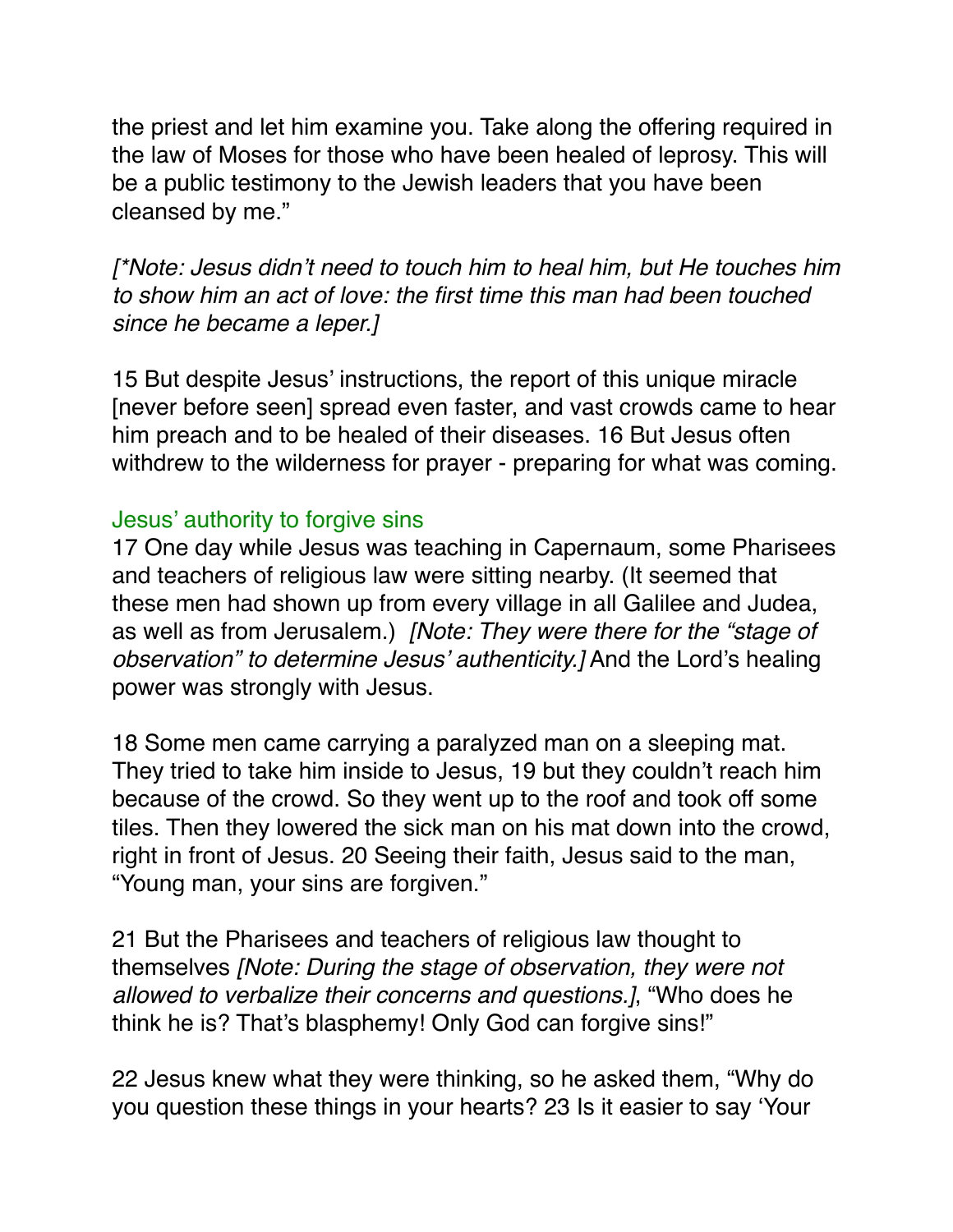sins are forgiven,' or 'Stand up and walk'? 24 So I will prove to you that the Son of Man has the authority on earth to forgive sins." Then Jesus turned to the paralyzed man and said, "Stand up, pick up your mat, and go home!"

25 And immediately, as everyone watched, the man jumped up, picked up his mat, and went home praising God. 26 Everyone was gripped with great wonder and awe, and they praised God, exclaiming, "We have seen amazing things today!"

#### Jesus' authority over men

27 Later, as Jesus left the town, he saw a tax collector named Levi sitting at his tax collector's booth\*. "Follow me and be my disciple," Jesus said to him. 28 So Levi got up, left everything, and followed him.

*[\*Note: A publican: a job forbidden by Jewish law; despised by Jews for aiding the Romans and for extorting money from them. A Jewish tax collector would have been a calloused, greedy person.]*

29 Later, Levi held a banquet in his home with Jesus as the guest of honor. Many of Levi's fellow tax collectors and other guests also ate with them. 30 But the Pharisees and their teachers of religious law complained bitterly to Jesus' disciples, "Why do you eat and drink with such scum?" *[Note: the beginning of the stage of Interrogation.]*

31 Jesus answered them, "Healthy people don't need a doctor—sick people do. 32 I have come to call not those who think they are righteous *[like the Pharisees]*, but those who know they are sinners *[like the publicans and prostitutes]* and need to repent."

## Jesus' authority over tradition [the Mishna]

33 One day some people said to Jesus, "John the Baptist's disciples fast and pray regularly, and so do the disciples of the Pharisees. Why are your disciples always eating and drinking?"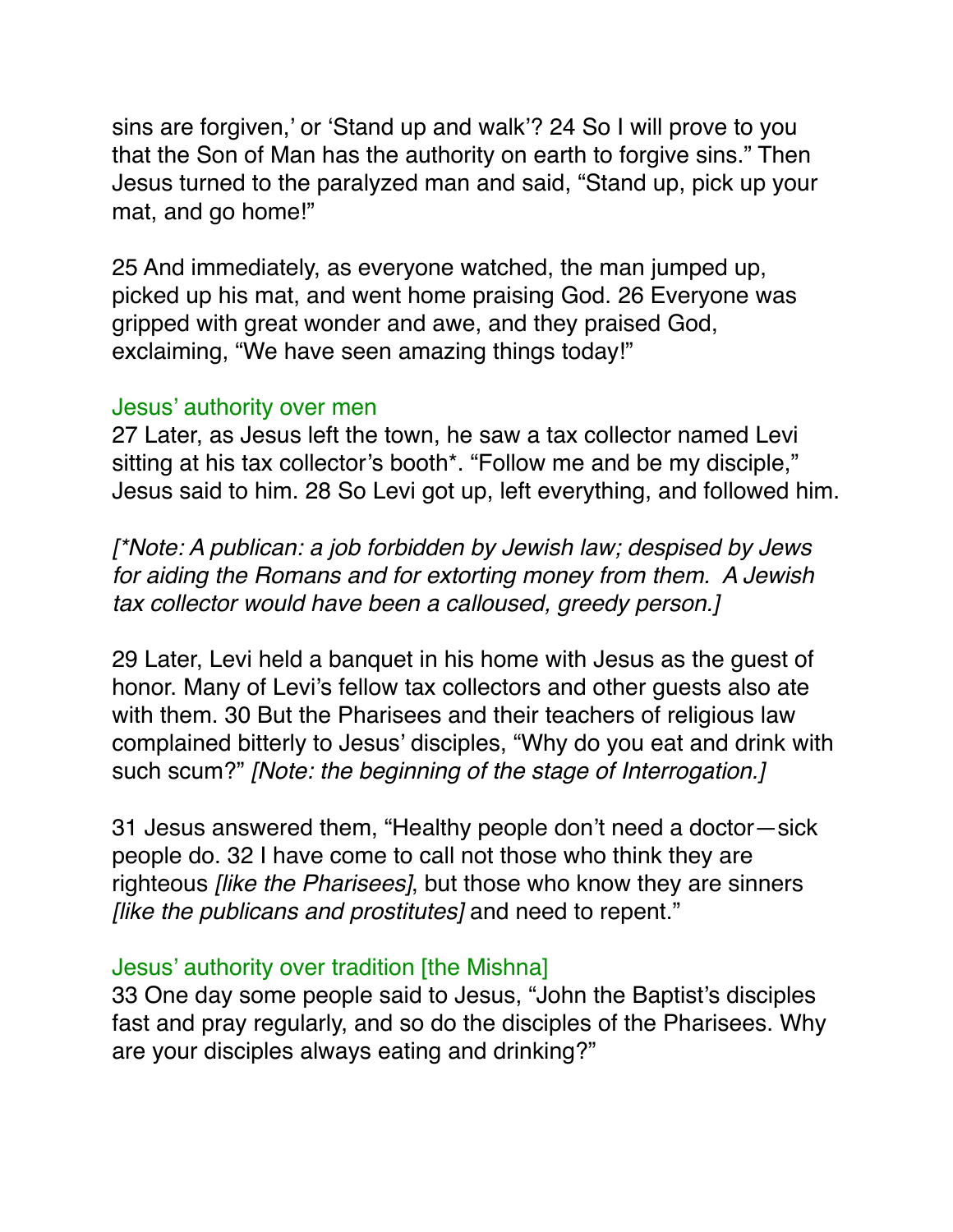34 Jesus responded, "Do wedding guests fast while celebrating with the groom? Of course not. 35 But someday the groom will be taken away from them, and then they will fast."

36 Then Jesus gave them this illustration: "No one patches an old garment with a new piece of cloth. For then the new patch will shrink, and tear a larger hole in the old garment.

37 "And no one puts new wine into old wineskins. For the new wine would burst the wineskins, spilling the wine and ruining the skins. 38 New wine must be stored in new wineskins. 39 But no one who drinks the old wine seems to want the new wine. 'The old is just fine,' they say."

# LUKE 6

### Jesus' authority over the Sabbath

6 One Sabbath day as Jesus was walking through some grain fields, his disciples broke off heads of grain, rubbed off the husks in their hands, and ate the grain. 2 But some Pharisees said, "Why are you breaking the law by harvesting grain on the Sabbath?"

3 Jesus replied, "Haven't you read in the Scriptures what David did when he and his companions were hungry? 4 He went into the house of God and broke the law by eating the sacred loaves of bread that only the priests can eat. He also gave some to his companions." 5 And Jesus added, "The Son of Man is Lord, even over the Sabbath."

6 On another Sabbath day, a man with a deformed right hand was in the synagogue while Jesus was teaching. 7 The teachers of religious law and the Pharisees watched Jesus closely. If he healed the man's hand, they planned to accuse him of working on the Sabbath.

8 But Jesus knew their thoughts. He said to the man with the deformed hand, "Come and stand in front of everyone." So the man came forward. 9 Then Jesus said to his critics, "I have a question for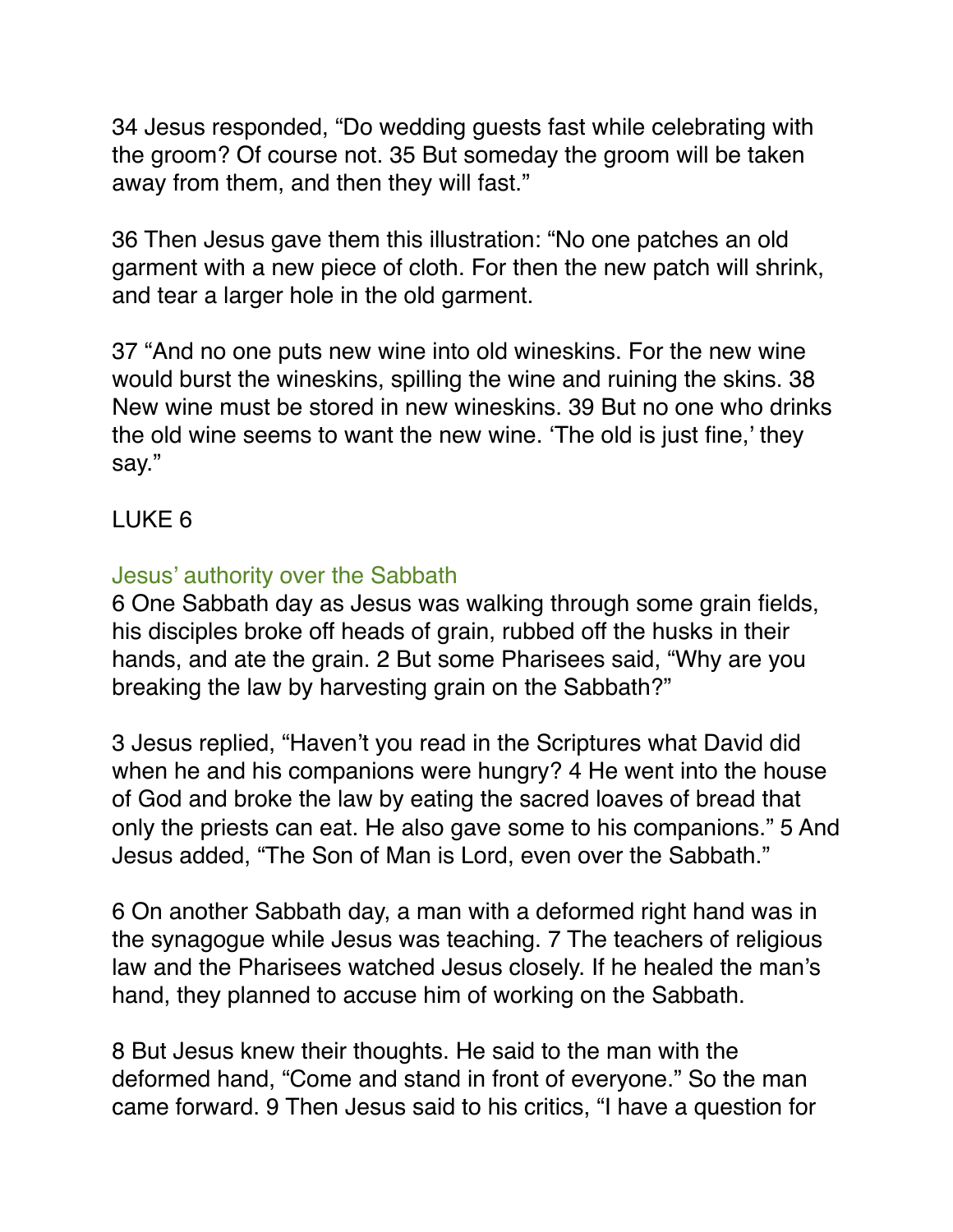you. Does the law permit good deeds on the Sabbath, or is it a day for doing evil? Is this a day to save life or to destroy it?"

10 He looked around at them one by one and then said to the man, "Hold out your hand." So the man held out his hand, and it was restored! 11 At this, the enemies of Jesus were filled with rage and began to discuss what to do with him.

### Jesus chooses the twelve Apostles

12 One day soon afterward Jesus went up on a mountain to pray, and he prayed to God all night. 13 At daybreak he called together all of his disciples and chose twelve of them to be apostles. Here are their names:

14 Simon (whom he named Peter), Andrew (Peter's brother), James, John,[Jame's brother] Philip ['lover of horses', Bartholomew/Nathaniel,

him).

- 15 Matthew/Levi, Thomas, [Didymus - 'twin'] James (son of Alphaeus), Simon (who was called the zealot: actively resistant to Roman rule), 16 Judas (son of Alphaeus, brother of James), Judas Iscariot - 'man of the village of Kiriot' (who later betrayed
- Jesus' authority to interpret the Law correctly 'The Sermon on the Mount'

17 When they came down from the mountain, the disciples stood with Jesus on a large, level area, surrounded by many of his followers and by the crowds. There were people from all over Judea and from Jerusalem and from as far north as the seacoasts of Tyre and Sidon. 18 They had come to hear him and to be healed of their diseases; and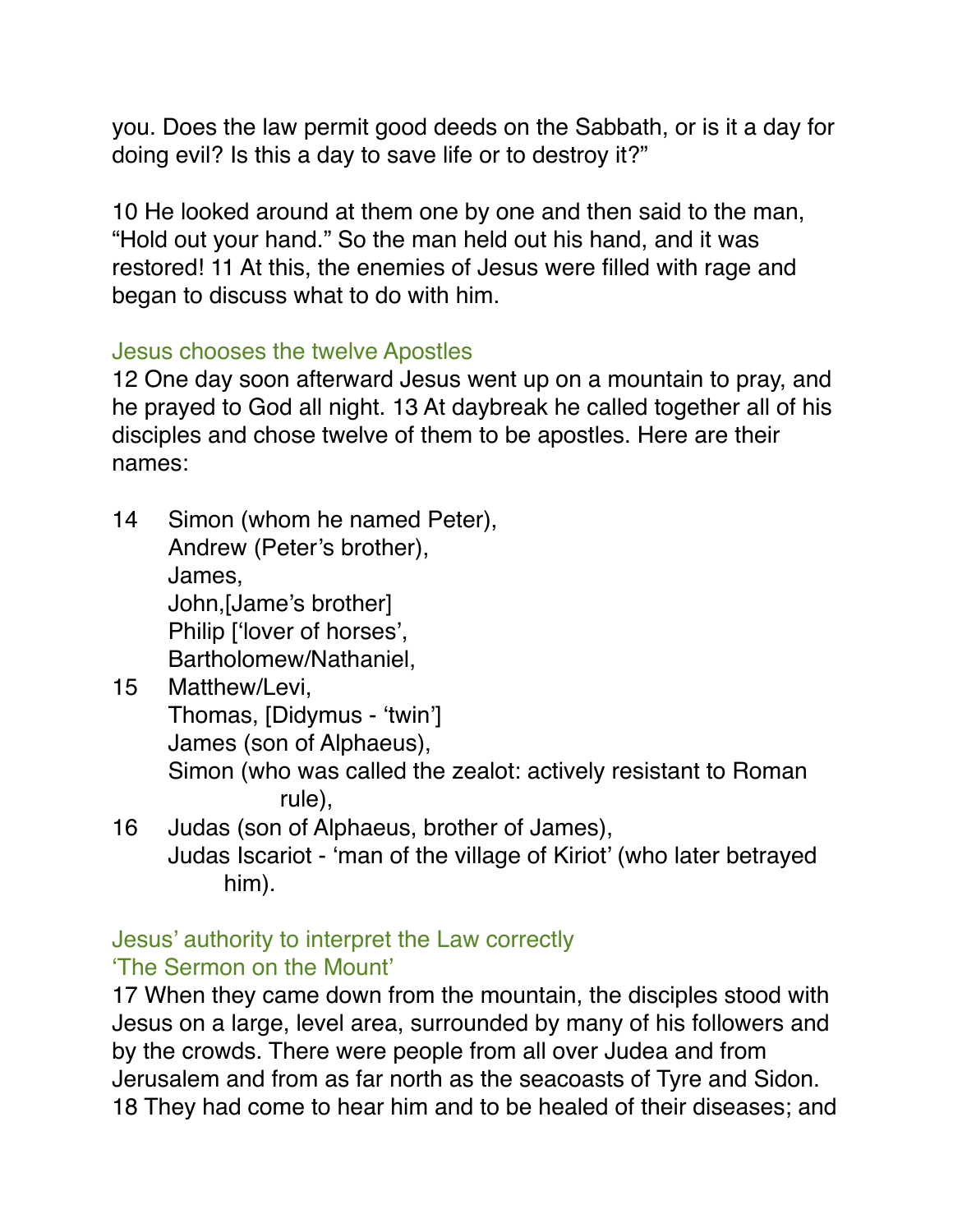those troubled by evil spirits were healed. 19 Everyone tried to touch him, because healing power went out from him, and he healed everyone.

20 Then Jesus turned to his disciples and said,

"Happy are you who are poor in spirit - having the right relationship to yourself before God,

for the Kingdom of God is yours.

21 Happy are you who are hungry now,

for you will be satisfied.

Happy are you who weep now,

for in due time you will laugh.

22 What blessings await you when people hate you and exclude you and mock you and curse you as evil because you follow the Son of Man. 23 When that happens, be happy! Yes, leap for joy! For a great reward awaits you in heaven. And remember, their ancestors treated the ancient prophets that same way.

24 "What sorrow awaits you merely seek to be rich,

for you have your only happiness now.

25 What sorrow awaits you who merely seek self-gratification now, for a time of awful hunger awaits you.

What sorrow awaits you who merely seek happiness now,

for your laughing will turn to mourning and sorrow.

26 What sorrow awaits you who merely seek for man's praise,

for their ancestors also praised false prophets.

27 "But to you who are willing to listen, I say, love your enemies! Do good to those who hate you. 28 Bless those who curse you. Pray for those who hurt you. 29 If someone slaps you on one cheek, offer the other cheek also. If someone demands your coat, offer your shirt also. 30 Give to anyone who asks; and when things are taken away from you, don't try to get them back. 31 Do to others as you would like them to do to you.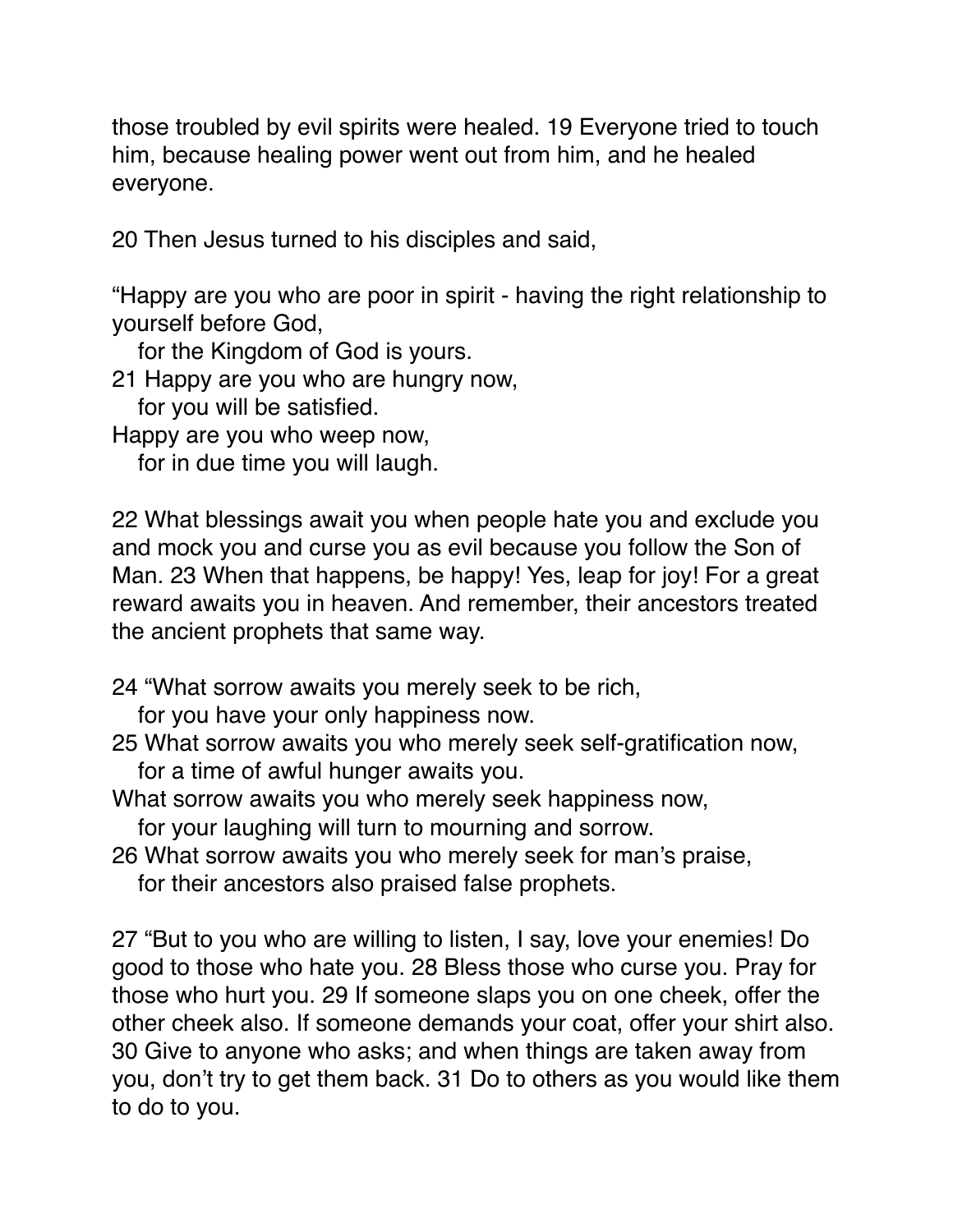32 "If you love only those who love you, why should you get credit for that? Even sinners love those who love them! 33 And if you do good only to those who do good to you, why should you get credit? Even sinners do that much! 34 And if you lend money only to those who can repay you, why should you get credit? Even sinners will lend to other sinners for a full return.

35 "Love your enemies! Do good to them. Lend to them without expecting to be repaid. Then your reward from heaven will be very great, and you will truly be acting as children of the Most High, for he is kind to those who are unthankful and wicked. 36 You must be compassionate, just as your Father is compassionate.

37 "Do not judge others, and you will not be judged. Do not condemn others, or it will all come back against you. Forgive others, and you will be forgiven. 38 Give, and you will receive. Your gift will return to you in full—pressed down, shaken together to make room for more, running over, and poured into your lap. The amount you give will determine the amount you get back."

39 Then Jesus gave the following illustration: "Can one blind person lead another? Won't they both fall into a ditch? 40 Students are not greater than their teacher. But the student who is fully trained will become like the teacher.

41 "And why worry about a speck in your friend's eye[e] when you have a log in your own? 42 How can you think of saying, 'Friend,[f] let me help you get rid of that speck in your eye,' when you can't see past the log in your own eye? Hypocrite! First get rid of the log in your own eye; then you will see well enough to deal with the speck in your friend's eye.

43 "A good tree can't produce bad fruit, and a bad tree can't produce good fruit. 44 A tree is identified by its fruit. Figs are never gathered from thorn bushes, and grapes are not picked from bramble bushes.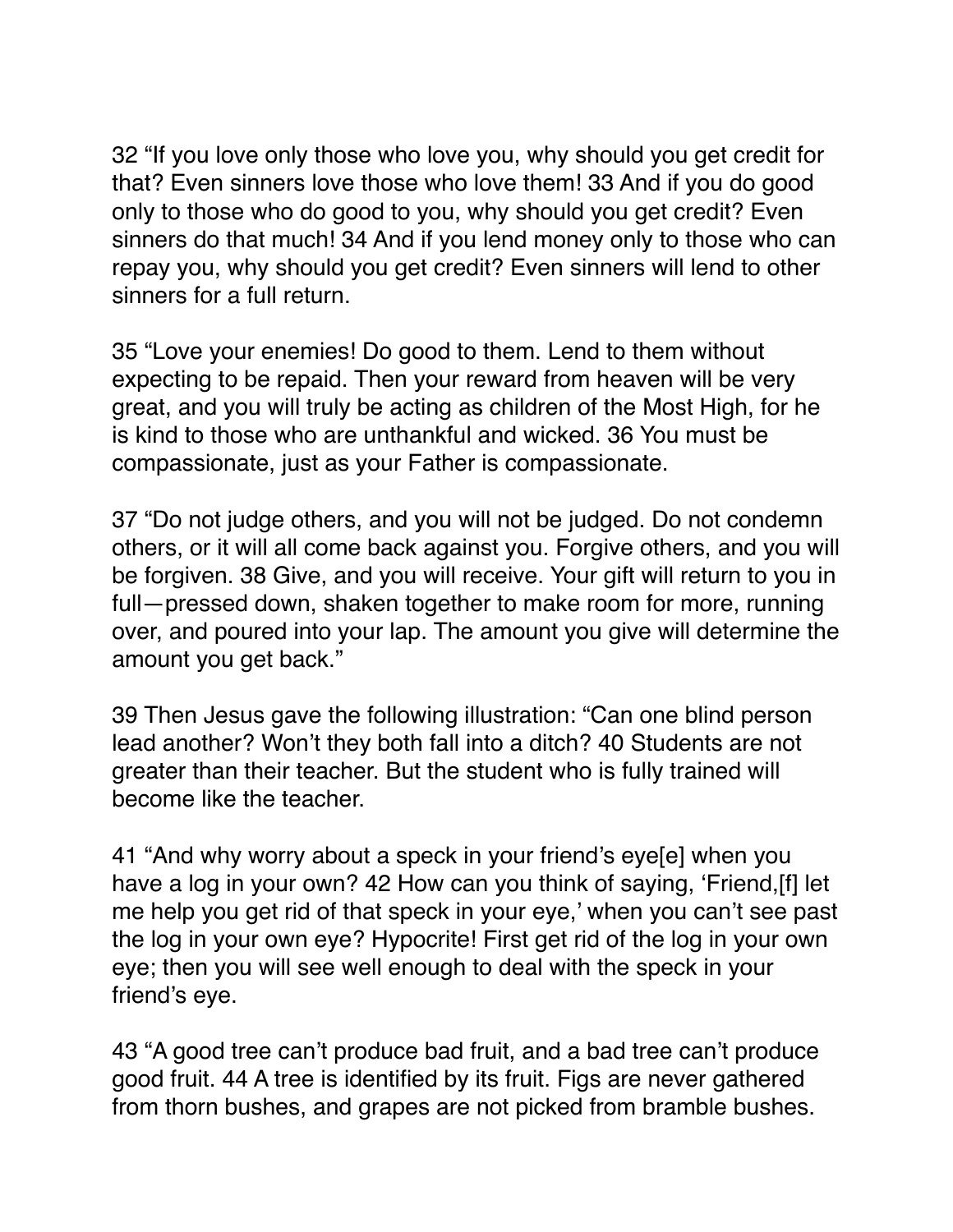45 A good person produces good things from the treasury of a good heart, and an evil person produces evil things from the treasury of an evil heart. What you say flows from what is in your heart.

46 "So why do you keep calling me 'Lord, Lord!' when you don't do what I say? 47 I will show you what it's like when someone comes to me, listens to my teaching, and then follows it. 48 It is like a person building a house who digs deep and lays the foundation on solid rock. When the floodwaters rise and break against that house, it stands firm because it is well built. 49 But anyone who hears and doesn't obey is like a person who builds a house right on the ground, without a foundation. When the floods sweep down against that house, it will collapse into a heap of ruins."

# LUKE 7

7 When Jesus had finished saying all this to the people, he returned to Capernaum. 2 At that time the highly valued slave of a Roman officer was sick and near death. 3 When the officer heard about Jesus, he sent some respected Jewish elders to ask him to come and heal his slave. 4 So they earnestly begged Jesus to help the man. "If anyone is worthy of your help, he is," they said, 5 "for he loves the Jewish people and even built a synagogue for us."

6 So Jesus went with them. But just before they arrived at the house, the officer sent some friends to say, "Lord, don't trouble yourself by coming to my home, for I am not worthy of such an honor. 7 I am not even worthy to come and meet you. Just say the word from where you are, and my servant will be healed. 8 I know this because I am under the authority of my superior officers, and I have authority over my soldiers. I only need to say, 'Go,' and they go, or 'Come,' and they come. And if I say to my slaves, 'Do this,' they do it."

9 When Jesus heard this, he was amazed. Turning to the crowd that was following him, he said, "I tell you, I haven't seen faith like this in all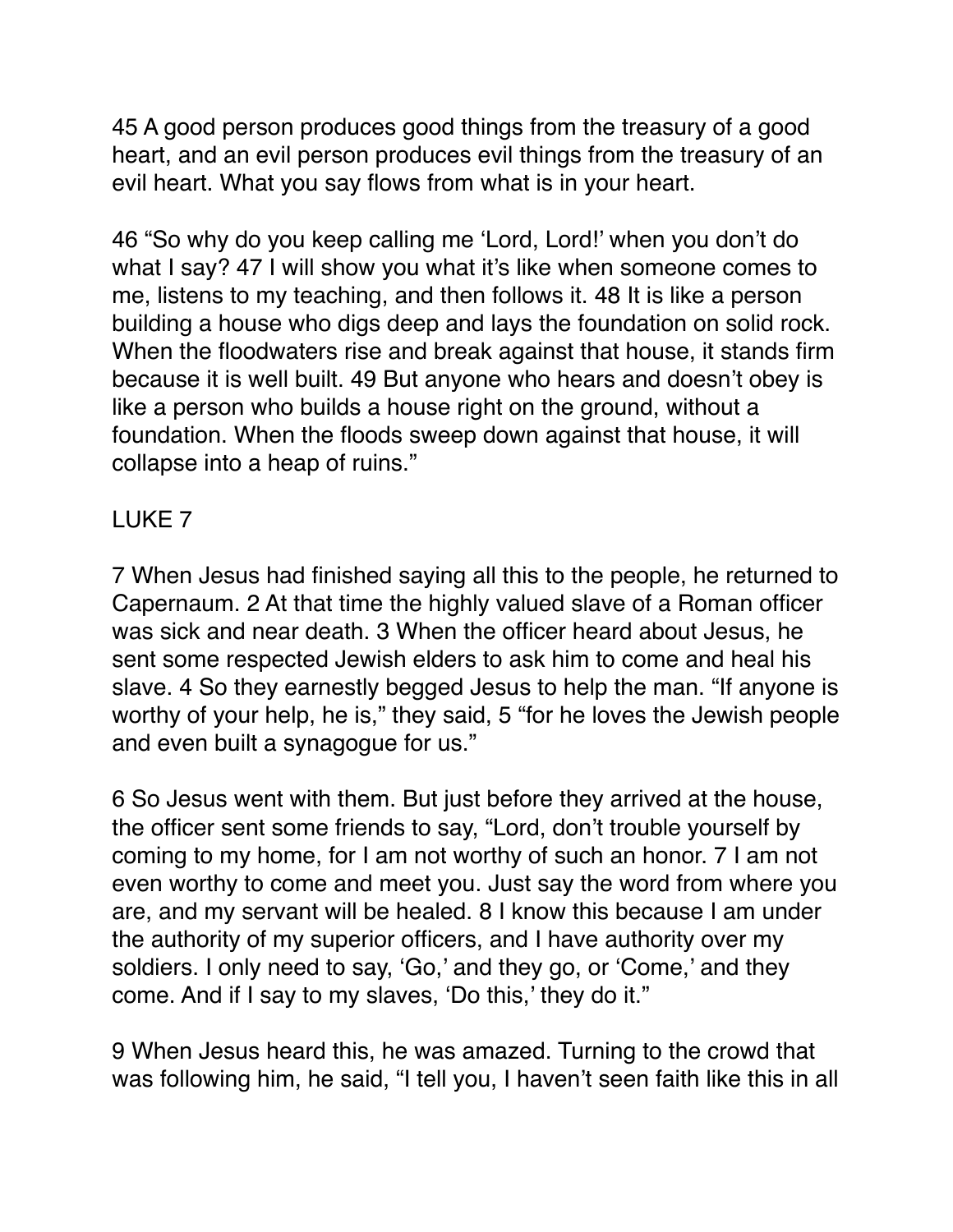Israel!" 10 And when the officer's friends returned to his house, they found the slave completely healed.

11 Soon afterward Jesus went with his disciples to the village of Nain, and a large crowd followed him. 12 A funeral procession was coming out as he approached the village gate. The young man who had died was a widow's only son - her only means of livelihood, and a large crowd from the village was with her. 13 When the Lord saw her, his heart overflowed with compassion. "Don't cry!" he said. 14 Then he walked over to the coffin and touched it, and the bearers stopped. "Young man," he said, "I tell you, get up." 15 Then the dead boy sat up and began to talk! And Jesus gave him back to his mother.

16 Great fear swept the crowd, and they praised God, saying, "A mighty prophet has risen among us," and "God has visited his people today." 17 And the news about Jesus spread throughout Judea and the surrounding countryside.

18 The disciples of John the Baptist told John - in prison - about everything Jesus was doing. So John called for two of his disciples, 19 and he sent them to the Lord to ask him, "Are you the Messiah we've been expecting, or should we keep looking for someone else?"

20 John's two disciples found Jesus and said to him, "John the Baptist sent us to ask, 'Are you the Messiah we've been expecting, or should we keep looking for someone else?'"

21 When they found Jesus, he was busy curing many people of their diseases, illnesses, and evil spirits, and he restored sight to many who were blind. 22 Then he told John's disciples, "Go back to John and tell him what you have seen and heard—the blind see, the lame walk, those with leprosy are cured, the deaf hear, the dead are raised to life, and the Good News is being preached to the poor." 23 And he added, "God blesses those who do not fall away because of me."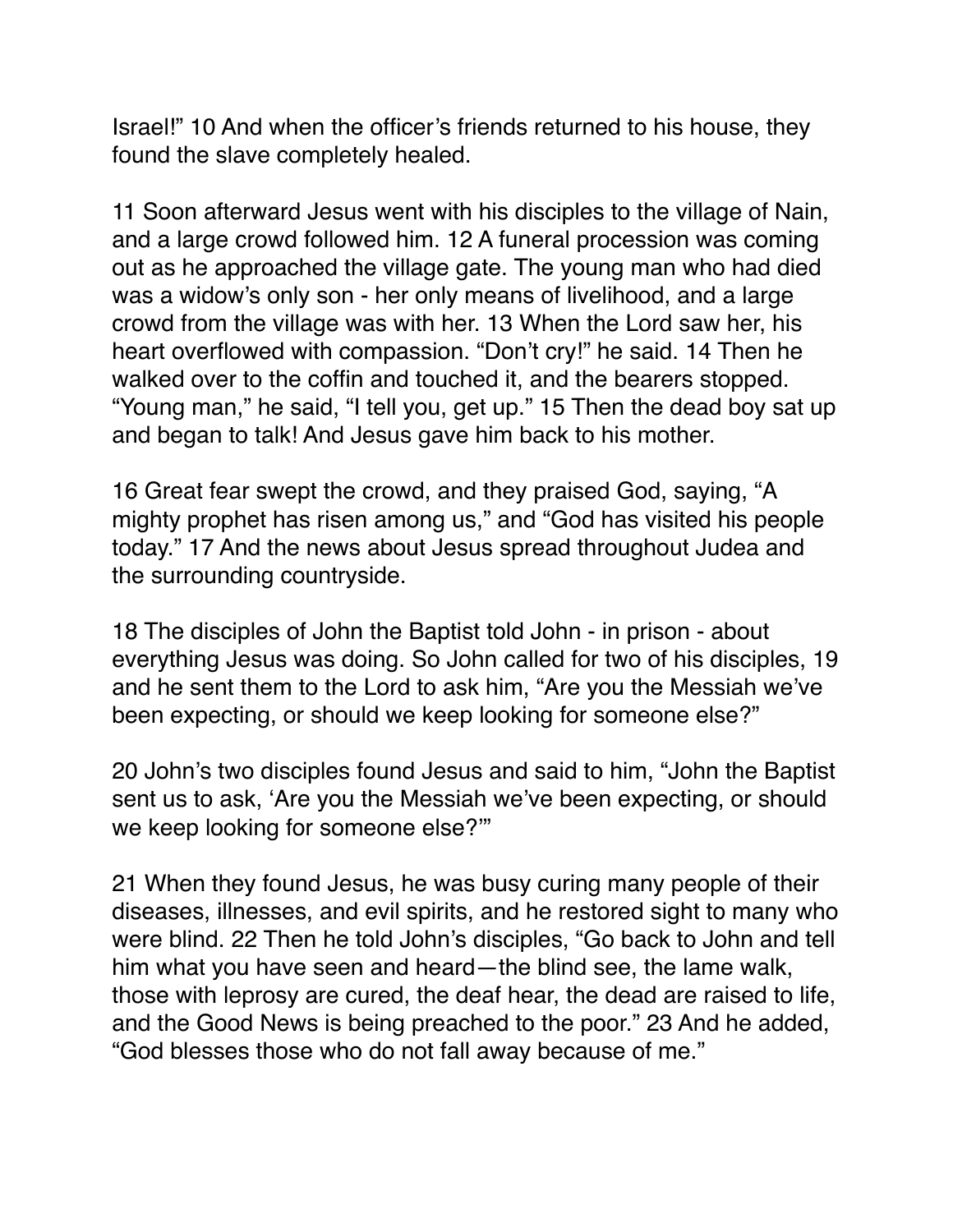24 After John's disciples left, Jesus began talking about him to the crowds. "What kind of man did you go into the wilderness to see? Was he a weak reed, swayed by every breath of wind? 25 Or were you expecting to see a man dressed in expensive clothes? No, people who wear beautiful clothes and live in luxury are found in palaces. 26 Were you looking for a prophet? Yes, and he is more than a prophet. 27 John is the man to whom the Scriptures refer when they say,

'Look, I am sending my messenger ahead of you,

and he will prepare your way before you.'

28 I tell you, of all who have ever lived, none is greater than John. Yet even the least person in the Kingdom of God [The Church] is greater than he is!"

29 When they heard this, all the people—even the tax collectors agreed that what Jesus was saying was right, for they had been baptized by John - who prepared them to receive the Messiah. 30 But the Pharisees and experts in religious law rejected God's plan for them, for they had refused John's baptism.

31 "To what can I compare the people of this generation?" Jesus asked. "How can I describe them? 32 They are like children playing a game in the public square. They complain to their friends, "You aren't doing what we say to do.":

'We played wedding songs, and you didn't dance, so we played funeral songs, and you didn't weep.'

33 For John the Baptist didn't spend his time eating bread or drinking wine, and you say, 'He's possessed by a demon.' 34 The Son of Man, on the other hand, feasts and drinks, and you say, 'He's a glutton and a drunkard, and a friend of tax collectors and other sinners!' 35 But wisdom is shown to be right by the lives of those who follow it."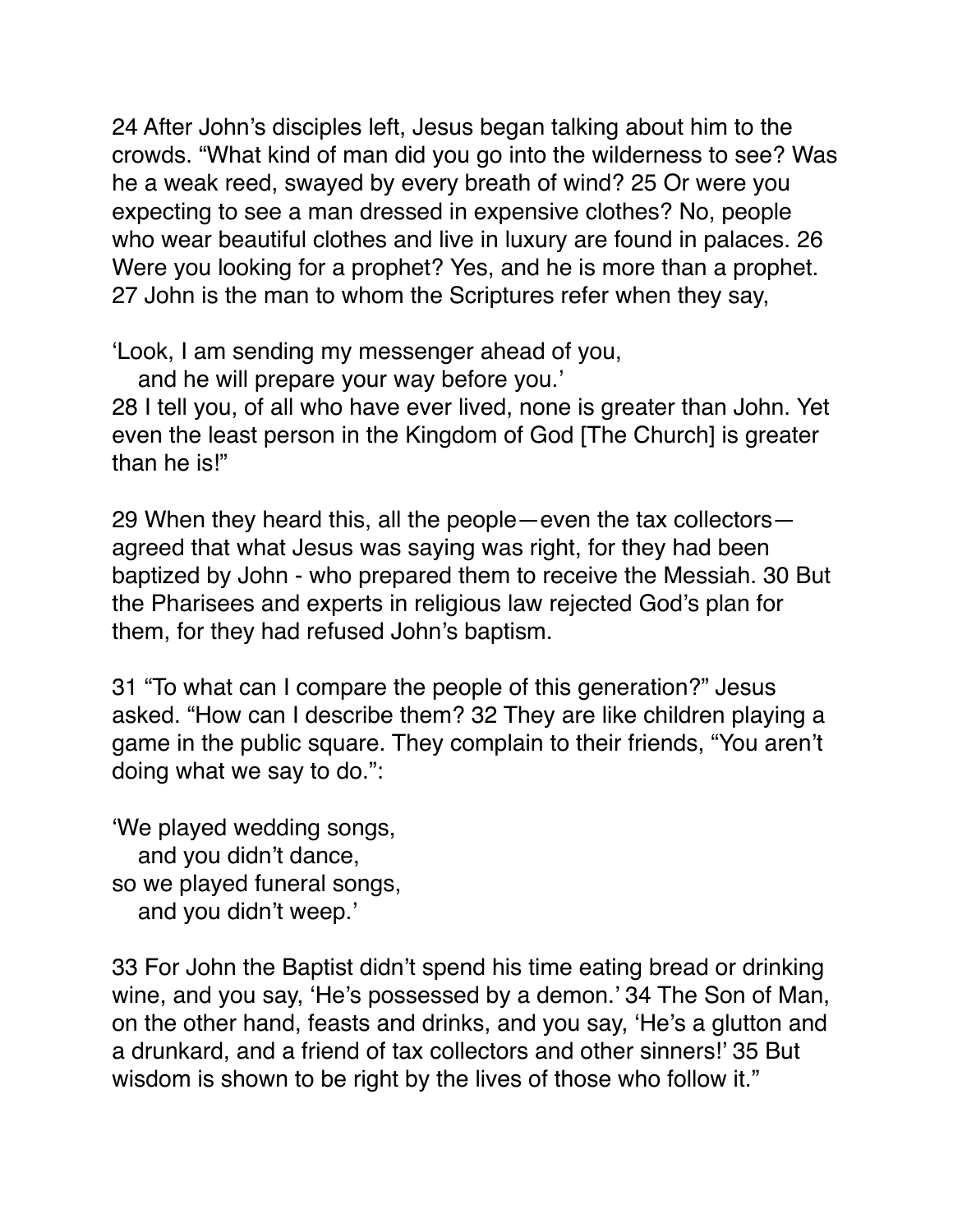[Note: The real reason John was rejected was that he didn't do things the way the Pharisees thought he should.]

### Pharisee and Prostitute Contrasted

36 One of the Pharisees asked Jesus to have dinner with him, so Jesus went to his home and sat down to eat. 37 When a certain immoral woman from that city heard he was eating there, she brought a beautiful alabaster jar filled with expensive perfume. 38 Then she knelt behind him at his feet, weeping. Her tears fell on his feet, and she wiped them off with her hair. Then she kept kissing his feet and putting perfume on them.

39 When the Pharisee who had invited him saw this, he thought, "If this man were even a prophet [never mind the Messiah], he would know what kind of woman is touching him. She's a sinner!"

40 Then Jesus answered his thoughts. "Simon," he said to the Pharisee, "I have something to say to you."

"Go ahead, Teacher," Simon replied.

41 Then Jesus told him this story: "A man loaned money to two people —500 pieces of silver[i] to one and 50 pieces to the other. 42 But neither of them could repay him, so he kindly forgave them both, canceling their debts. Who do you suppose loved him more after that?"

43 Simon answered, "I suppose the one for whom he canceled the larger debt."

"That's right," Jesus said. 44 Then he turned to the woman and said to Simon, "Look at this woman kneeling here. When I entered your home, you didn't offer me water to wash the dust from my feet, but she has washed them with her tears and wiped them with her hair. 45 You didn't greet me with a kiss, but from the time I first came in, she has not stopped kissing my feet. 46 You neglected the courtesy of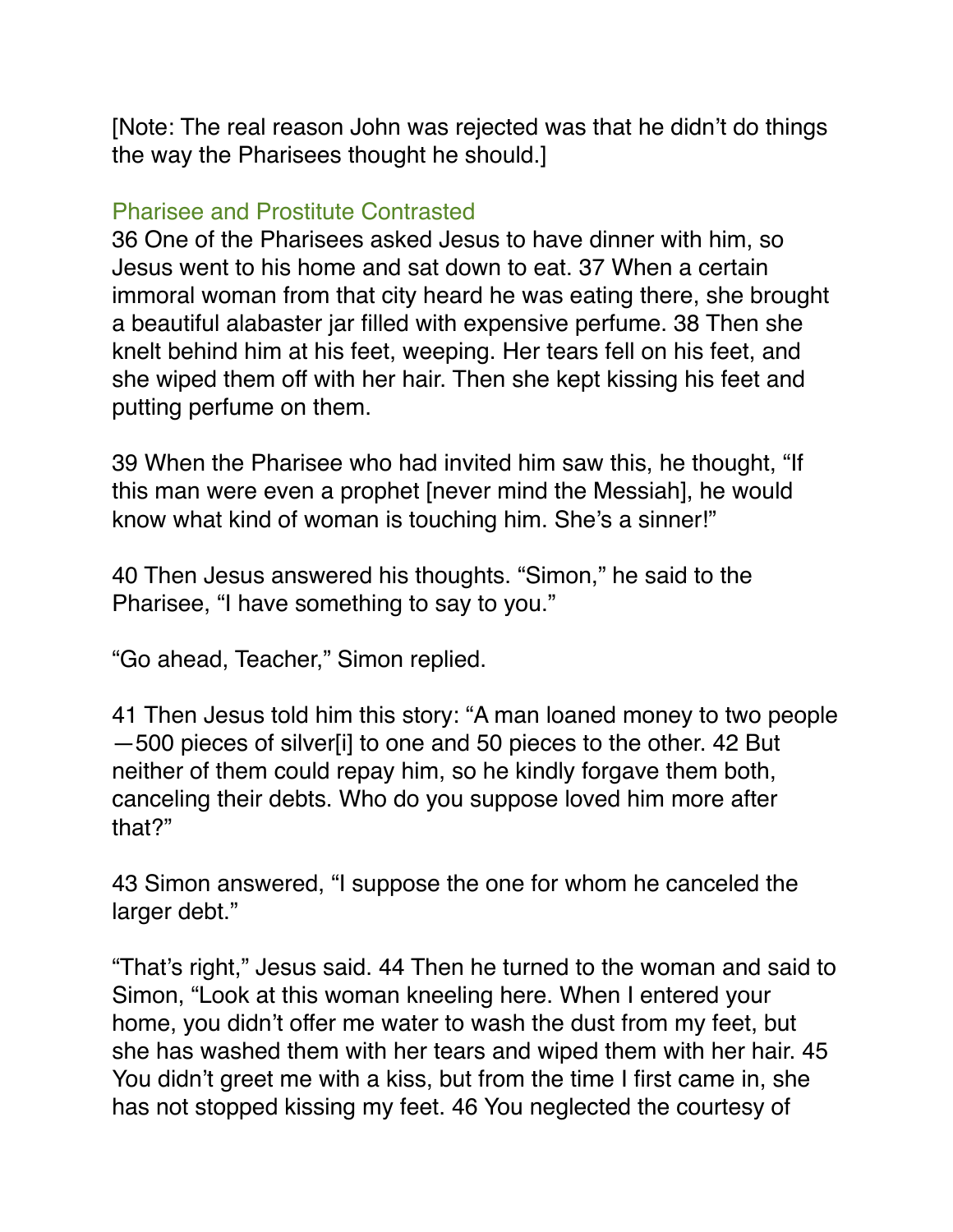olive oil to anoint my head, but she has anointed my feet with rare perfume.

47 "I tell you, her sins—and they are many—have been forgiven, so she has shown me much love. But a person who is forgiven little shows only little love." 48 Then Jesus said to the woman, "Your sins are forgiven."

49 The men at the table thought to themselves, "Who is this man, that he goes around forgiving sins?"

50 And Jesus said to the woman, "Your faith has saved you; go in peace."

## LUKE 8

## Jesus' Third Preaching Tour

8 Soon afterward Jesus began a tour of the nearby towns and villages, preaching and announcing the Good News about the Kingdom of God. He took his twelve disciples with him, 2 along with some women who had been cured of evil spirits and diseases. Among them were Mary Magdalene, from whom he had cast out seven demons; 3 Joanna, the wife of Chuza, Herod's business manager; Susanna [Shoshannah]; and many others who were contributing from their own resources to support Jesus and his disciples. \*

*[\*Note: Jesus' ministry was financed by wealthy women.]*

Parable of the Farmer Scattering Seed

4 One day Jesus told a story in the form of a parable to a large crowd that had gathered from many towns to hear him: 5 "A farmer went out to plant his seed. As he scattered it across his field, some seed fell on a footpath, where it was stepped on, and the birds ate it. 6 Other seed fell among rocks. It began to grow, but the plant soon wilted and died for lack of moisture. 7 Other seed fell among thorns that grew up with it and choked out the tender plants. 8 Still other seed fell on fertile soil. This seed grew and produced a crop that was a hundred times as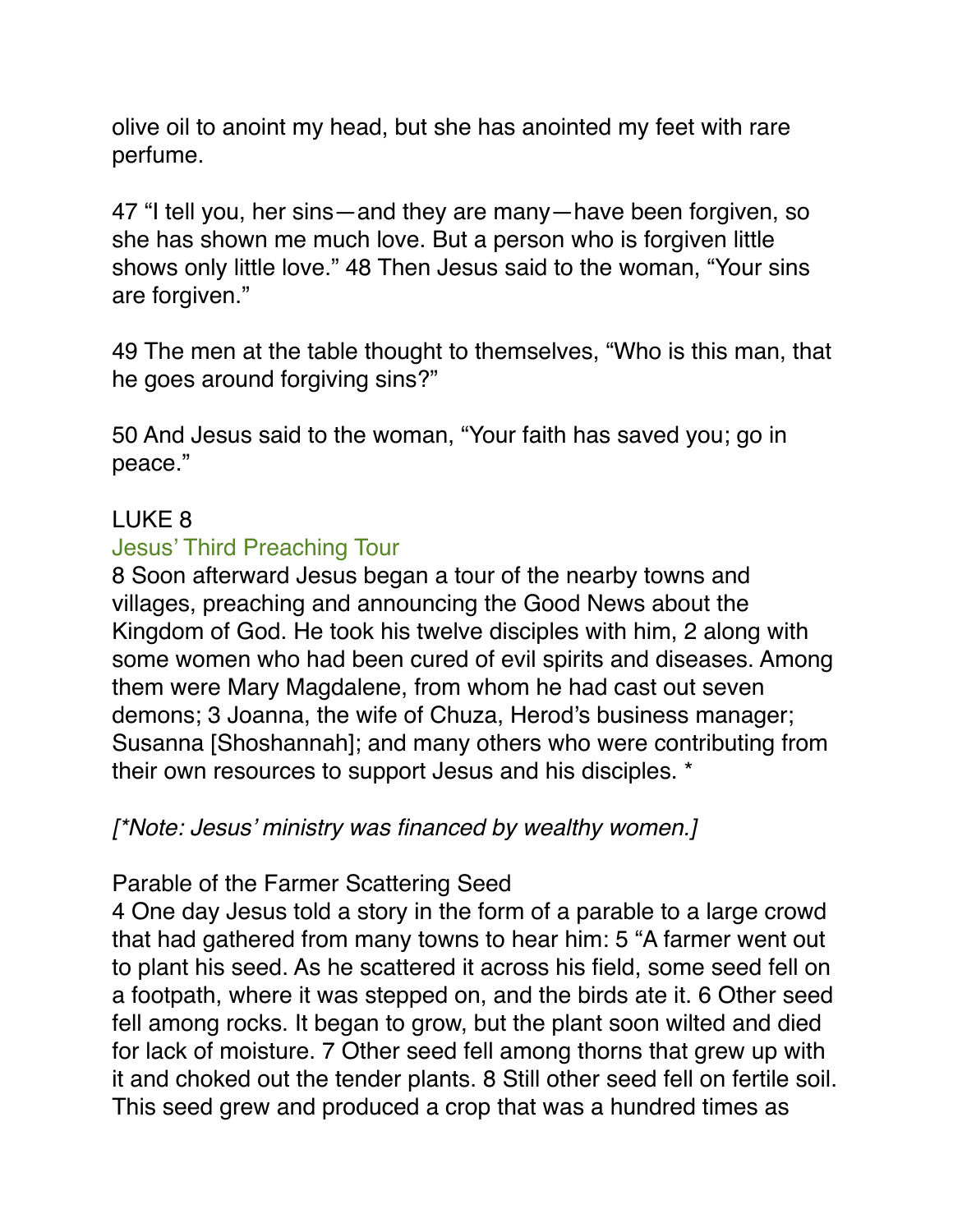much as had been planted!" When he had said this, he called out, "Anyone with ears to hear should listen and understand."

9 His disciples asked him what this parable meant. 10 He replied, "You are permitted to understand the secrets[a] of the Kingdom of God. But I use parables to teach the others so that the Scriptures might be fulfilled:

'When they look, they won't really see.

When they hear, they won't understand.'[b]

11 "This is the meaning of the parable: The seed is God's word. 12 The seeds that fell on the footpath represent those who hear the message, only to have the devil come and take it away from their hearts and prevent them from believing and being saved. 13 The seeds on the rocky soil represent those who hear the message and receive it with joy. But since they don't have deep roots, they believe for a while, then they fall away when they face temptation. 14 The seeds that fell among the thorns represent those who hear the message, but all too quickly the message is crowded out by the cares and riches and pleasures of this life. And so they never grow into maturity. 15 And the seeds that fell on the good soil represent honest, good-hearted people who hear God's word, cling to it, and patiently produce a huge harvest.

16 "No one lights a lamp and then covers it with a bowl or hides it under a bed. A lamp is placed on a stand, where its light can be seen by all who enter the house. 17 For all that is secret will eventually be brought into the open, and everything that is concealed will be brought to light and made known to all.

18 "So pay attention to how you hear. To those who listen to my teaching, more understanding will be given. But for those who are not listening, even what they think they understand will be taken away from them."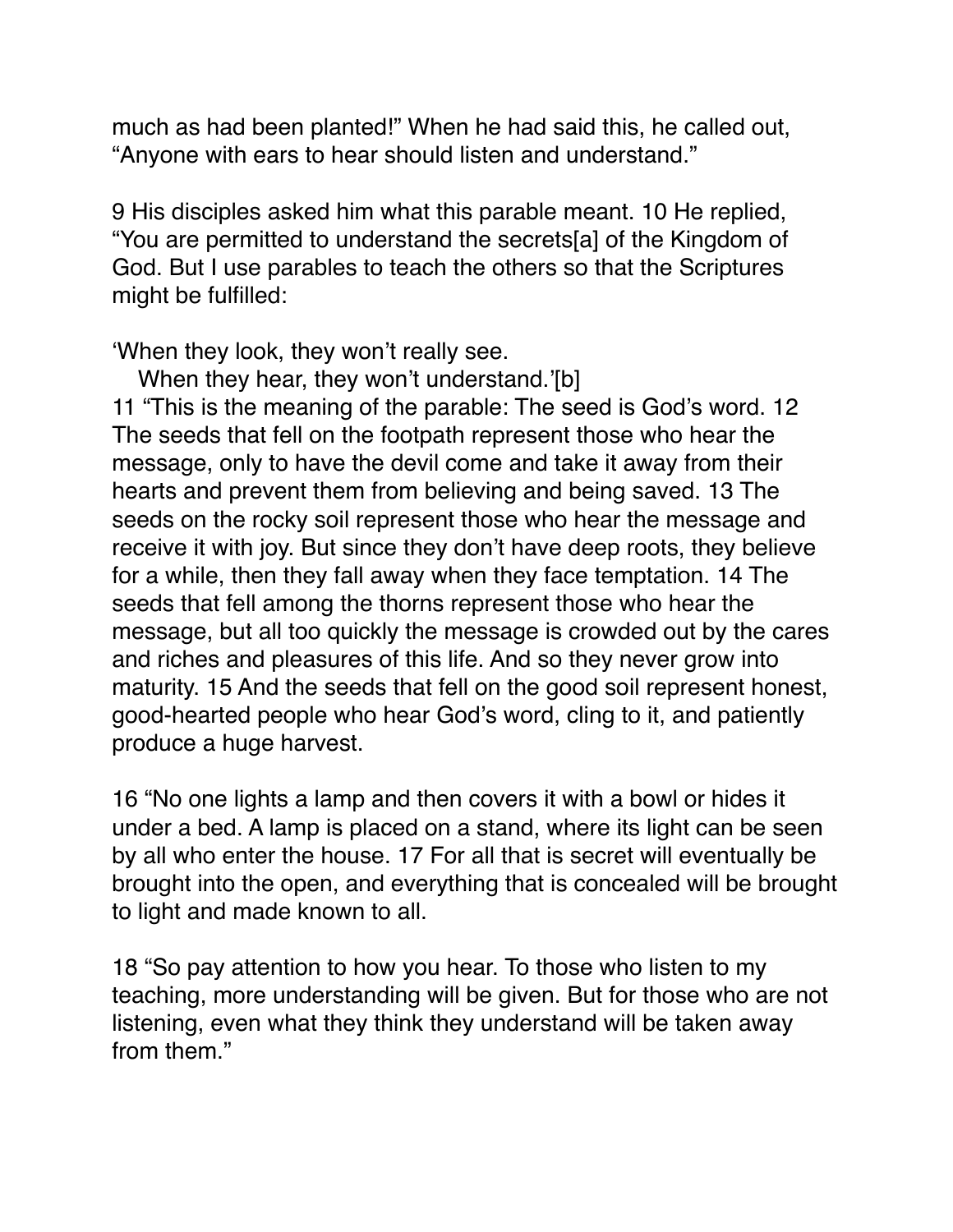19 Then Jesus' mother and brothers came to see him, but they couldn't get to him because of the crowd. 20 Someone told Jesus, "Your mother and your brothers are standing outside, and they want to see you."

21 Jesus replied, "My mother and my brothers are all those who hear God's word and obey it."

22 One day Jesus said to his disciples, "Let's cross to the other side of the lake." So they got into a boat and started out. 23 As they sailed across, Jesus settled down for a nap. But soon a fierce storm came down on the lake. The boat was filling with water, and they were in real danger.

24 The disciples went and woke him up, shouting, "Master, Master, we're going to drown!"

When Jesus woke up, he rebuked the wind and the raging waves. Suddenly the storm stopped and all was calm. 25 Then he asked them, "Where is your faith?"

The disciples were terrified and amazed. "Who is this man?" they asked each other. "When he gives a command, even the wind and waves obey him!"

26 So they arrived in the region of the Gerasenes,[c] across the lake from Galilee. 27 As Jesus was climbing out of the boat, a man who was possessed by demons came out to meet him. For a long time he had been homeless and naked, living in the tombs outside the town.

28 As soon as he saw Jesus, he shrieked and fell down in front of him. Then he screamed, "Why are you interfering with me, Jesus, Son of the Most High God? Please, I beg you, don't torture me!" 29 For Jesus had already commanded the evil [d] spirit to come out of him. This spirit had often taken control of the man. Even when he was placed under guard and put in chains and shackles, he simply broke them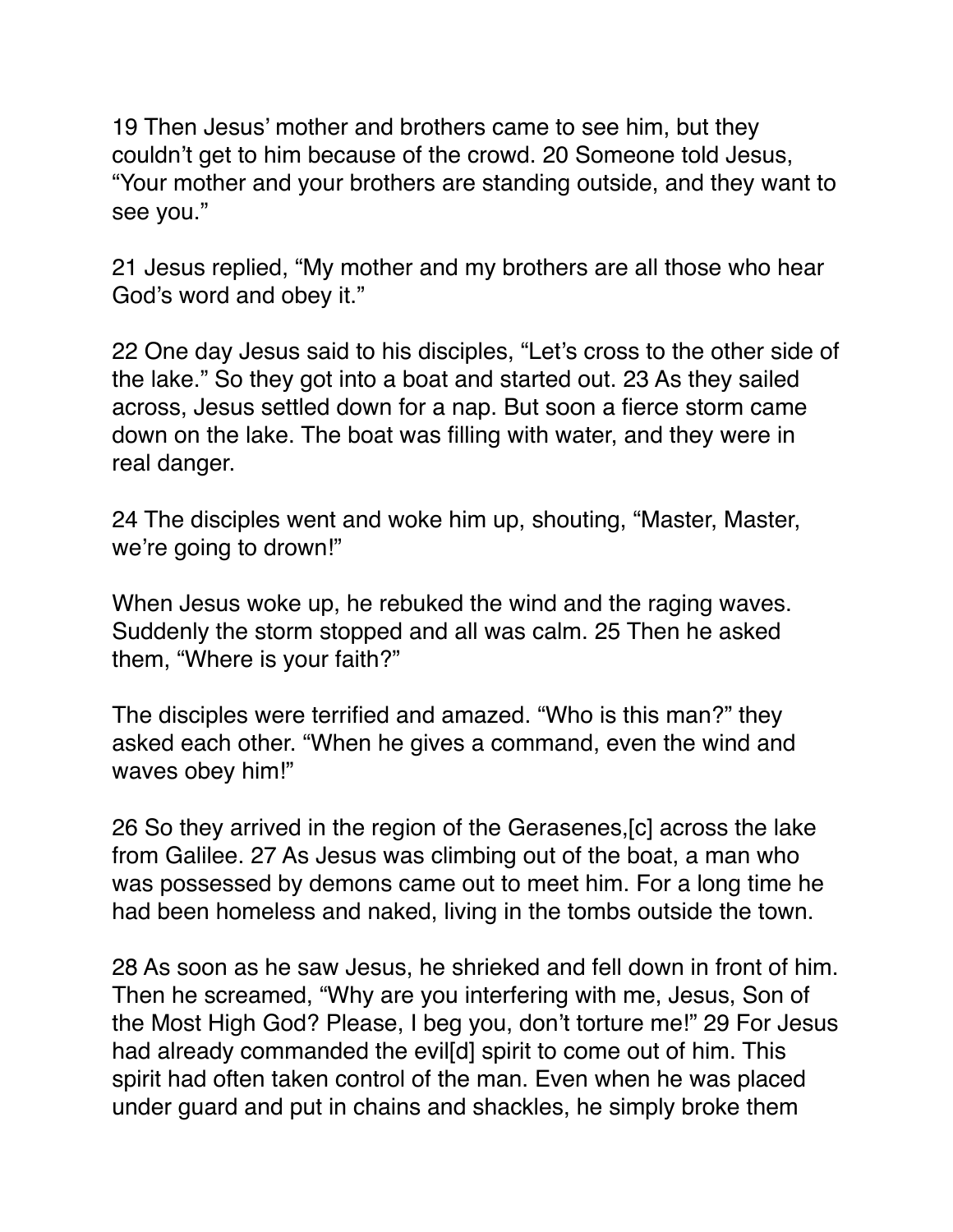and rushed out into the wilderness, completely under the demon's power.

30 Jesus demanded, "What is your name?"

"Legion," he replied, for he was filled with many demons. 31 The demons kept begging Jesus not to send them into the bottomless pit.  $[e]$ 

32 There happened to be a large herd of pigs feeding on the hillside nearby, and the demons begged him to let them enter into the pigs.

So Jesus gave them permission. 33 Then the demons came out of the man and entered the pigs, and the entire herd plunged down the steep hillside into the lake and drowned.

34 When the herdsmen saw it, they fled to the nearby town and the surrounding countryside, spreading the news as they ran. 35 People rushed out to see what had happened. A crowd soon gathered around Jesus, and they saw the man who had been freed from the demons. He was sitting at Jesus' feet, fully clothed and perfectly sane, and they were all afraid. 36 Then those who had seen what happened told the others how the demon-possessed man had been healed. 37 And all the people in the region of the Gerasenes begged Jesus to go away and leave them alone, for a great wave of fear swept over them.

So Jesus returned to the boat and left, crossing back to the other side of the lake. 38 The man who had been freed from the demons begged to go with him. But Jesus sent him home, saying, 39 "No, go back to your family, and tell them everything God has done for you." So he went all through the town proclaiming the great things Jesus had done for him.

40 On the other side of the lake the crowds welcomed Jesus, because they had been waiting for him. 41 Then a man named Jairus, a leader of the local synagogue, came and fell at Jesus' feet, pleading with him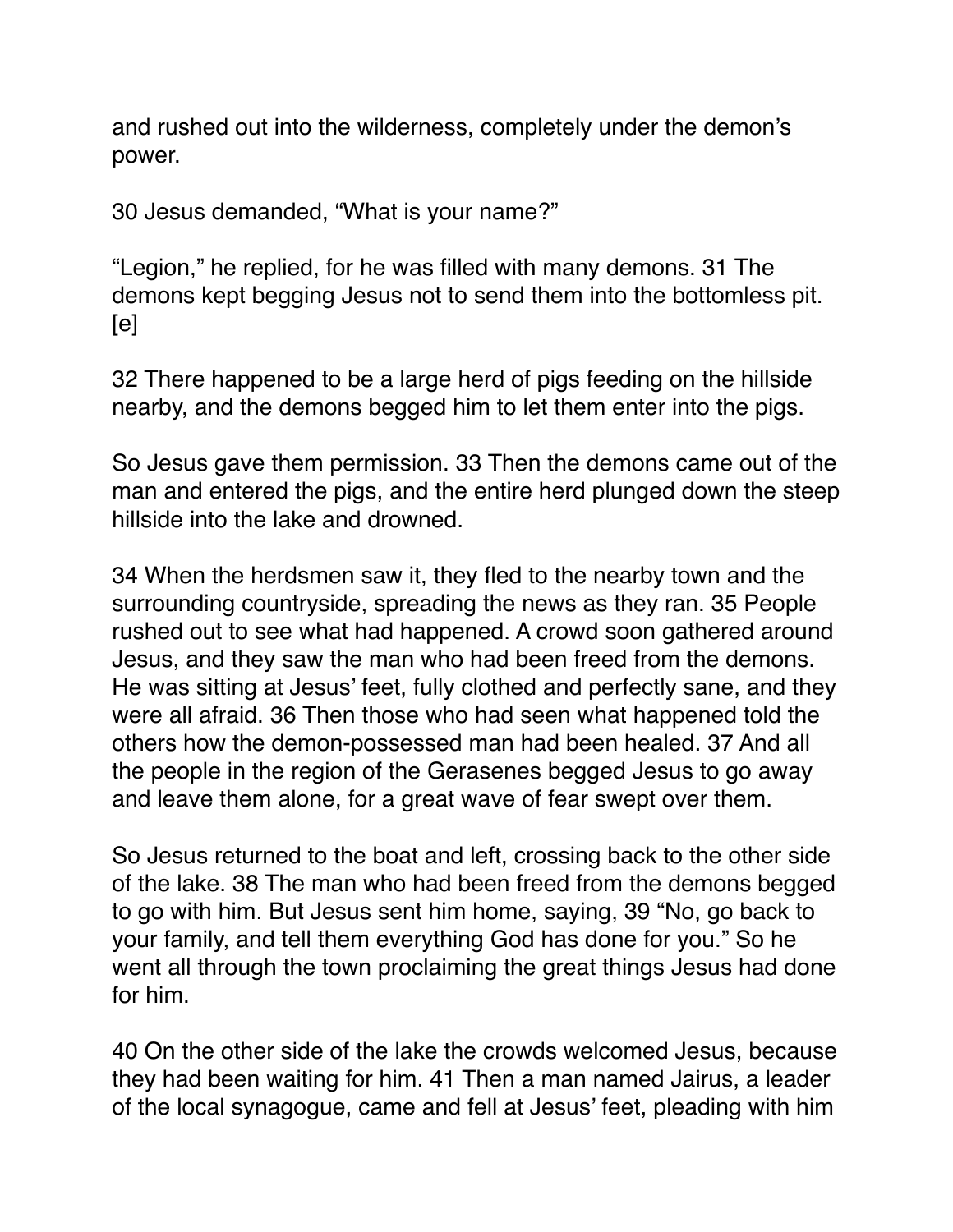to come home with him. 42 His only daughter,[f] who was about twelve years old, was dying.

As Jesus went with him, he was surrounded by the crowds. 43 A woman in the crowd had suffered for twelve years with constant bleeding,[g] and she could find no cure. 44 Coming up behind Jesus, she touched the fringe of his robe. Immediately, the bleeding stopped.

45 "Who touched me?" Jesus asked.

Everyone denied it, and Peter said, "Master, this whole crowd is pressing up against you."

46 But Jesus said, "Someone deliberately touched me, for I felt healing power go out from me." 47 When the woman realized that she could not stay hidden, she began to tremble and fell to her knees in front of him. The whole crowd heard her explain why she had touched him and that she had been immediately healed. 48 "Daughter," he said to her, "your faith has made you well. Go in peace."

49 While he was still speaking to her, a messenger arrived from the home of Jairus, the leader of the synagogue. He told him, "Your daughter is dead. There's no use troubling the Teacher now."

50 But when Jesus heard what had happened, he said to Jairus, "Don't be afraid. Just have faith, and she will be healed."

51 When they arrived at the house, Jesus wouldn't let anyone go in with him except Peter, John, James, and the little girl's father and mother. 52 The house was filled with people weeping and wailing, but he said, "Stop the weeping! She isn't dead; she's only asleep."

53 But the crowd laughed at him because they all knew she had died. 54 Then Jesus took her by the hand and said in a loud voice, "My child, get up!" 55 And at that moment her life[h] returned, and she immediately stood up! Then Jesus told them to give her something to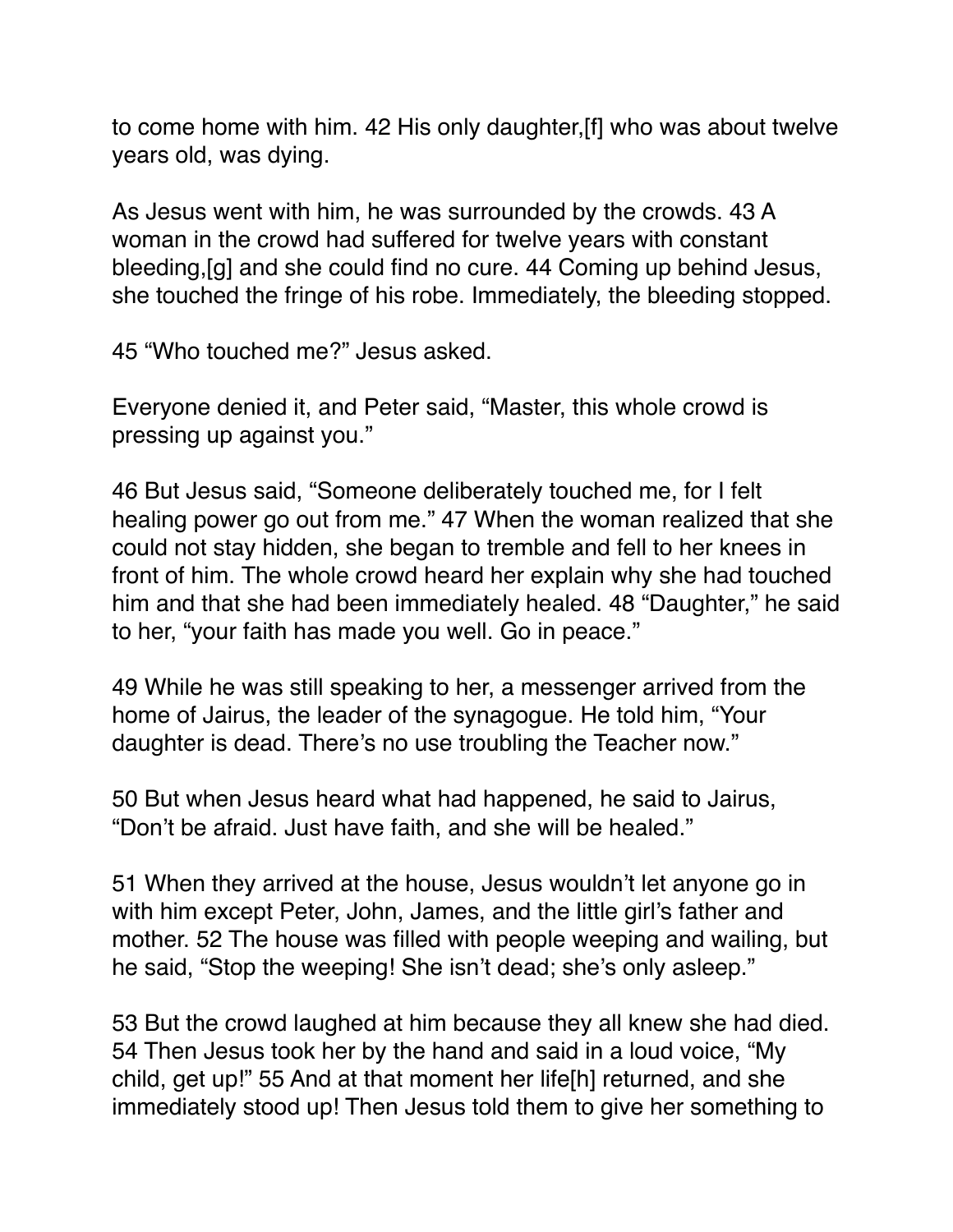eat. 56 Her parents were overwhelmed, but Jesus insisted that they not tell anyone what had happened.

# LUKE 9

9 One day Jesus called together his twelve disciples[a] and gave them power and authority to cast out all demons and to heal all diseases. 2 Then he sent them out to tell everyone about the Kingdom of God and to heal the sick. 3 "Take nothing for your journey," he instructed them. "Don't take a walking stick, a traveler's bag, food, money,[b] or even a change of clothes. 4 Wherever you go, stay in the same house until you leave town. 5 And if a town refuses to welcome you, shake its dust from your feet as you leave to show that you have abandoned those people to their fate."

6 So they began their circuit of the villages, preaching the Good News and healing the sick.

7 When Herod Antipas, the ruler of Galilee,[c] heard about everything Jesus was doing, he was puzzled. Some were saying that John the Baptist had been raised from the dead. 8 Others thought Jesus was Elijah or one of the other prophets risen from the dead.

9 "I beheaded John," Herod said, "so who is this man about whom I hear such stories?" And he kept trying to see him.

10 When the apostles returned, they told Jesus everything they had done. Then he slipped quietly away with them toward the town of Bethsaida. 11 But the crowds found out where he was going, and they followed him. He welcomed them and taught them about the Kingdom of God, and he healed those who were sick.

12 Late in the afternoon the twelve disciples came to him and said, "Send the crowds away to the nearby villages and farms, so they can find food and lodging for the night. There is nothing to eat here in this remote place."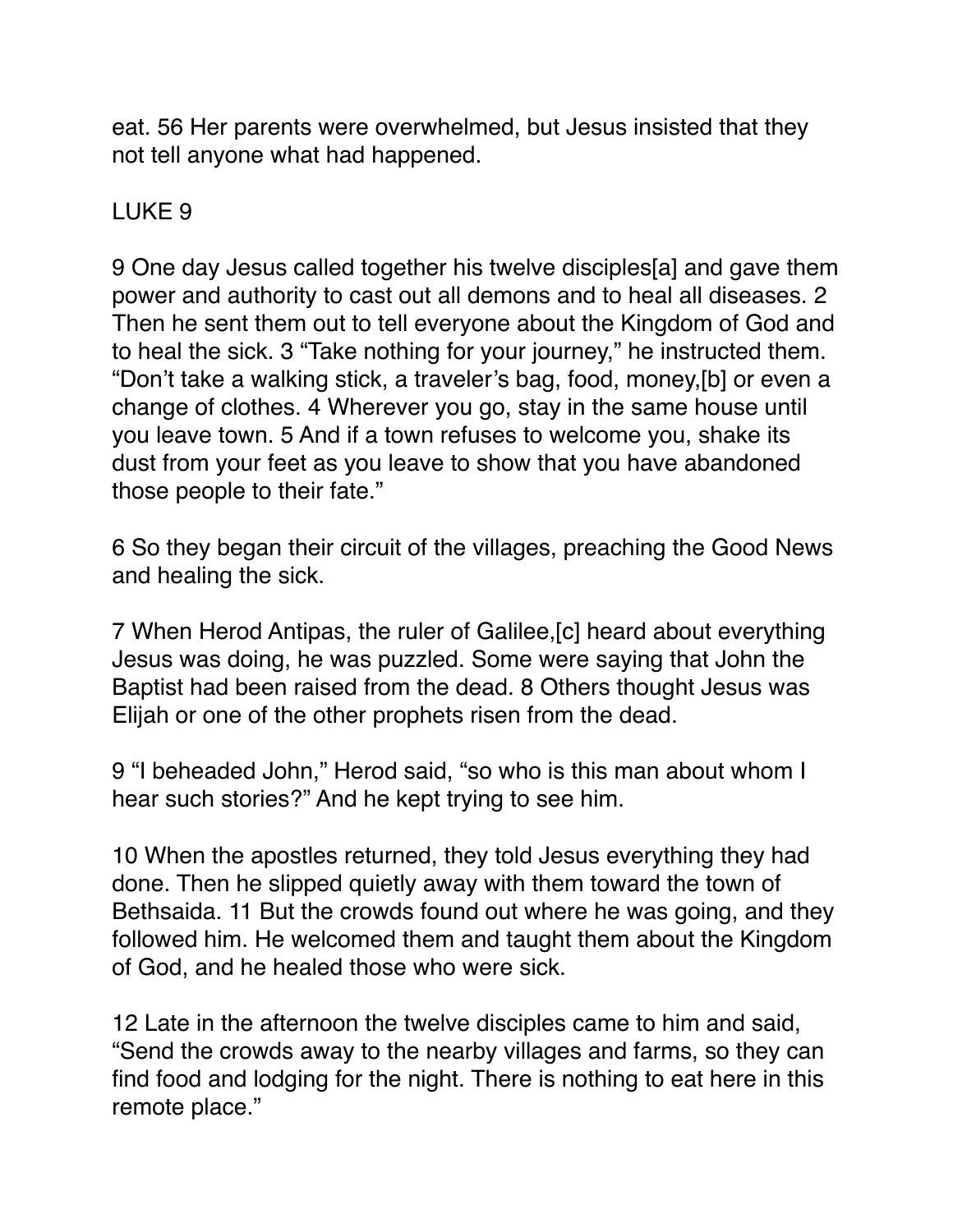13 But Jesus said, "You feed them."

"But we have only five loaves of bread and two fish," they answered. "Or are you expecting us to go and buy enough food for this whole crowd?" 14 For there were about 5,000 men there.

Jesus replied, "Tell them to sit down in groups of about fifty each." 15 So the people all sat down. 16 Jesus took the five loaves and two fish, looked up toward heaven, and blessed them. Then, breaking the loaves into pieces, he kept giving the bread and fish to the disciples so they could distribute it to the people. 17 They all ate as much as they wanted, and afterward, the disciples picked up twelve baskets of leftovers!

18 One day Jesus left the crowds to pray alone. Only his disciples were with him, and he asked them, "Who do people say I am?"

19 "Well," they replied, "some say John the Baptist, some say Elijah, and others say you are one of the other ancient prophets risen from the dead."

20 Then he asked them, "But who do you say I am?"

Peter replied, "You are the Messiah[d] sent from God!"

21 Jesus warned his disciples not to tell anyone who he was. 22 "The Son of Man[e] must suffer many terrible things," he said. "He will be rejected by the elders, the leading priests, and the teachers of religious law. He will be killed, but on the third day he will be raised from the dead."

23 Then he said to the crowd, "If any of you wants to be my follower, you must give up your own way, take up your cross daily, and follow me. 24 If you try to hang on to your life, you will lose it. But if you give up your life for my sake, you will save it. 25 And what do you benefit if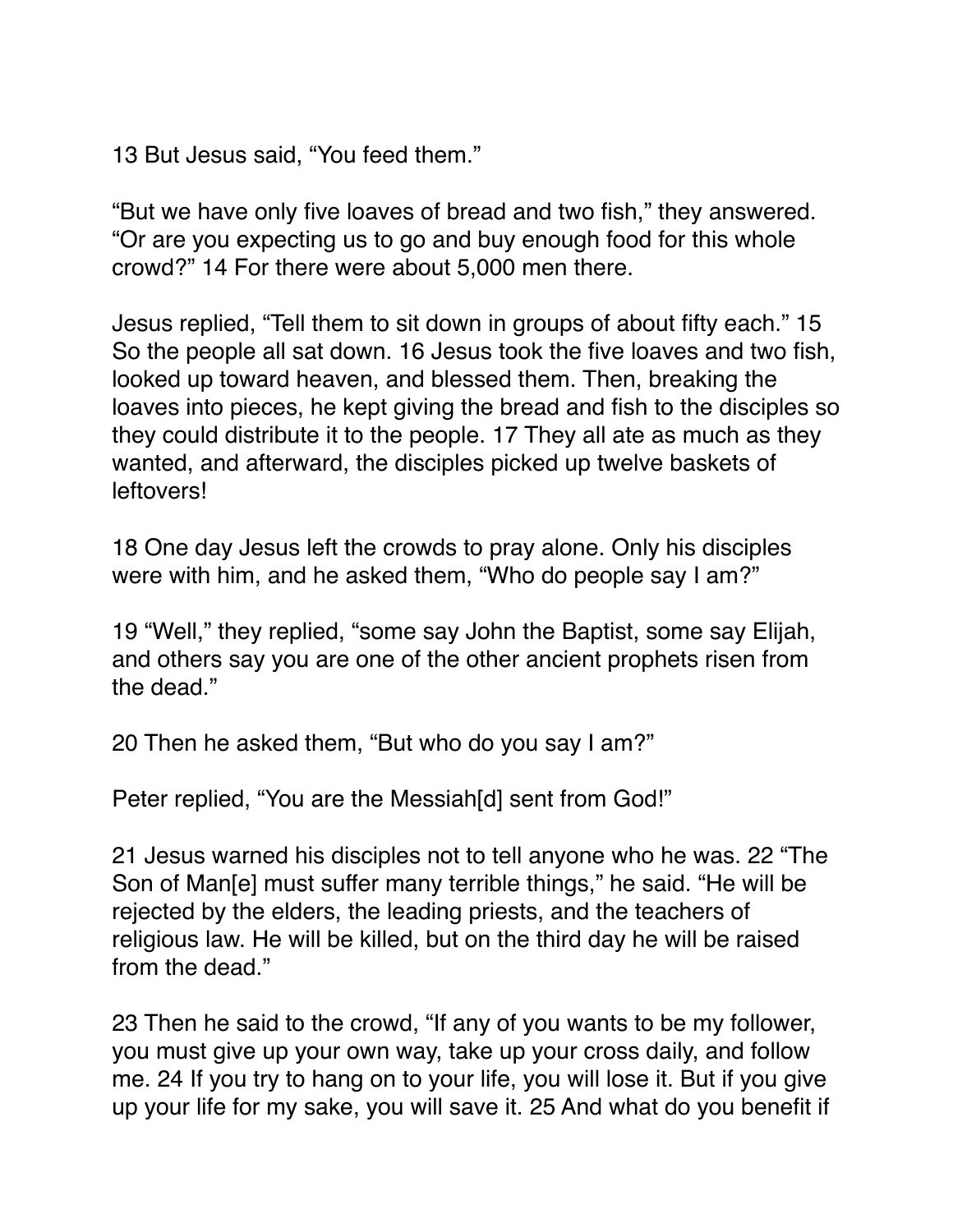you gain the whole world but are yourself lost or destroyed? 26 If anyone is ashamed of me and my message, the Son of Man will be ashamed of that person when he returns in his glory and in the glory of the Father and the holy angels. 27 I tell you the truth, some standing here right now will not die before they see the Kingdom of God."

28 About eight days later Jesus took Peter, John, and James high up on Mt. Hermon to pray. 29 And as he was praying, the appearance of his face was transformed [with the Shekinah Glory], and his clothes became dazzling white. 30 Suddenly, two men, Moses and Elijah, appeared and began talking with Jesus. 31 They were in their glorified bodies. And they were speaking about his exodus from this world, which was about to be fulfilled in Jerusalem - [something the apostles do not yet understand].

32 Peter and the others had fallen asleep. When they woke up, they saw Jesus' glory and the two men standing with him. 33 As Moses and Elijah were starting to leave, Peter, not even knowing what he was saying, blurted out, "Master, it's wonderful for us to be here! Let's make three shrines as memorials—one for you, one for Moses, and one for Elijah." 34 But even as he was saying this, a cloud overshadowed them, and terror gripped them as the cloud covered them.

35 Then a voice from the cloud said, "This is my Son, my Chosen One. Listen only to him." 36 When the voice finished, Jesus was there alone. They didn't tell anyone at that time what they had seen.

37 The next day, after they had come down the mountain, a large crowd met Jesus. 38 A man in the crowd called out to him, "Teacher, I beg you to look at my son, my only child. 39 An evil spirit keeps seizing him, making him scream. It throws him into convulsions so that he foams at the mouth. It batters him and hardly ever leaves him alone. 40 I begged your disciples to cast out the spirit, but they couldn't do it."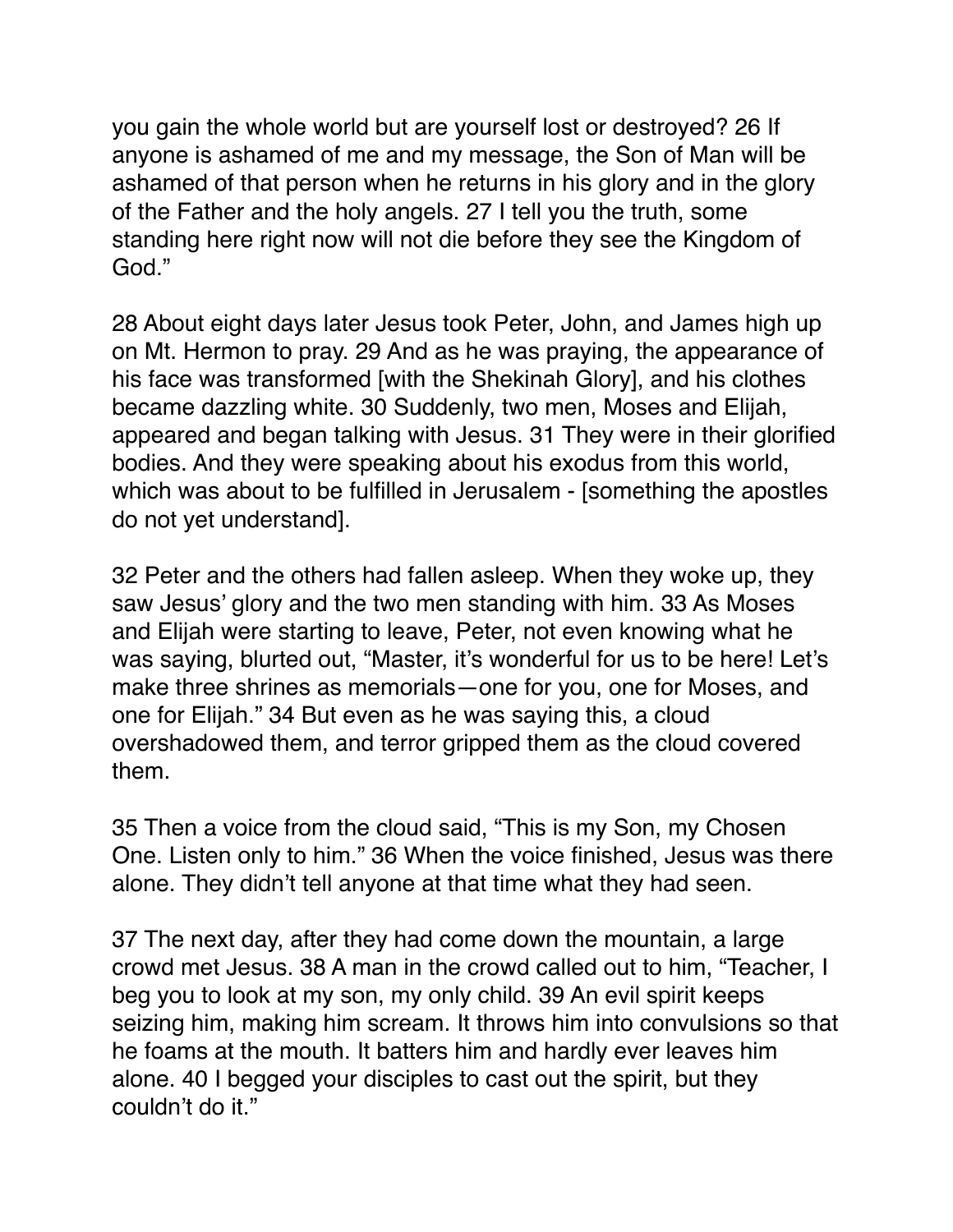41 Jesus said, "You faithless and corrupt people! How long must I be with you and put up with you?" Then he said to the man, "Bring your son here - [away from the crowd]."

42 As the boy came forward, the demon knocked him to the ground and threw him into a violent convulsion. But Jesus rebuked the evil spirit and healed the boy. Then he gave him back to his father. 43 Awe gripped the people as they saw this majestic display of God's power.

While everyone was marveling at everything he was doing, Jesus said to his disciples, 44 "Listen to me and remember what I say. The Son of Man is going to be betrayed into the hands of his enemies." 45 But they didn't know what he meant. Its significance was hidden from them, so they couldn't understand it, and they were afraid to ask him about it.

46 Then his disciples began arguing about which of them was the greatest. 47 But Jesus knew their thoughts, so he brought a little child to his side. 48 Then he said to them, "Anyone who welcomes a little child like this on my behalf welcomes me, and anyone who welcomes me also welcomes my Father who sent me. Whoever is the least among you is the greatest."

#### A Lesson against Exclusivity and Superiority

49 John said to Jesus, "Master, we saw someone using your name to cast out demons, but we told him to stop because he isn't in our group."

50 But Jesus said, "Don't stop him! Anyone who is not against you is for you."

51 As the time drew near for him to ascend to heaven, Jesus resolutely set out for Jerusalem. 52 He sent messengers ahead to a Samaritan village to prepare for his arrival. 53 But the people of the village did not welcome Jesus because he was on his way to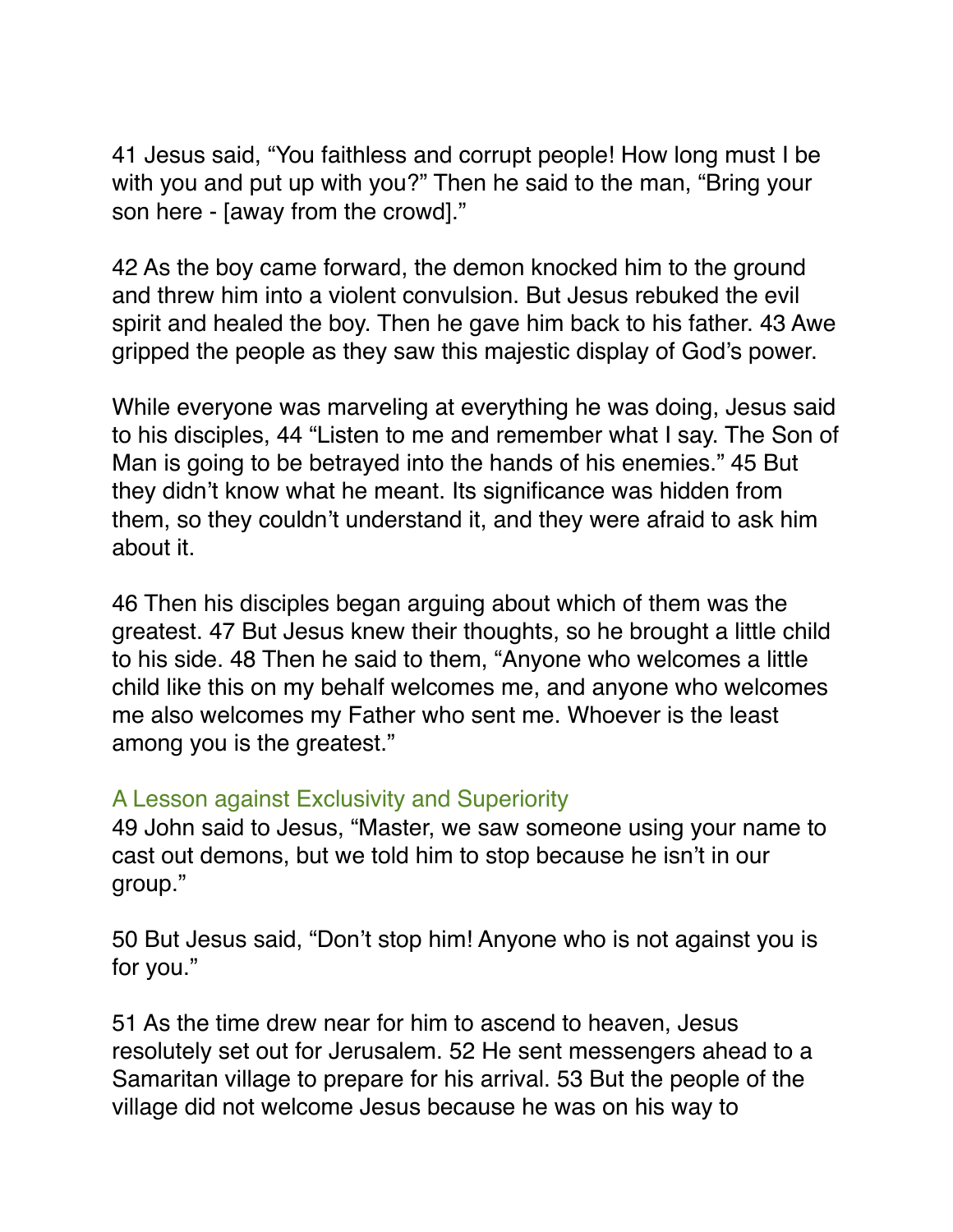Jerusalem. 54 When James and John saw this, they said to Jesus, "Lord, should we call down fire from heaven to burn them up?" 55 But Jesus turned and rebuked them. 56 So they went on to another village.

57 As they were walking along, someone said to Jesus, "I will follow you wherever you go."

58 But Jesus replied, "Foxes have dens to live in, and birds have nests, but the Son of Man has no place even to lay his head."

59 He said to another person, "Come, follow me."

The man agreed, but he said, "Lord, first let me return home and bury my father."

60 But Jesus told him, "Let the spiritually dead bury their own dead! Your duty is to go and preach about the Kingdom of God."

61 Another said, "Yes, Lord, I will follow you, but first let me say goodbye to my family."

62 But Jesus told him, "Anyone who puts a hand to the plow and then looks back is not fit for the Kingdom of God."

## LUKE 10

The Lord now chose seventy-two other disciples and sent them ahead in pairs to all the towns and places he planned to visit. 2 These were his instructions to them: "The harvest is great, but the workers are few. So pray to the Lord who is in charge of the harvest; ask him to send more workers into his fields. 3 Now go, and remember that I am sending you out as lambs among wolves. 4 Don't take any money with you, nor a traveler's bag, nor an extra pair of sandals. And don't stop to greet anyone on the road.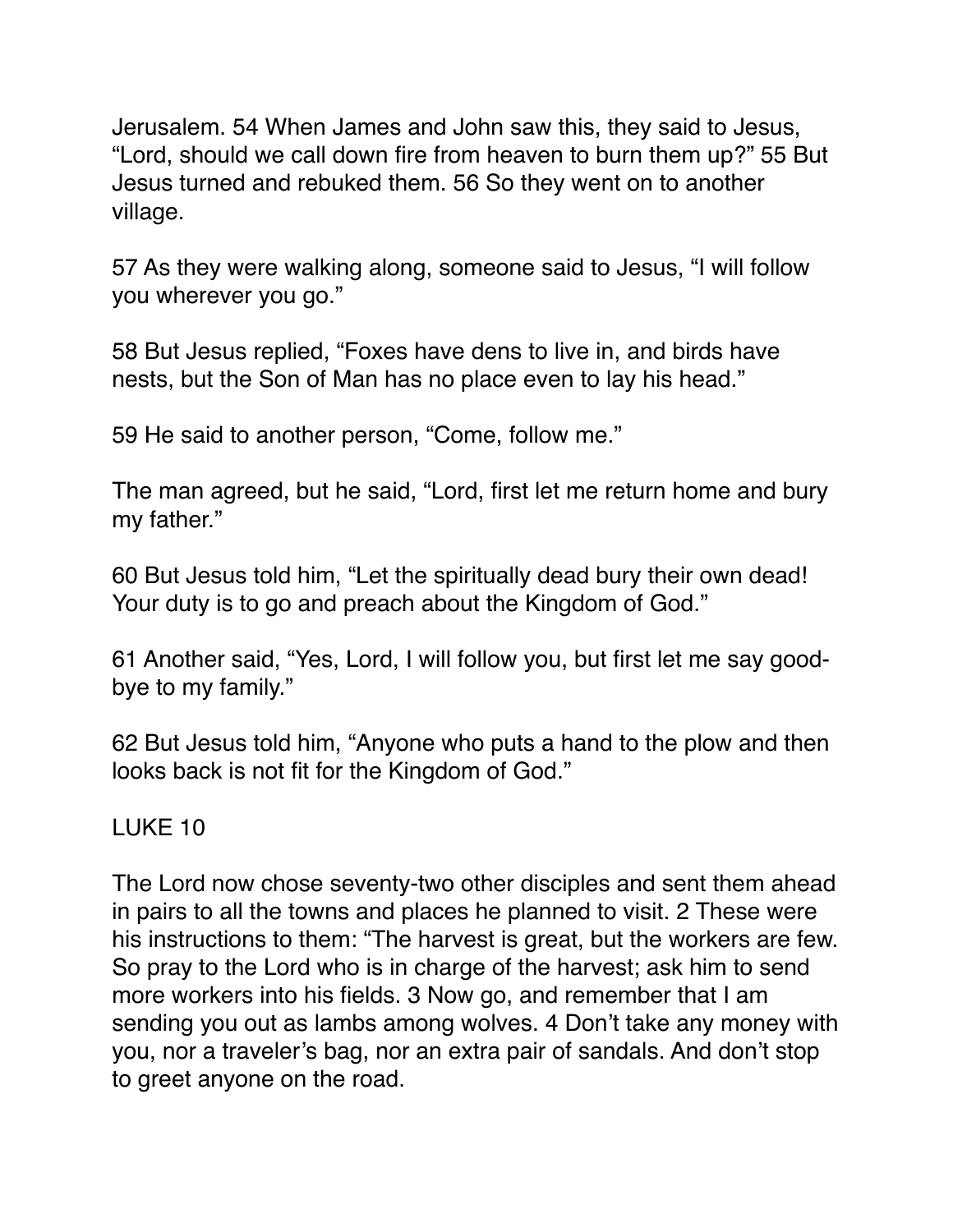5 "Whenever you enter someone's home, first say, 'May God's peace be on this house.' 6 If those who live there are peaceful, the blessing will stand; if they are not, the blessing will return to you. 7 Don't move around from home to home. Stay in one place, eating and drinking what they provide. Don't hesitate to accept hospitality, because those who work deserve their pay.

8 "If you enter a town and it welcomes you, eat whatever is set before you. 9 Heal the sick, and tell them, 'The Kingdom of God is near you now.' 10 But if a town refuses to welcome you, go out into its streets and say, 11 'We wipe even the dust of your town from our feet to show that we have abandoned you to your fate. And know this—the Kingdom of God is near!' 12 I assure you, even wicked Sodom will be better off than such a town on judgment day.

13 "What sorrow awaits you, Korazin and Bethsaida! For if the miracles I did in you had been done in wicked Tyre and Sidon, their people would have repented of their sins long ago, clothing themselves in burlap and throwing ashes on their heads to show their remorse. 14 Yes, Tyre and Sidon will be better off on judgment day than you. 15 And you people of Capernaum, will you be honored in heaven? No, you will go down to the place of the dead.[b]"

16 Then he said to the disciples, "Anyone who accepts your message is also accepting me. And anyone who rejects you is rejecting me. And anyone who rejects me is rejecting God, who sent me."

17 When the seventy-two disciples returned, they joyfully reported to him, "Lord, even the demons obey us when we use your name!"

18 "Yes," he told them, "I saw Satan fall from heaven like lightning! 19 Look, I have given you authority over all the power of the enemy, and you can walk among snakes and scorpions and crush them. Nothing will injure you. 20 But don't rejoice because evil spirits obey you; rejoice because your names are registered in heaven."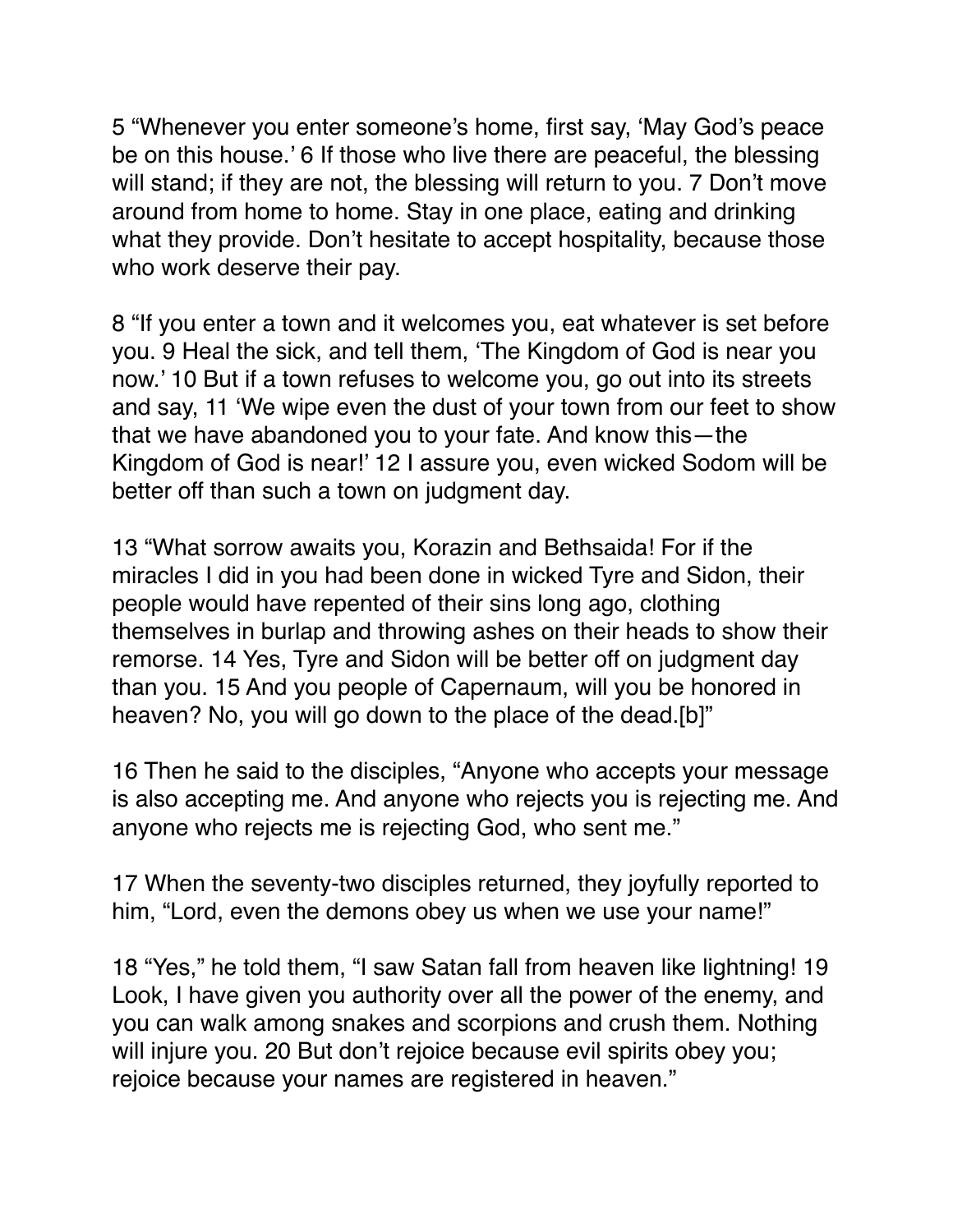21 At that same time Jesus was filled with the joy of the Holy Spirit, and he said, "O Father, Lord of heaven and earth, thank you for hiding these things from those who think themselves wise and clever, and for revealing them to the childlike. Yes, Father, it pleased you to do it this way.

22 "My Father has entrusted everything to me. No one truly knows the Son except the Father, and no one truly knows the Father except the Son and those to whom the Son chooses to reveal him."

23 Then when they were alone, he turned to the disciples and said, "Blessed are the eyes that see what you have seen. 24 I tell you, many prophets and kings longed to see what you see, but they didn't see it. And they longed to hear what you hear, but they didn't hear it."

25 One day an expert in religious law stood up to test Jesus by asking him this question: "Teacher, what should I do to inherit eternal life?"

26 Jesus replied, "What does the law of Moses say? How do you read it?"

27 The man answered, "'You must love the Lord your God with all your heart, all your soul, all your strength, and all your mind.' And, 'Love your neighbor as yourself.'"[c]

28 "Right!" Jesus told him. "Do this and you will live!"

29 The man wanted to justify his actions, so he asked Jesus, "And who is my neighbor?"

30 Jesus replied with a story: "A Jewish man was traveling from Jerusalem down to Jericho, and he was attacked by bandits. They stripped him of his clothes, beat him up, and left him half dead beside the road.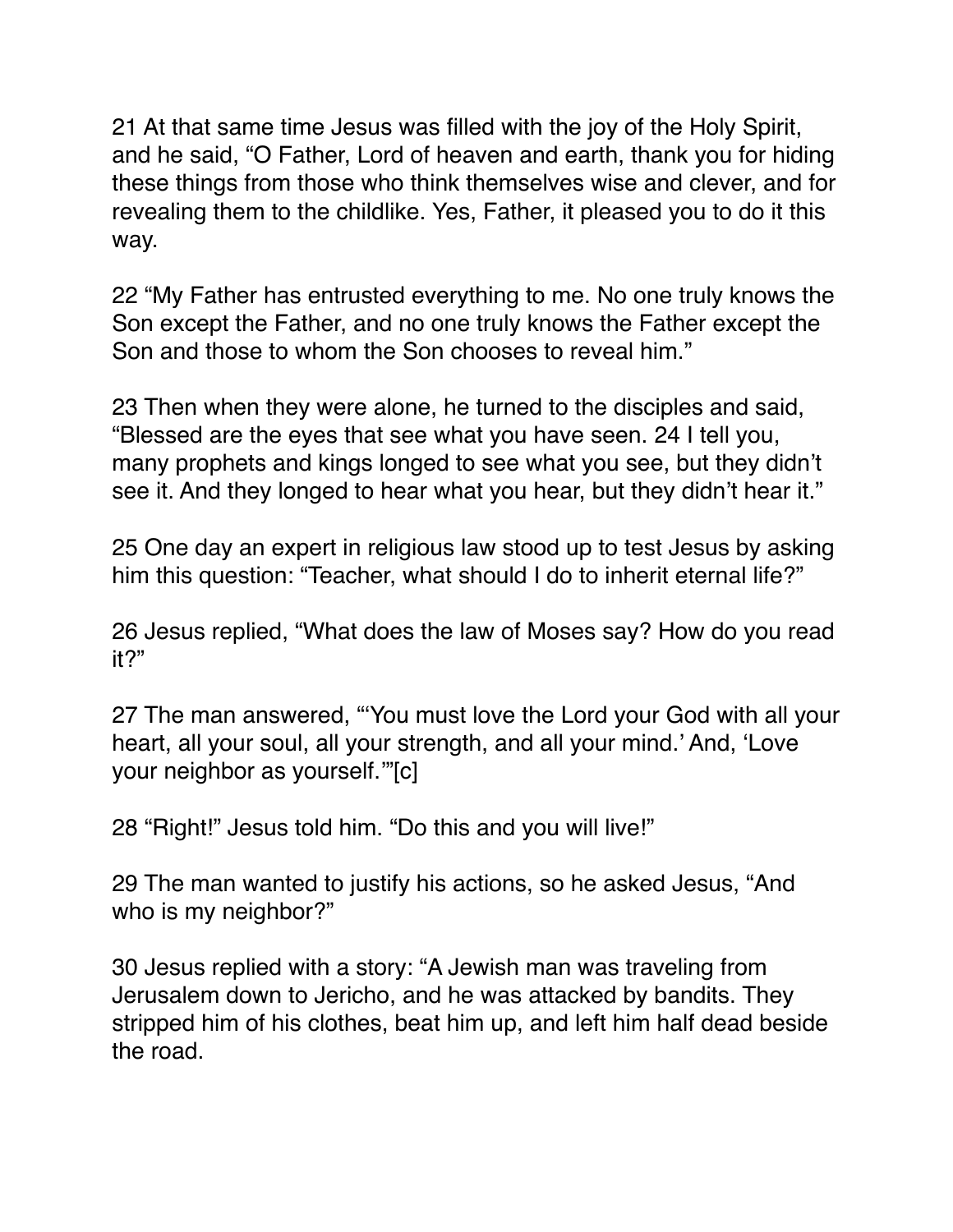31 "By chance a priest came along. But when he saw the man lying there, he crossed to the other side of the road and passed him by. 32 A Temple assistant[d] walked over and looked at him lying there, but he also passed by on the other side.

33 "Then a despised Samaritan came along, and when he saw the man, he felt compassion for him. 34 Going over to him, the Samaritan soothed his wounds with olive oil and wine and bandaged them. Then he put the man on his own donkey and took him to an inn, where he took care of him. 35 The next day he handed the innkeeper two silver coins,[e] telling him, 'Take care of this man. If his bill runs higher than this, I'll pay you the next time I'm here.'

36 "Now which of these three would you say was a neighbor to the man who was attacked by bandits?" Jesus asked.

37 The man replied, "The one who showed him mercy."

Then Jesus said, "Yes, now go and do the same."

38 As Jesus and the disciples continued on their way to Jerusalem, they came to a certain village where a woman named Martha welcomed him into her home. 39 Her sister, Mary, sat at the Lord's feet, listening to what he taught. 40 But Martha was distracted by the big dinner she was preparing. She came to Jesus and said, "Lord, doesn't it seem unfair to you that my sister just sits here while I do all the work? Tell her to come and help me."

41 But the Lord said to her, "My dear Martha, you are worried and upset over all these details! 42 There is only one thing worth being concerned about. Mary has discovered it, and it will not be taken away from her."

LUKE 11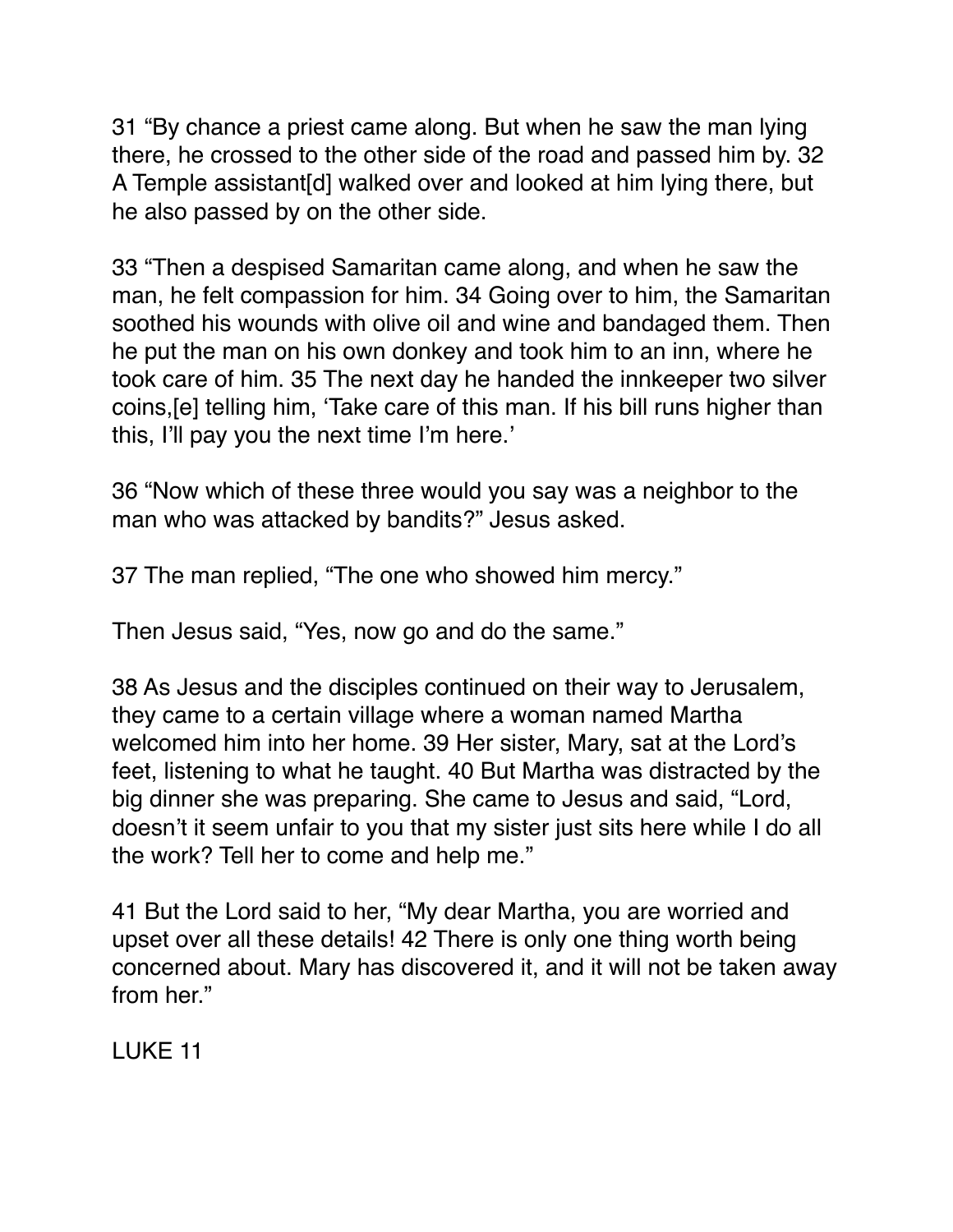Once Jesus was in a certain place praying. As he finished, one of his disciples came to him and said, "Lord, teach us to pray, just as John taught his disciples."

2 Jesus said, "This is how you should pray:

"Father, may your name be kept holy.

May your Kingdom come soon.

3 Give us each day the food we need,

4 and forgive us our sins,

as we forgive those who sin against us.

And don't let us yield to temptation."

5 Then, teaching them more about prayer, he used this story: "Suppose you went to a friend's house at midnight, wanting to borrow three loaves of bread. You say to him, 6 'A friend of mine has just arrived for a visit, and I have nothing for him to eat.' 7 And suppose he calls out from his bedroom, 'Don't bother me. The door is locked for the night, and my family and I are all in bed. I can't help you.' 8 But I tell you this—though he won't do it for friendship's sake, if you keep knocking long enough, he will get up and give you whatever you need because of your shameless persistence.[d]

9 "And so I tell you, keep on asking, and you will receive what you ask for. Keep on seeking, and you will find. Keep on knocking, and the door will be opened to you. 10 For everyone who asks, receives. Everyone who seeks, finds. And to everyone who knocks, the door will be opened.

11 "You fathers—if your children ask[e] for a fish, do you give them a snake instead? 12 Or if they ask for an egg, do you give them a scorpion? Of course not! 13 So if you sinful people know how to give good gifts to your children, how much more will your heavenly Father give the Holy Spirit to those who ask him."

14 One day Jesus cast out a demon from a man who couldn't speak, and when the demon was gone, the man began to speak. The crowds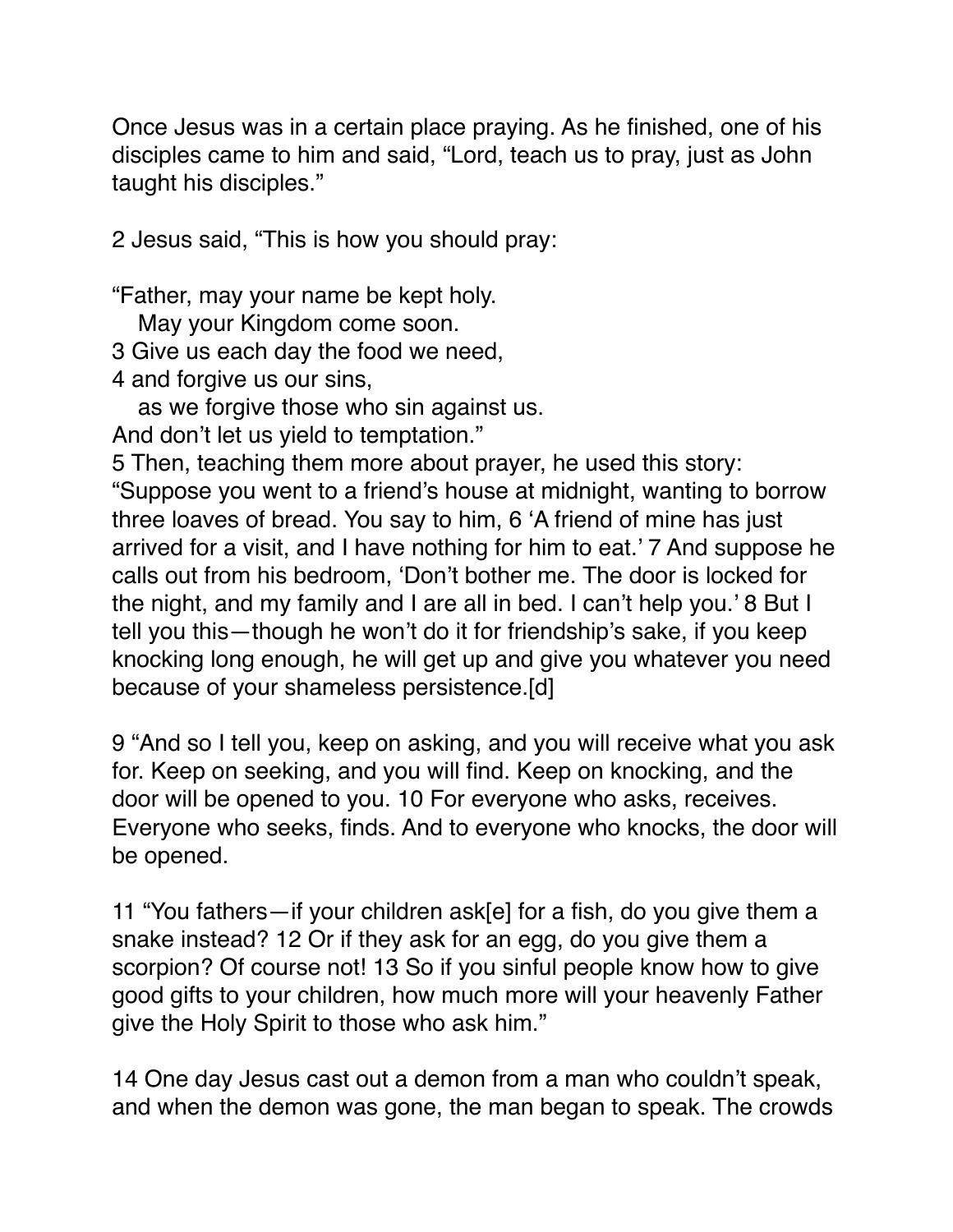were amazed, 15 but some of them said, "No wonder he can cast out demons. He gets his power from Satan,[f] the prince of demons." 16 Others, trying to test Jesus, demanded that he show them a miraculous sign from heaven to prove his authority.

17 He knew their thoughts, so he said, "Any kingdom divided by civil war is doomed. A family splintered by feuding will fall apart. 18 You say I am empowered by Satan. But if Satan is divided and fighting against himself, how can his kingdom survive? 19 And if I am empowered by Satan, what about your own exorcists? They cast out demons, too, so they will condemn you for what you have said. 20 But if I am casting out demons by the power of God,[g] then the Kingdom of God has arrived among you. 21 For when a strong man is fully armed and guards his palace, his possessions are safe— 22 until someone even stronger attacks and overpowers him, strips him of his weapons, and carries off his belongings.

23 "Anyone who isn't with me opposes me, and anyone who isn't working with me is actually working against me.

24 "When an evil[h] spirit leaves a person, it goes into the desert, searching for rest. But when it finds none, it says, 'I will return to the person I came from.' 25 So it returns and finds that its former home is all swept and in order. 26 Then the spirit finds seven other spirits more evil than itself, and they all enter the person and live there. And so that person is worse off than before."

27 As he was speaking, a woman in the crowd called out, "God bless your mother—the womb from which you came, and the breasts that nursed you!"

28 Jesus replied, "But even more blessed are all who hear the word of God and put it into practice."

29 As the crowd pressed in on Jesus, he said, "This evil generation keeps asking me to show them a miraculous sign. But the only sign I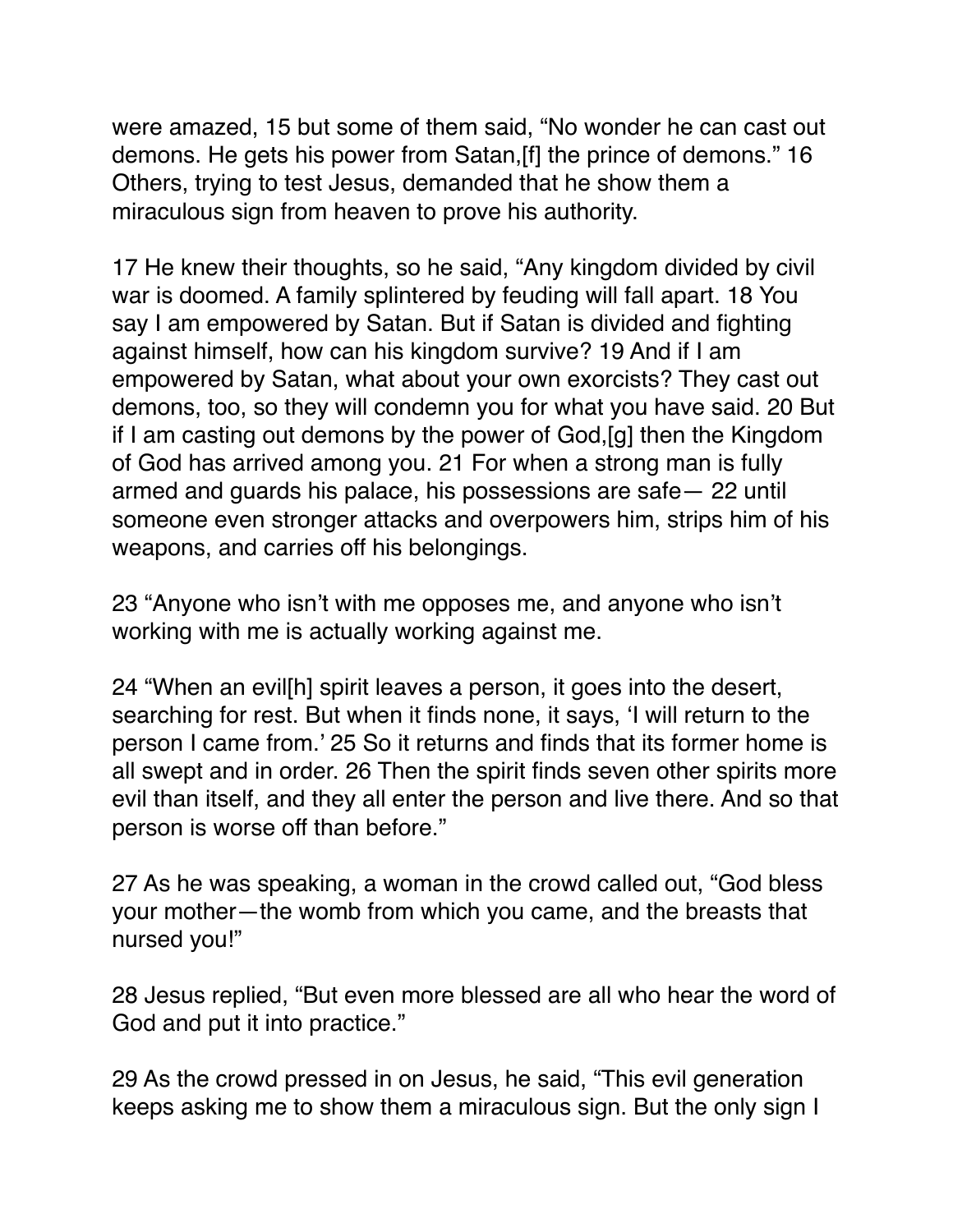will give them is the sign of Jonah. 30 What happened to him was a sign to the people of Nineveh that God had sent him. What happens to the Son of Man[i] will be a sign to these people that he was sent by God.

31 "The queen of Sheba[j] will stand up against this generation on judgment day and condemn it, for she came from a distant land to hear the wisdom of Solomon. Now someone greater than Solomon is here—but you refuse to listen. 32 The people of Nineveh will also stand up against this generation on judgment day and condemn it, for they repented of their sins at the preaching of Jonah. Now someone greater than Jonah is here—but you refuse to repent.

33 "No one lights a lamp and then hides it or puts it under a basket.[k] Instead, a lamp is placed on a stand, where its light can be seen by all who enter the house.

34 "Your eye is like a lamp that provides light for your body. When your eye is healthy, your whole body is filled with light. But when it is unhealthy, your body is filled with darkness. 35 Make sure that the light you think you have is not actually darkness. 36 If you are filled with light, with no dark corners, then your whole life will be radiant, as though a floodlight were filling you with light."

37 As Jesus was speaking, one of the Pharisees invited him home for a meal. So he went in and took his place at the table.[l] 38 His host was amazed to see that he sat down to eat without first performing the hand-washing ceremony required by Jewish custom. 39 Then the Lord said to him, "You Pharisees are so careful to clean the outside of the cup and the dish, but inside you are filthy—full of greed and wickedness! 40 Fools! Didn't God make the inside as well as the outside? 41 So clean the inside by giving gifts to the poor, and you will be clean all over.

42 "What sorrow awaits you Pharisees! For you are careful to tithe even the tiniest income from your herb gardens,[m] but you ignore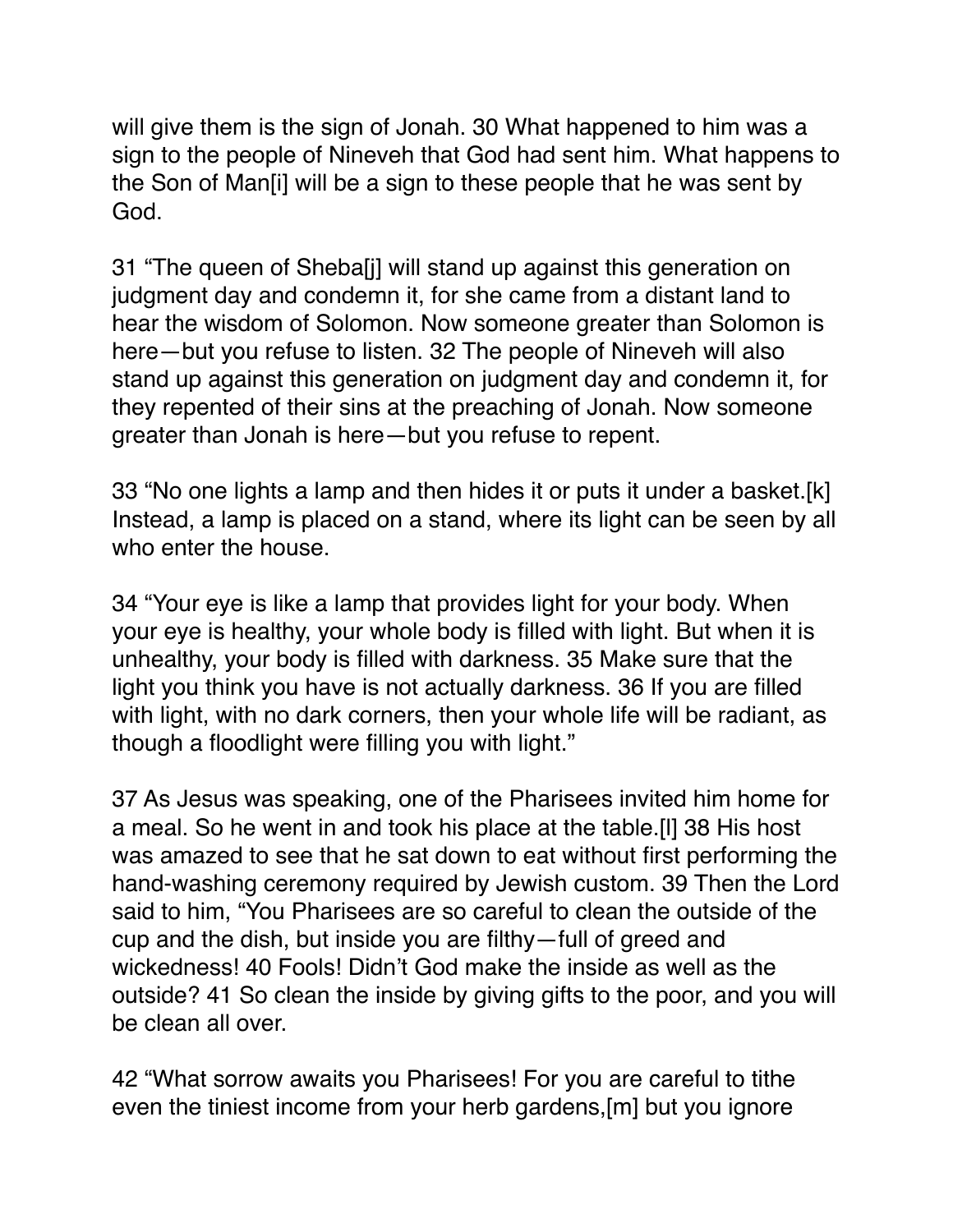justice and the love of God. You should tithe, yes, but do not neglect the more important things.

43 "What sorrow awaits you Pharisees! For you love to sit in the seats of honor in the synagogues and receive respectful greetings as you walk in the marketplaces. 44 Yes, what sorrow awaits you! For you are like hidden graves in a field. People walk over them without knowing the corruption they are stepping on."

45 "Teacher," said an expert in religious law, "you have insulted us, too, in what you just said."

46 "Yes," said Jesus, "what sorrow also awaits you experts in religious law! For you crush people with unbearable religious demands, and you never lift a finger to ease the burden. 47 What sorrow awaits you! For you build monuments for the prophets your own ancestors killed long ago. 48 But in fact, you stand as witnesses who agree with what your ancestors did. They killed the prophets, and you join in their crime by building the monuments! 49 This is what God in his wisdom said about you:[n] 'I will send prophets and apostles to them, but they will kill some and persecute the others.'

50 "As a result, this generation will be held responsible for the murder of all God's prophets from the creation of the world— 51 from the murder of Abel to the murder of Zechariah, who was killed between the altar and the sanctuary. Yes, it will certainly be charged against this generation.

52 "What sorrow awaits you experts in religious law! For you remove the key to knowledge from the people. You don't enter the Kingdom yourselves, and you prevent others from entering."

53 As Jesus was leaving, the teachers of religious law and the Pharisees became hostile and tried to provoke him with many questions. 54 They wanted to trap him into saying something they could use against him.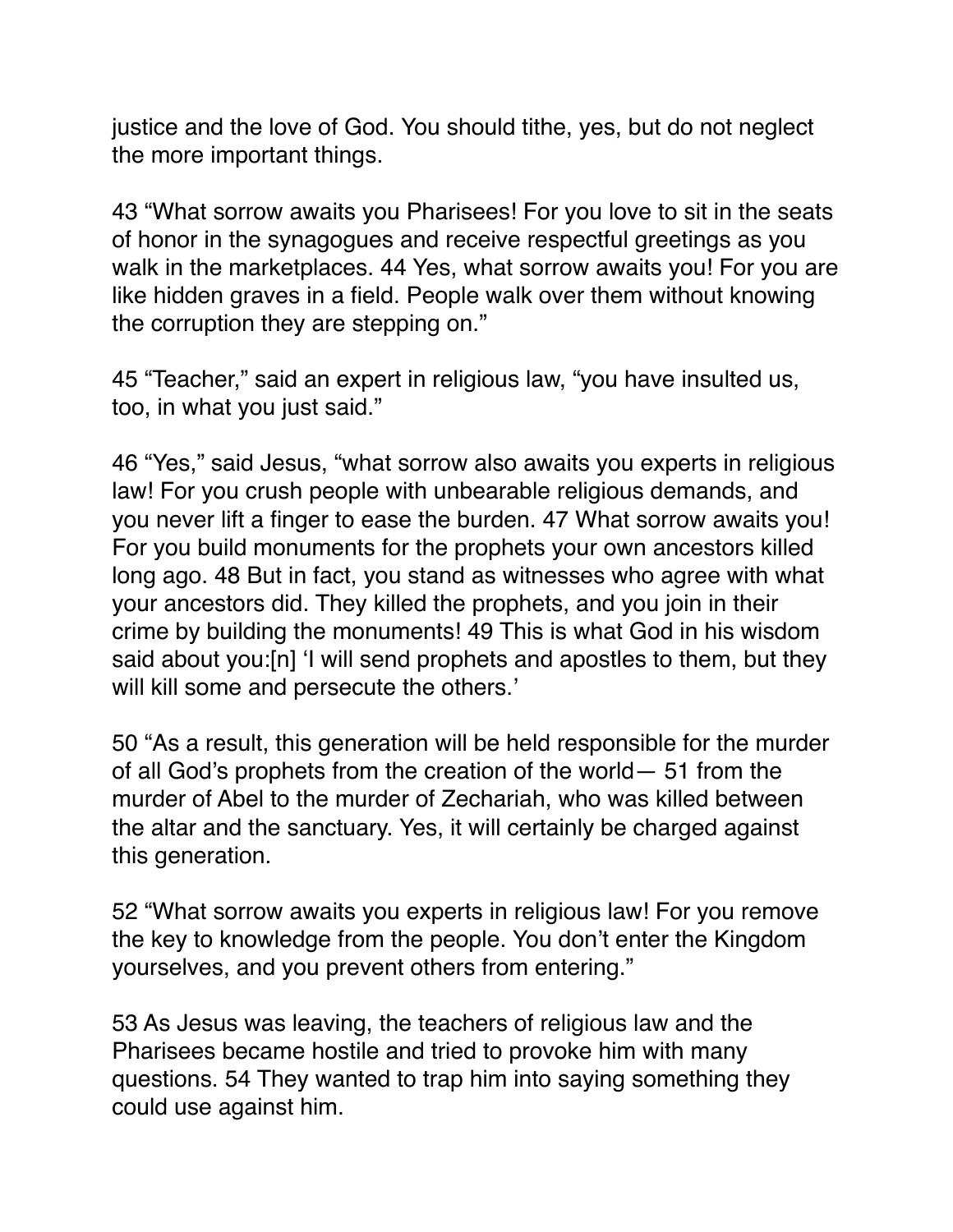# LUKE 12

12 Meanwhile, the crowds grew until thousands were milling about and stepping on each other. Jesus turned first to his disciples and warned them, "Beware of the yeast of the Pharisees—their hypocrisy. 2 The time is coming when everything that is covered up will be revealed, and all that is secret will be made known to all. 3 Whatever you have said in the dark will be heard in the light, and what you have whispered behind closed doors will be shouted from the housetops for all to hear!

4 "Dear friends, don't be afraid of those who want to kill your body; they cannot do any more to you after that. 5 But I'll tell you whom to fear. Fear God, who has the power to kill you and then throw you into hell.[a] Yes, he's the one to fear.

6 "What is the price of five sparrows—two copper coins[b]? Yet God does not forget a single one of them. 7 And the very hairs on your head are all numbered. So don't be afraid; you are more valuable to God than a whole flock of sparrows.

8 "I tell you the truth, everyone who acknowledges me publicly here on earth, the Son of Man will also acknowledge in the presence of God's angels. 9 But anyone who denies me here on earth will be denied before God's angels. 10 Anyone who speaks against the Son of Man can be forgiven, but anyone who blasphemes the Holy Spirit will not be forgiven.

11 "And when you are brought to trial in the synagogues and before rulers and authorities, don't worry about how to defend yourself or what to say, 12 for the Holy Spirit will teach you at that time what needs to be said."

13 Then someone called from the crowd, "Teacher, please tell my brother to divide our father's estate with me."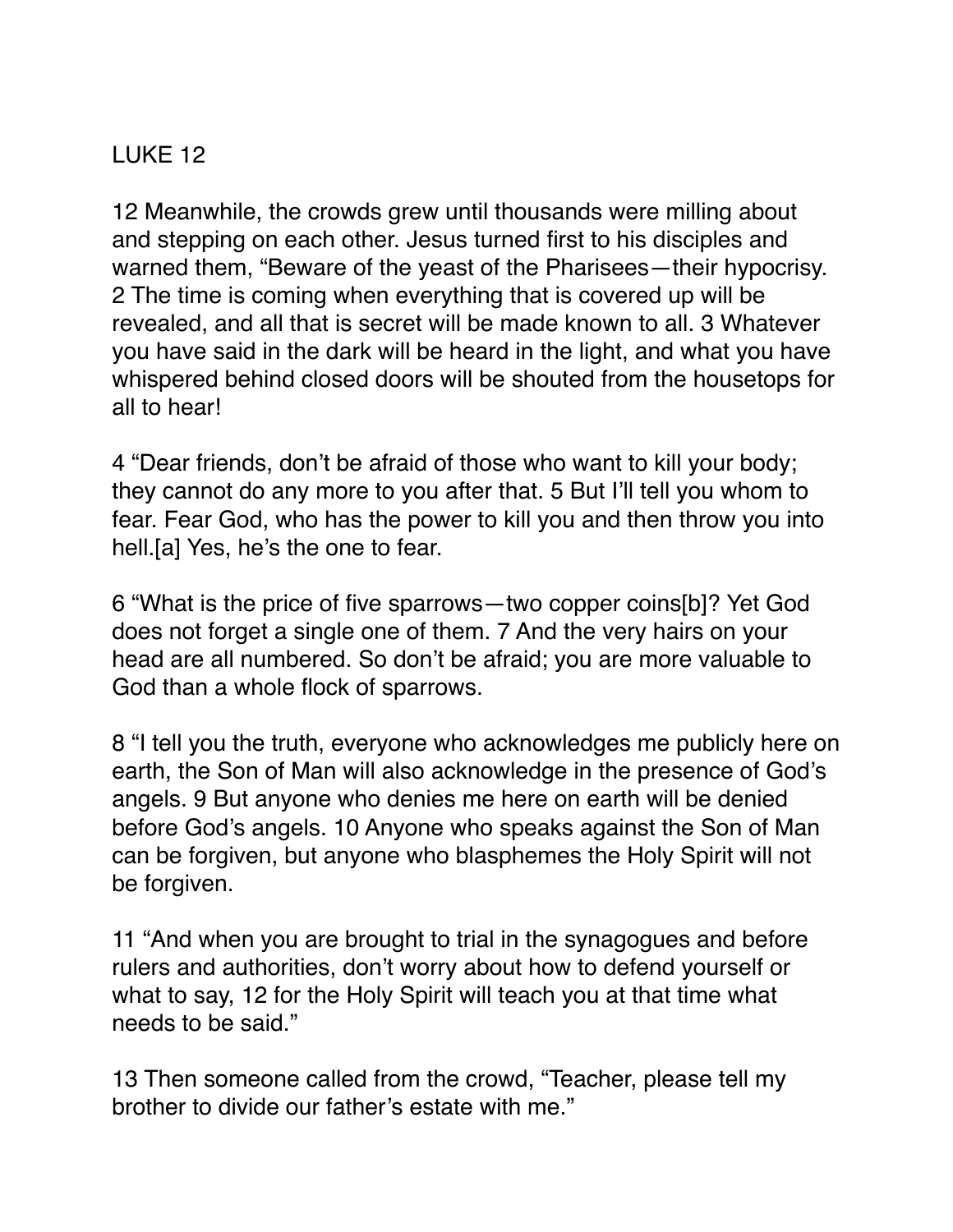14 Jesus replied, "Friend, who made me a judge over you to decide such things as that?" 15 Then he said, "Beware! Guard against every kind of greed. Life is not measured by how much you own."

16 Then he told them a story: "A rich man had a fertile farm that produced fine crops. 17 He said to himself, 'What should I do? I don't have room for all my crops.' 18 Then he said, 'I know! I'll tear down my barns and build bigger ones. Then I'll have room enough to store all my wheat and other goods. 19 And I'll sit back and say to myself, "My friend, you have enough stored away for years to come. Now take it easy! Eat, drink, and be merry!"'

20 "But God said to him, 'You fool! You will die this very night. Then who will get everything you worked for?'

21 "Yes, a person is a fool to store up earthly wealth but not have a rich relationship with God."

22 Then, turning to his disciples, Jesus said, "That is why I tell you not to worry about everyday life—whether you have enough food to eat or enough clothes to wear. 23 For life is more than food, and your body more than clothing. 24 Look at the ravens. They don't plant or harvest or store food in barns, for God feeds them. And you are far more valuable to him than any birds! 25 Can all your worries add a single moment to your life? 26 And if worry can't accomplish a little thing like that, what's the use of worrying over bigger things?

27 "Look at the lilies and how they grow. They don't work or make their clothing, yet Solomon in all his glory was not dressed as beautifully as they are. 28 And if God cares so wonderfully for flowers that are here today and thrown into the fire tomorrow, he will certainly care for you. Why do you have so little faith?

29 "And don't be concerned about what to eat and what to drink. Don't worry about such things. 30 These things dominate the thoughts of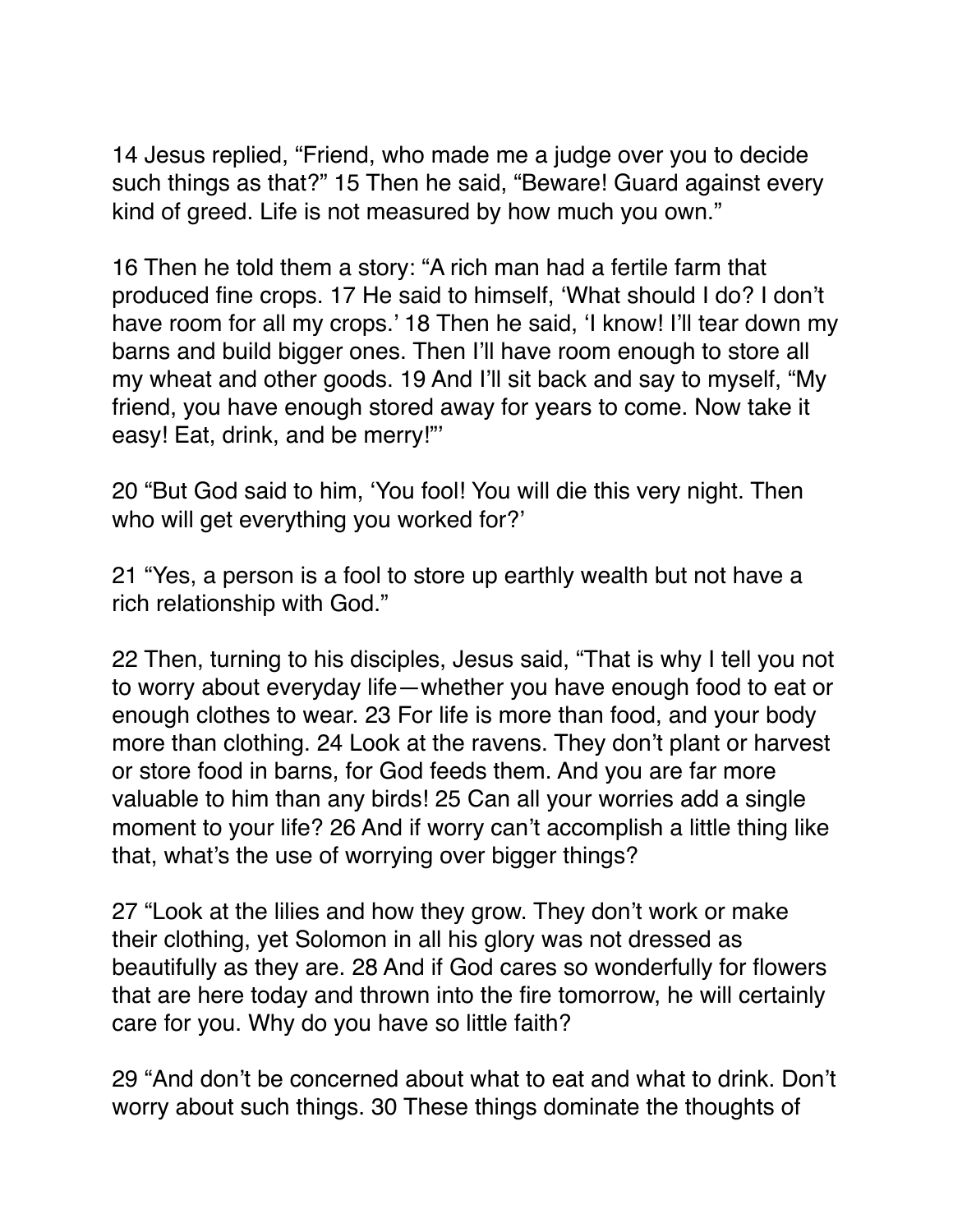unbelievers all over the world, but your Father already knows your needs. 31 Seek the Kingdom of God above all else, and he will give you everything you need.

32 "So don't be afraid, little flock. For it gives your Father great happiness to give you the Kingdom.

33 "Sell your possessions and give to those in need. This will store up treasure for you in heaven! And the purses of heaven never get old or develop holes. Your treasure will be safe; no thief can steal it and no moth can destroy it. 34 Wherever your treasure is, there the desires of your heart will also be.

35 "Be dressed for service and keep your lamps burning, 36 as though you were waiting for your master to return from the wedding feast. Then you will be ready to open the door and let him in the moment he arrives and knocks. 37 The servants who are ready and waiting for his return will be rewarded. I tell you the truth, he himself will seat them, put on an apron, and serve them as they sit and eat! 38 He may come in the middle of the night or just before dawn.[d] But whenever he comes, he will reward the servants who are ready.

39 "Understand this: If a homeowner knew exactly when a burglar was coming, he would not permit his house to be broken into. 40 You also must be ready all the time, for the Son of Man will come when least expected."

41 Peter asked, "Lord, is that illustration just for us or for everyone?"

42 And the Lord replied, "A faithful, sensible servant is one to whom the master can give the responsibility of managing his other household servants and feeding them. 43 If the master returns and finds that the servant has done a good job, there will be a reward. 44 I tell you the truth, the master will put that servant in charge of all he owns. 45 But what if the servant thinks, 'My master won't be back for a while,' and he begins beating the other servants, partying, and getting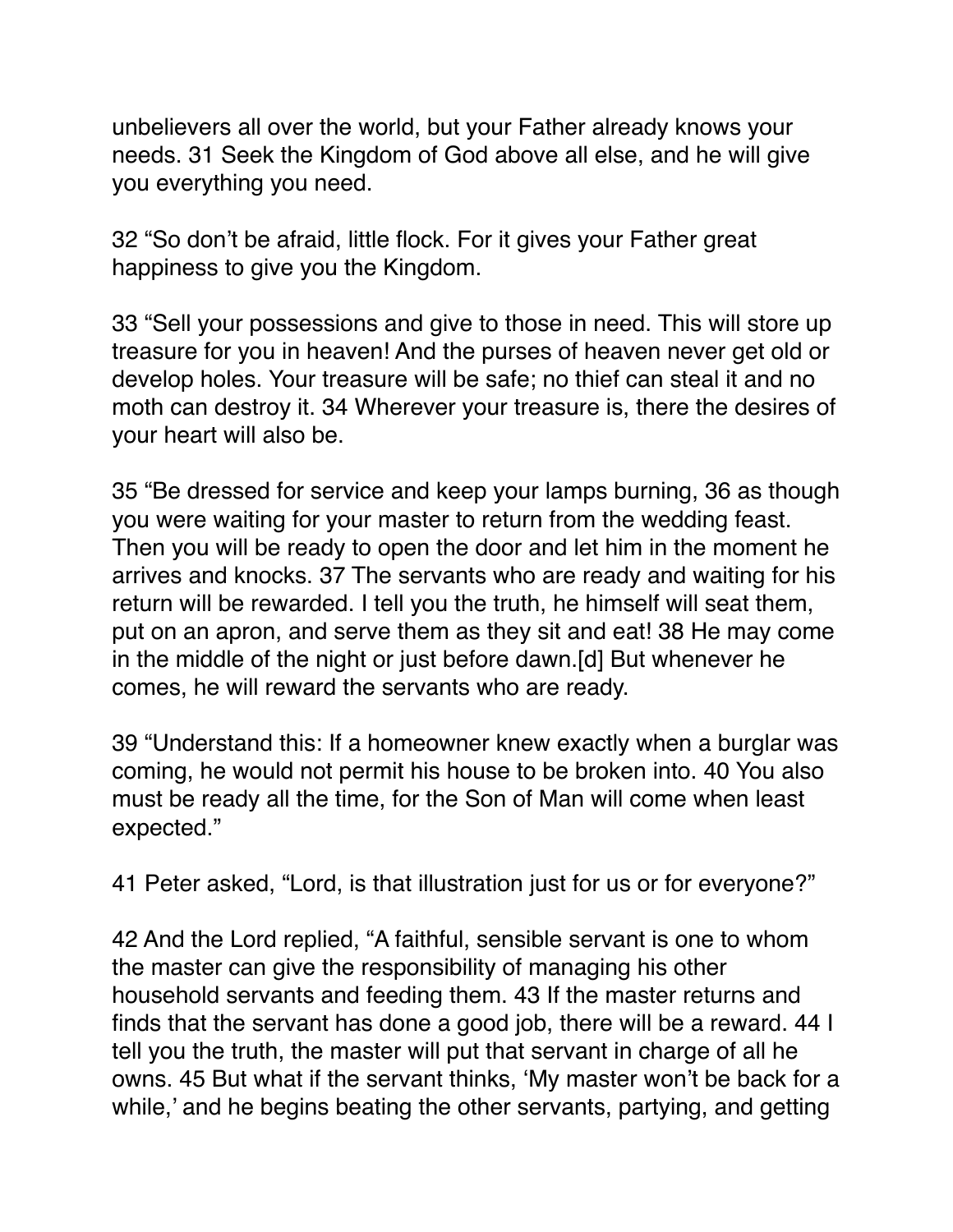drunk? 46 The master will return unannounced and unexpected, and he will cut the servant in pieces and banish him with the unfaithful.

47 "And a servant who knows what the master wants, but isn't prepared and doesn't carry out those instructions, will be severely punished. 48 But someone who does not know, and then does something wrong, will be punished only lightly. When someone has been given much, much will be required in return; and when someone has been entrusted with much, even more will be required.

49 "I have come to set the world on fire, and I wish it were already burning! 50 I have a terrible baptism of suffering ahead of me, and I am under a heavy burden until it is accomplished. 51 Do you think I have come to bring peace to the earth? No, I have come to divide people against each other! 52 From now on families will be split apart, three in favor of me, and two against—or two in favor and three against.

53 'Father will be divided against son

and son against father;

mother against daughter

and daughter against mother;

and mother-in-law against daughter-in-law

and daughter-in-law against mother-in-law.'[e]"

54 Then Jesus turned to the crowd and said, "When you see clouds beginning to form in the west, you say, 'Here comes a shower.' And you are right. 55 When the south wind blows, you say, 'Today will be a scorcher.' And it is. 56 You fools! You know how to interpret the weather signs of the earth and sky, but you don't know how to interpret the present times.

57 "Why can't you decide for yourselves what is right? 58 When you are on the way to court with your accuser, try to settle the matter before you get there. Otherwise, your accuser may drag you before the judge, who will hand you over to an officer, who will throw you into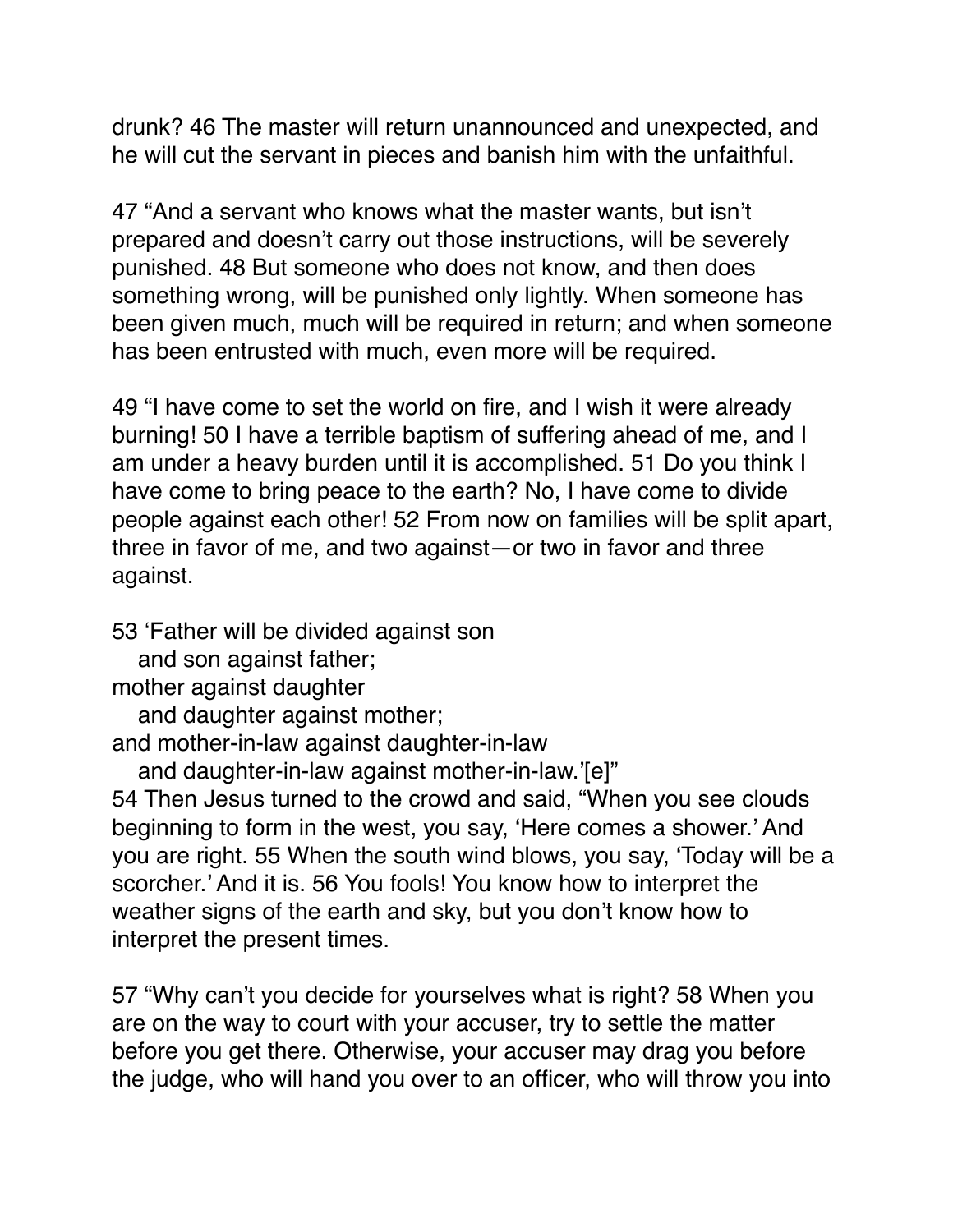prison. 59 And if that happens, you won't be free again until you have paid the very last penny.[f]"

# LUKE 13

13 About this time Jesus was informed that Pilate had murdered some people from Galilee as they were offering sacrifices at the Temple. 2 "Do you think those Galileans were worse sinners than all the other people from Galilee?" Jesus asked. "Is that why they suffered? 3 Not at all! And you will perish, too, unless you repent of your sins and turn to God. 4 And what about the eighteen people who died when the tower in Siloam fell on them? Were they the worst sinners in Jerusalem? 5 No, and I tell you again that unless you repent, you will perish, too."

6 Then Jesus told this story: "A man planted a fig tree in his garden and came again and again to see if there was any fruit on it, but he was always disappointed. 7 Finally, he said to his gardener, 'I've waited three years, and there hasn't been a single fig! Cut it down. It's just taking up space in the garden.'

8 "The gardener answered, 'Sir, give it one more chance. Leave it another year, and I'll give it special attention and plenty of fertilizer. 9 If we get figs next year, fine. If not, then you can cut it down.'"

10 One Sabbath day as Jesus was teaching in a synagogue, 11 he saw a woman who had been crippled by an evil spirit. She had been bent double for eighteen years and was unable to stand up straight. 12 When Jesus saw her, he called her over and said, "Dear woman, you are healed of your sickness!" 13 Then he touched her, and instantly she could stand straight. How she praised God!

14 But the leader in charge of the synagogue was indignant that Jesus had healed her on the Sabbath day. "There are six days of the week for working," he said to the crowd. "Come on those days to be healed, not on the Sabbath."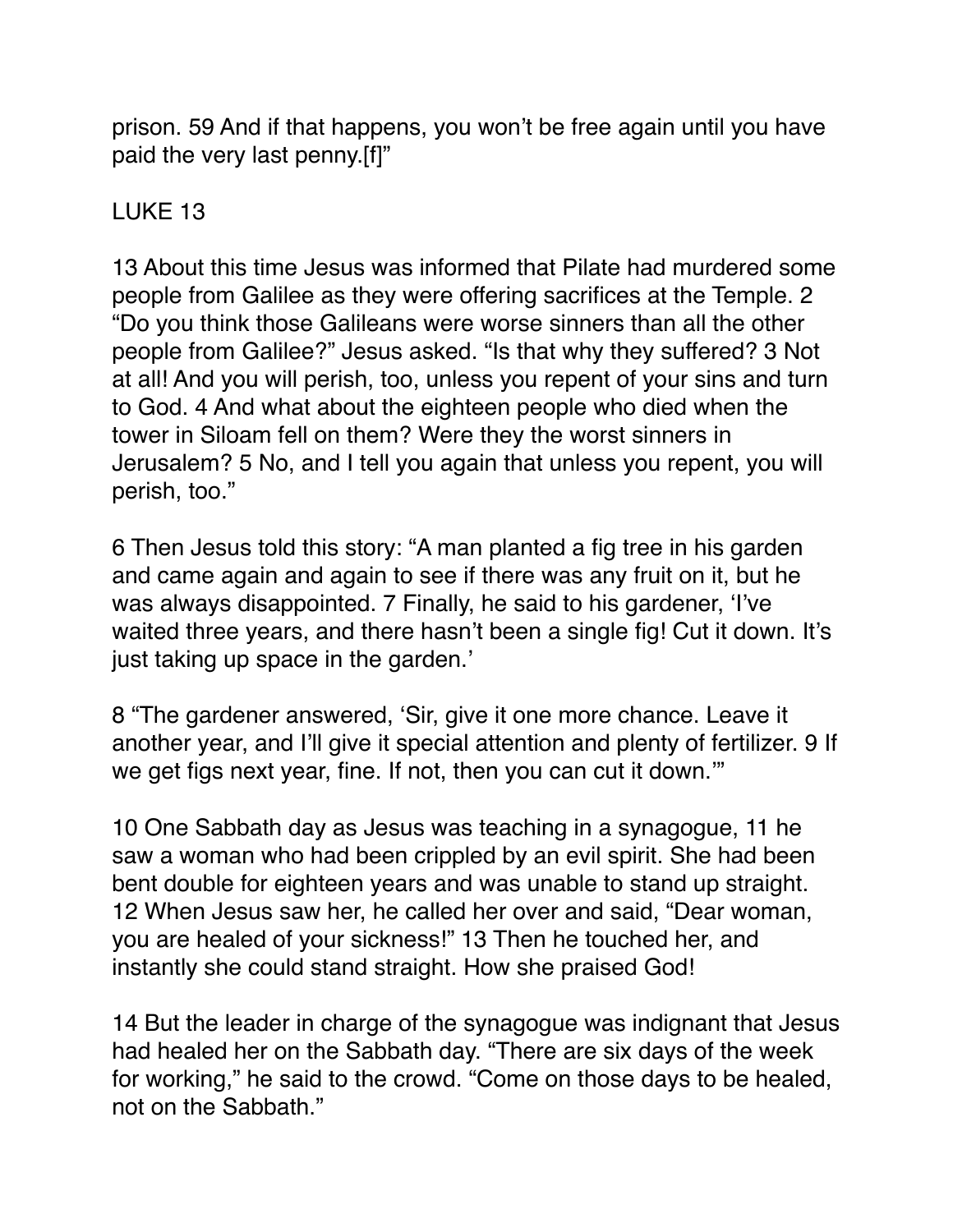15 But the Lord replied, "You hypocrites! Each of you works on the Sabbath day! Don't you untie your ox or your donkey from its stall on the Sabbath and lead it out for water? 16 This dear woman, a daughter of Abraham, has been held in bondage by Satan for eighteen years. Isn't it right that she be released, even on the Sabbath?"

17 This shamed his enemies, but all the people rejoiced at the wonderful things he did.

18 Then Jesus said, "What is the Kingdom of God like? How can I illustrate it? 19 It is like a tiny mustard seed that a man planted in a garden; it grows and becomes a tree, and the birds make nests in its branches."

20 He also asked, "What else is the Kingdom of God like? 21 It is like the yeast a woman used in making bread. Even though she put only a little yeast in three measures of flour, it permeated every part of the dough."

22 Jesus went through the towns and villages, teaching as he went, always pressing on toward Jerusalem. 23 Someone asked him, "Lord, will only a few be saved?"

He replied, 24 "Work hard to enter the narrow door to God's Kingdom, for many will try to enter but will fail. 25 When the master of the house has locked the door, it will be too late. You will stand outside knocking and pleading, 'Lord, open the door for us!' But he will reply, 'I don't know you or where you come from.' 26 Then you will say, 'But we ate and drank with you, and you taught in our streets.' 27 And he will reply, 'I tell you, I don't know you or where you come from. Get away from me, all you who do evil.'

28 "There will be weeping and gnashing of teeth, for you will see Abraham, Isaac, Jacob, and all the prophets in the Kingdom of God, but you will be thrown out. 29 And people will come from all over the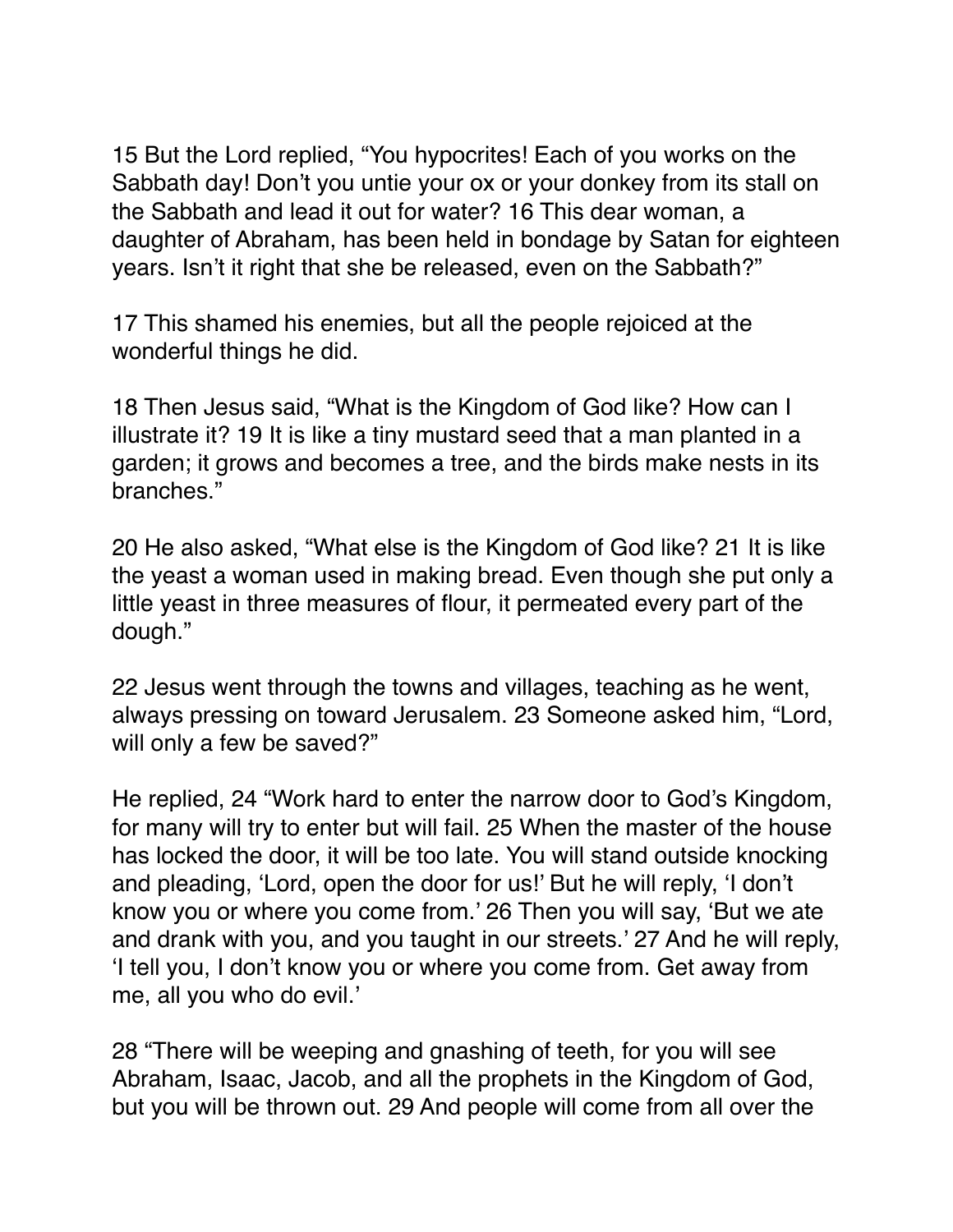world—from east and west, north and south—to take their places in the Kingdom of God. 30 And note this: Some who seem least important now will be the greatest then, and some who are the greatest now will be least important then.[a]"

31 At that time some Pharisees said to him, "Get away from here if you want to live! Herod Antipas wants to kill you!"

32 Jesus replied, "Go tell that fox that I will keep on casting out demons and healing people today and tomorrow; and the third day I will accomplish my purpose. 33 Yes, today, tomorrow, and the next day I must proceed on my way. For it wouldn't do for a prophet of God to be killed except in Jerusalem!

34 "O Jerusalem, Jerusalem, the city that kills the prophets and stones God's messengers! How often I have wanted to gather your children together as a hen protects her chicks beneath her wings, but you wouldn't let me. 35 And now, look, your house is abandoned. And you will never see me again until you say, 'Blessings on the one who comes in the name of the Lord!'[b]"

## LUKE 14

14 One Sabbath day Jesus went to eat dinner in the home of a leader of the Pharisees, and the people were watching him closely. 2 There was a man there whose arms and legs were swollen.[a] 3 Jesus asked the Pharisees and experts in religious law, "Is it permitted in the law to heal people on the Sabbath day, or not?" 4 When they refused to answer, Jesus touched the sick man and healed him and sent him away. 5 Then he turned to them and said, "Which of you doesn't work on the Sabbath? If your son[b] or your cow falls into a pit, don't you rush to get him out?" 6 Again they could not answer.

7 When Jesus noticed that all who had come to the dinner were trying to sit in the seats of honor near the head of the table, he gave them this advice: 8 "When you are invited to a wedding feast, don't sit in the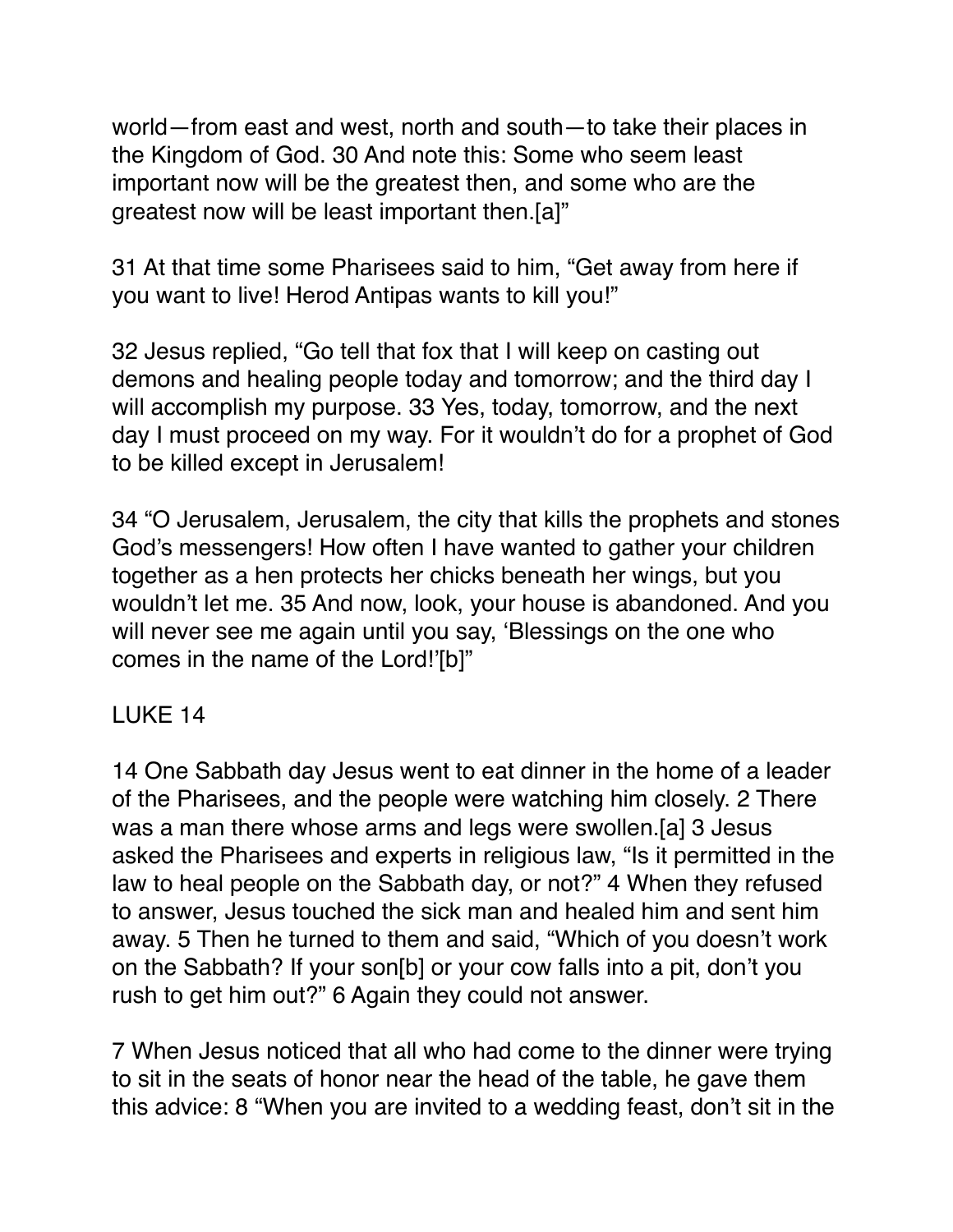seat of honor. What if someone who is more distinguished than you has also been invited? 9 The host will come and say, 'Give this person your seat.' Then you will be embarrassed, and you will have to take whatever seat is left at the foot of the table!

10 "Instead, take the lowest place at the foot of the table. Then when your host sees you, he will come and say, 'Friend, we have a better place for you!' Then you will be honored in front of all the other guests. 11 For those who exalt themselves will be humbled, and those who humble themselves will be exalted."

12 Then he turned to his host. "When you put on a luncheon or a banquet," he said, "don't invite your friends, brothers, relatives, and rich neighbors. For they will invite you back, and that will be your only reward. 13 Instead, invite the poor, the crippled, the lame, and the blind. 14 Then at the resurrection of the righteous, God will reward you for inviting those who could not repay you."

15 Hearing this, a man sitting at the table with Jesus exclaimed, "What a blessing it will be to attend a banquet [c] in the Kingdom of God!"

16 Jesus replied with this story: "A man prepared a great feast and sent out many invitations. 17 When the banquet was ready, he sent his servant to tell the guests, 'Come, the banquet is ready.' 18 But they all began making excuses. One said, 'I have just bought a field and must inspect it. Please excuse me.' 19 Another said, 'I have just bought five pairs of oxen, and I want to try them out. Please excuse me.' 20 Another said, 'I just got married, so I can't come.'

21 "The servant returned and told his master what they had said. His master was furious and said, 'Go quickly into the streets and alleys of the town and invite the poor, the crippled, the blind, and the lame.' 22 After the servant had done this, he reported, 'There is still room for more.' 23 So his master said, 'Go out into the country lanes and behind the hedges and urge anyone you find to come, so that the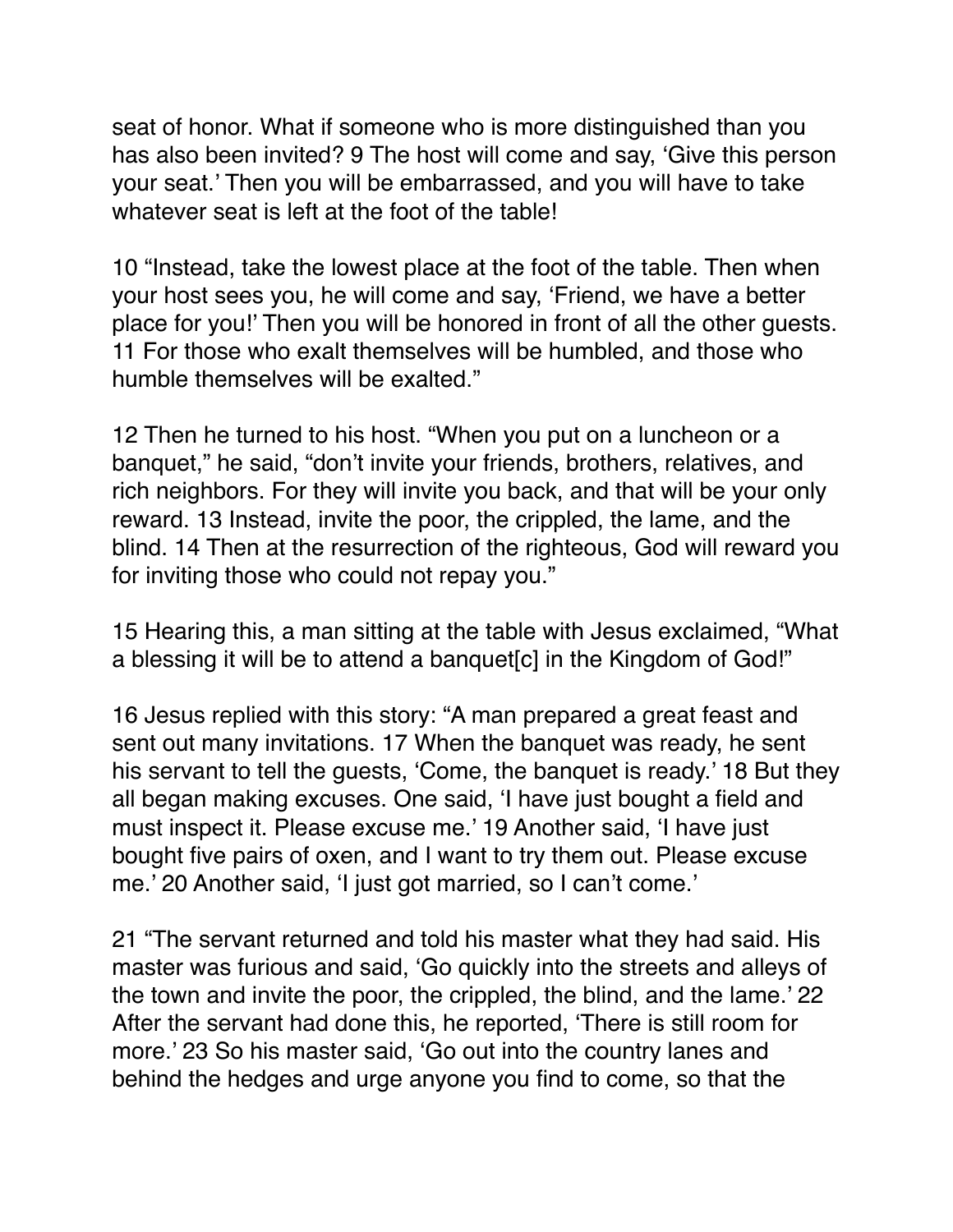house will be full. 24 For none of those I first invited will get even the smallest taste of my banquet.'"

25 A large crowd was following Jesus. He turned around and said to them, 26 "If you want to be my disciple, you must, by comparison, hate everyone else—your father and mother, wife and children, brothers and sisters—yes, even your own life. Otherwise, you cannot be my disciple. 27 And if you do not carry your own cross and follow me, you cannot be my disciple.

28 "But don't begin until you count the cost. For who would begin construction of a building without first calculating the cost to see if there is enough money to finish it? 29 Otherwise, you might complete only the foundation before running out of money, and then everyone would laugh at you. 30 They would say, 'There's the person who started that building and couldn't afford to finish it!'

31 "Or what king would go to war against another king without first sitting down with his counselors to discuss whether his army of 10,000 could defeat the 20,000 soldiers marching against him? 32 And if he can't, he will send a delegation to discuss terms of peace while the enemy is still far away. 33 So you cannot become my disciple without giving up everything you own.

34 "Salt is good for seasoning. But if it loses its flavor, how do you make it salty again? 35 Flavorless salt is good neither for the soil nor for the manure pile. It is thrown away. Anyone with ears to hear should listen and understand!"

## LUKE 15

15 Tax collectors and other notorious sinners often came to listen to Jesus teach. 2 This made the Pharisees and teachers of religious law complain that he was associating with such sinful people—even eating with them!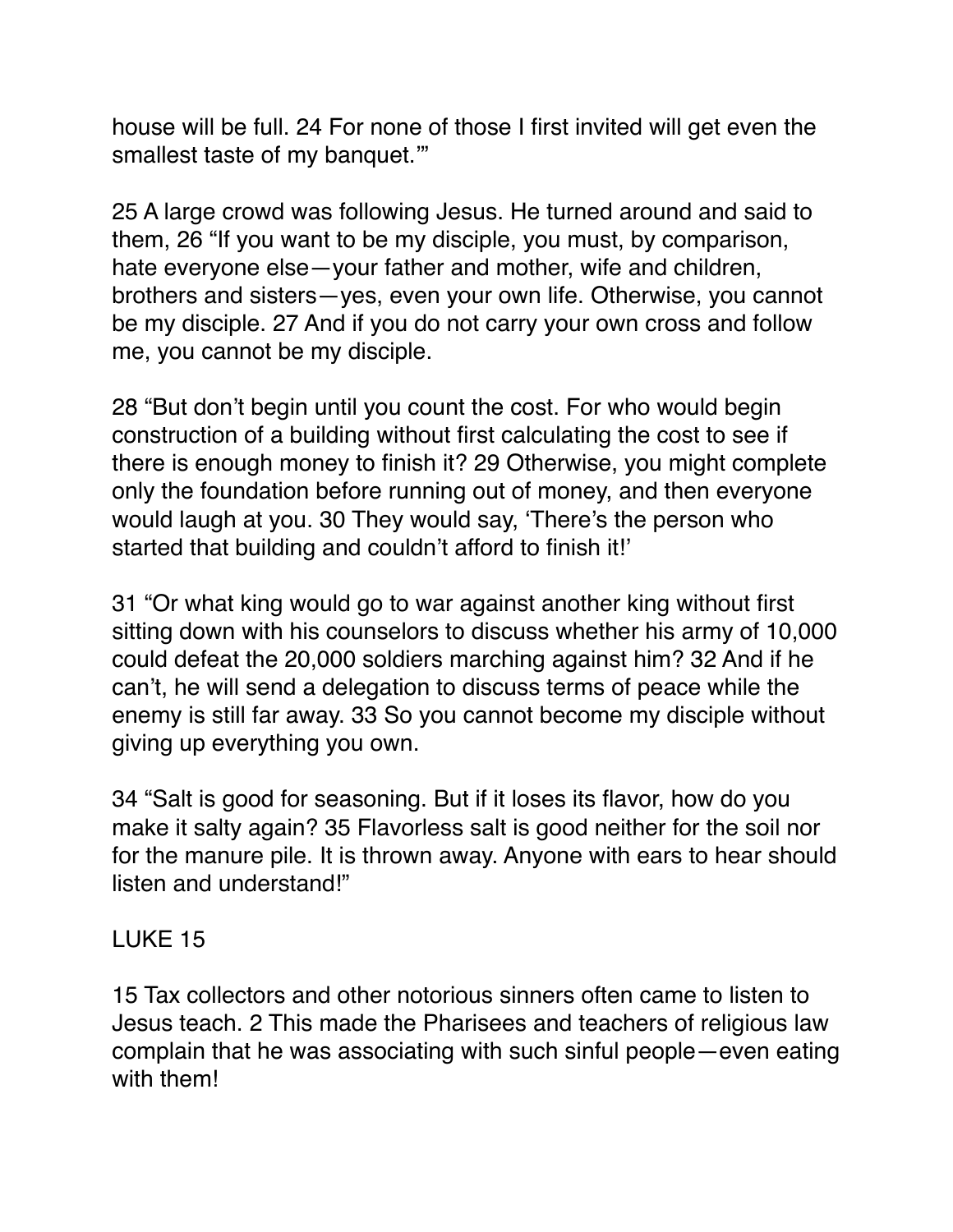3 So Jesus told them this story: 4 "If a man has a hundred sheep and one of them gets lost, what will he do? Won't he leave the ninety-nine others in the wilderness and go to search for the one that is lost until he finds it? 5 And when he has found it, he will joyfully carry it home on his shoulders. 6 When he arrives, he will call together his friends and neighbors, saying, 'Rejoice with me because I have found my lost sheep.' 7 In the same way, there is more joy in heaven over one lost sinner who repents and returns to God than over ninety-nine others who are righteous and haven't strayed away!

8 "Or suppose a woman has ten silver coins[a] and loses one. Won't she light a lamp and sweep the entire house and search carefully until she finds it? 9 And when she finds it, she will call in her friends and neighbors and say, 'Rejoice with me because I have found my lost coin.' 10 In the same way, there is joy in the presence of God's angels when even one sinner repents."

11 To illustrate the point further, Jesus told them this story: "A man had two sons. 12 The younger son told his father, 'I want my share of your estate now before you die.' So his father agreed to divide his wealth between his sons.

13 "A few days later this younger son packed all his belongings and moved to a distant land, and there he wasted all his money in wild living. 14 About the time his money ran out, a great famine swept over the land, and he began to starve. 15 He persuaded a local farmer to hire him, and the man sent him into his fields to feed the pigs. 16 The young man became so hungry that even the pods he was feeding the pigs looked good to him. But no one gave him anything.

17 "When he finally came to his senses, he said to himself, 'At home even the hired servants have food enough to spare, and here I am dying of hunger! 18 I will go home to my father and say, "Father, I have sinned against both heaven and you, 19 and I am no longer worthy of being called your son. Please take me on as a hired servant."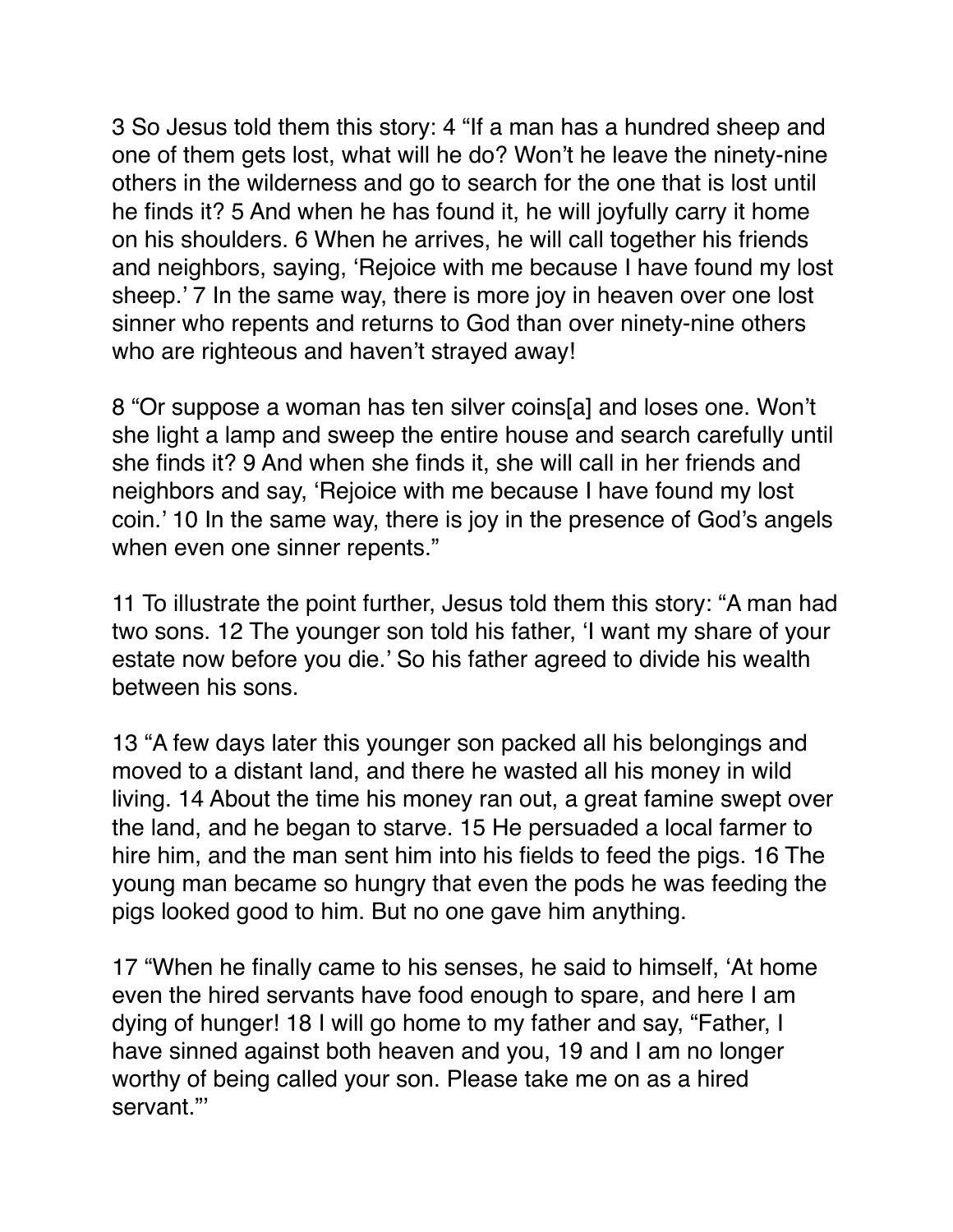20 "So he returned home to his father. And while he was still a long way off, his father saw him coming. Filled with love and compassion, he ran to his son, embraced him, and kissed him. 21 His son said to him, 'Father, I have sinned against both heaven and you, and I am no longer worthy of being called your son.[b]'

22 "But his father said to the servants, 'Quick! Bring the finest robe in the house and put it on him. Get a ring for his finger and sandals for his feet. 23 And kill the calf we have been fattening. We must celebrate with a feast, 24 for this son of mine was dead and has now returned to life. He was lost, but now he is found.' So the party began.

25 "Meanwhile, the older son was in the fields working. When he returned home, he heard music and dancing in the house, 26 and he asked one of the servants what was going on. 27 'Your brother is back,' he was told, 'and your father has killed the fattened calf. We are celebrating because of his safe return.'

28 "The older brother was angry and wouldn't go in. His father came out and begged him, 29 but he replied, 'All these years I've slaved for you and never once refused to do a single thing you told me to. And in all that time you never gave me even one young goat for a feast with my friends. 30 Yet when this son of yours comes back after squandering your money on prostitutes, you celebrate by killing the fattened calf!'

31 "His father said to him, 'Look, dear son, you have always stayed by me, and everything I have is yours. 32 We had to celebrate this happy day. For your brother was dead and has come back to life! He was lost, but now he is found!'"

## LUKE 16

16 Jesus told this story to his disciples: "There was a certain rich man who had a manager handling his affairs. One day a report came that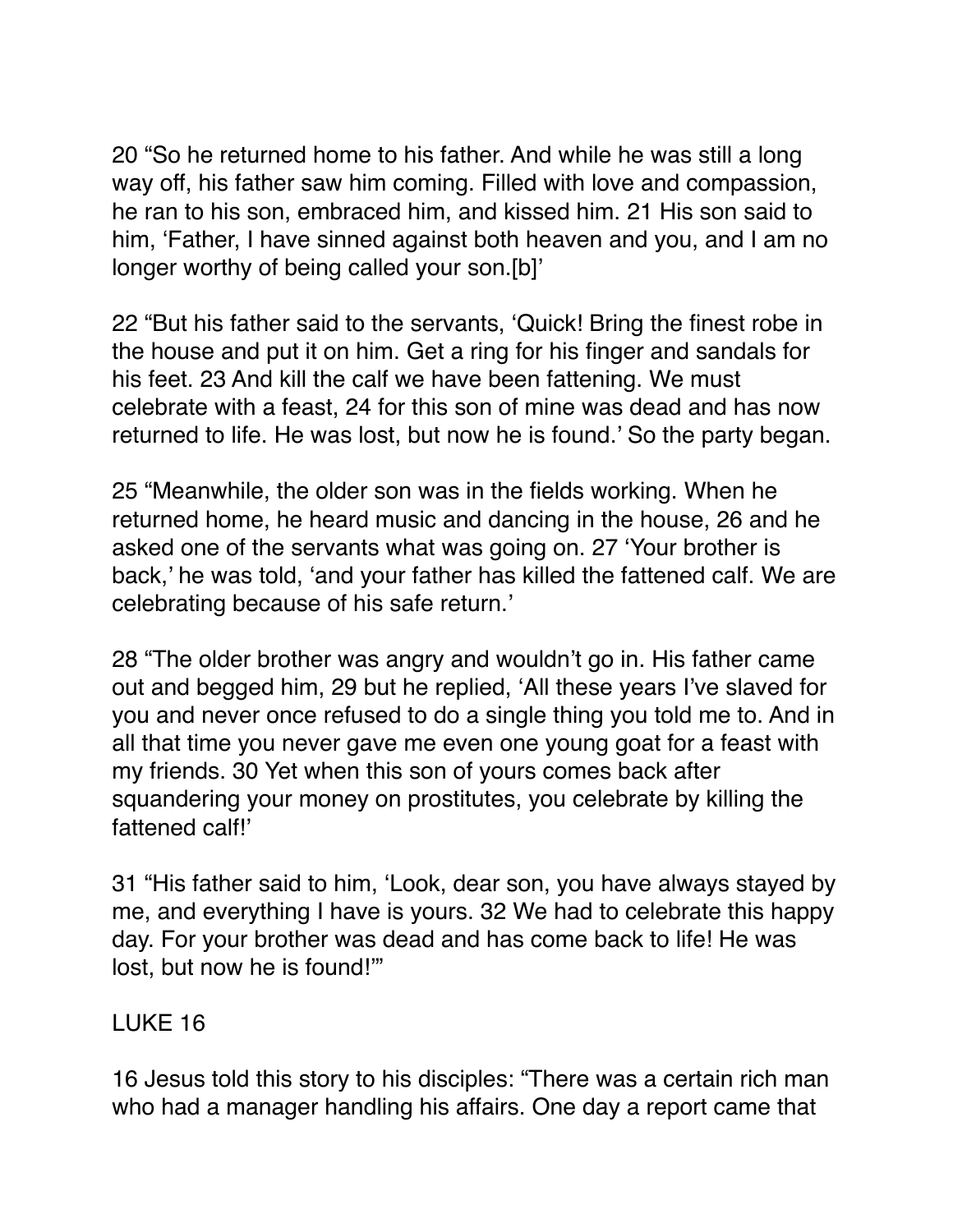the manager was wasting his employer's money. 2 So the employer called him in and said, 'What's this I hear about you? Get your report in order, because you are going to be fired.'

3 "The manager thought to himself, 'Now what? My boss has fired me. I don't have the strength to dig ditches, and I'm too proud to beg. 4 Ah, I know how to ensure that I'll have plenty of friends who will give me a home when I am fired.'

5 "So he invited each person who owed money to his employer to come and discuss the situation. He asked the first one, 'How much do you owe him?' 6 The man replied, 'I owe him 800 gallons of olive oil.' So the manager told him, 'Take the bill and quickly change it to 400 gallons.[a]'

7 "'And how much do you owe my employer?' he asked the next man. 'I owe him 1,000 bushels of wheat,' was the reply. 'Here,' the manager said, 'take the bill and change it to 800 bushels.[b]'

8 "The rich man had to admire the dishonest rascal for being so shrewd. And it is true that the children of this world are more shrewd in dealing with the world around them than are the children of the light. 9 Here's the lesson: Use your worldly resources to benefit others and make friends. Then, when your possessions are gone, they will welcome you to an eternal home.[c]

10 "If you are faithful in little things, you will be faithful in large ones. But if you are dishonest in little things, you won't be honest with greater responsibilities. 11 And if you are untrustworthy about worldly wealth, who will trust you with the true riches of heaven? 12 And if you are not faithful with other people's things, why should you be trusted with things of your own?

13 "No one can serve two masters. For you will hate one and love the other; you will be devoted to one and despise the other. You cannot serve God and be enslaved to money."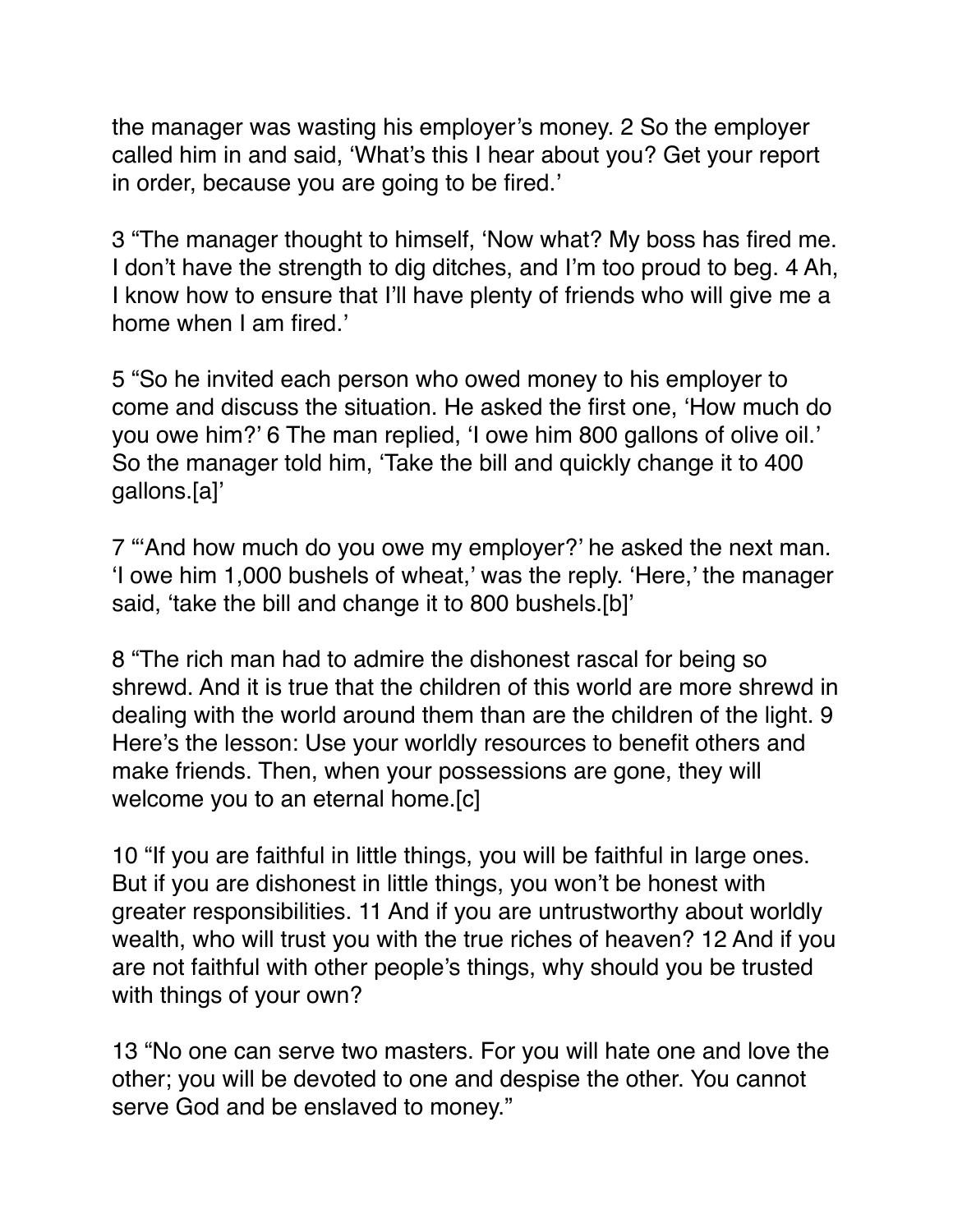14 The Pharisees, who dearly loved their money, heard all this and scoffed at him. 15 Then he said to them, "You like to appear righteous in public, but God knows your hearts. What this world honors is detestable in the sight of God.

16 "Until John the Baptist, the law of Moses and the messages of the prophets were your guides. But now the Good News of the Kingdom of God is preached, and everyone is eager to get in.[d] 17 But that doesn't mean that the law has lost its force. It is easier for heaven and earth to disappear than for the smallest point of God's law to be overturned.

18 "For example, a man who divorces his wife and marries someone else commits adultery. And anyone who marries a woman divorced from her husband commits adultery."

19 Jesus said, "There was a certain rich man who was splendidly clothed in purple and fine linen and who lived each day in luxury. 20 At his gate lay a poor man named Lazarus who was covered with sores. 21 As Lazarus lay there longing for scraps from the rich man's table, the dogs would come and lick his open sores.

22 "Finally, the poor man died and was carried by the angels to sit beside Abraham at the heavenly banquet. The rich man also died and was buried, 23 and he went to the place of the dead.\* There, in torment, he saw Abraham in the far distance with Lazarus at his side.

*[\*Note: Greek: Hades; Hebrew: Sheol. Two sides: Abraham's Bosom/ Paradise (at that time); other side: three sub-divisions: The Abyss (temporary confinement for fallen angels/demons), Tartarus (permanent confinement for fallen angels/demons), Hell (for unbelievers). Impassable gulf between the two, allowing sight and sound, but no passage.]*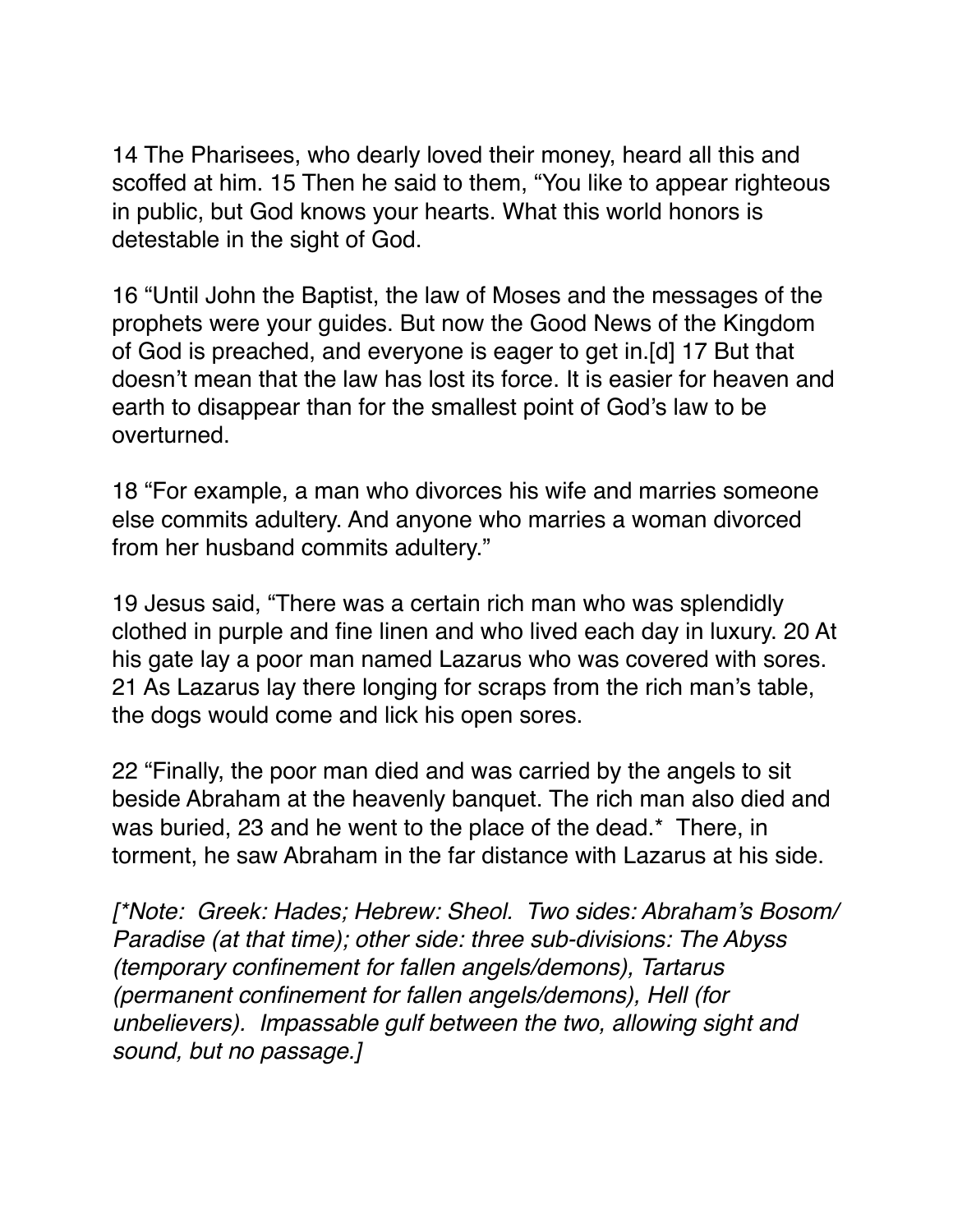24 "The rich man shouted, 'Father Abraham, have some pity! Send Lazarus over here to dip the tip of his finger in water and cool my tongue. I am in anguish in these flames.'

25 "But Abraham said to him, 'Son, remember that during your lifetime you had everything you wanted, and Lazarus had nothing. So now he is here being comforted, and you are in anguish. 26 And besides, there is a great chasm separating us. No one can cross over to you from here, and no one can cross over to us from there.'

27 "Then the rich man said, 'Please, Father Abraham, at least send him to my father's home. 28 For I have five brothers, and I want him to warn them so they don't end up in this place of torment.'

29 "But Abraham said, 'They have the Scriptures — Moses and the prophets. Your brothers can read what they wrote, and by believing them, can avoid this place.'

30 "The rich man replied, 'No, Father Abraham! But if someone is sent to them from the dead, then they will repent of their sins and turn to God.'

31 "But Abraham said, 'If they won't listen to Moses and the prophets, they won't be persuaded even if someone rises from the dead.'" *[Note: Jesus did plenty of miracles - including rising from the dead, and people still do not believe.]*

## LUKE 17

17 One day Jesus said to his disciples, "There will always be temptations to sin, but what sorrow awaits the person who does the tempting! 2 It would be better to be thrown into the sea with a millstone hung around your neck than to cause one of these little ones to fall into sin. 3 So watch yourselves!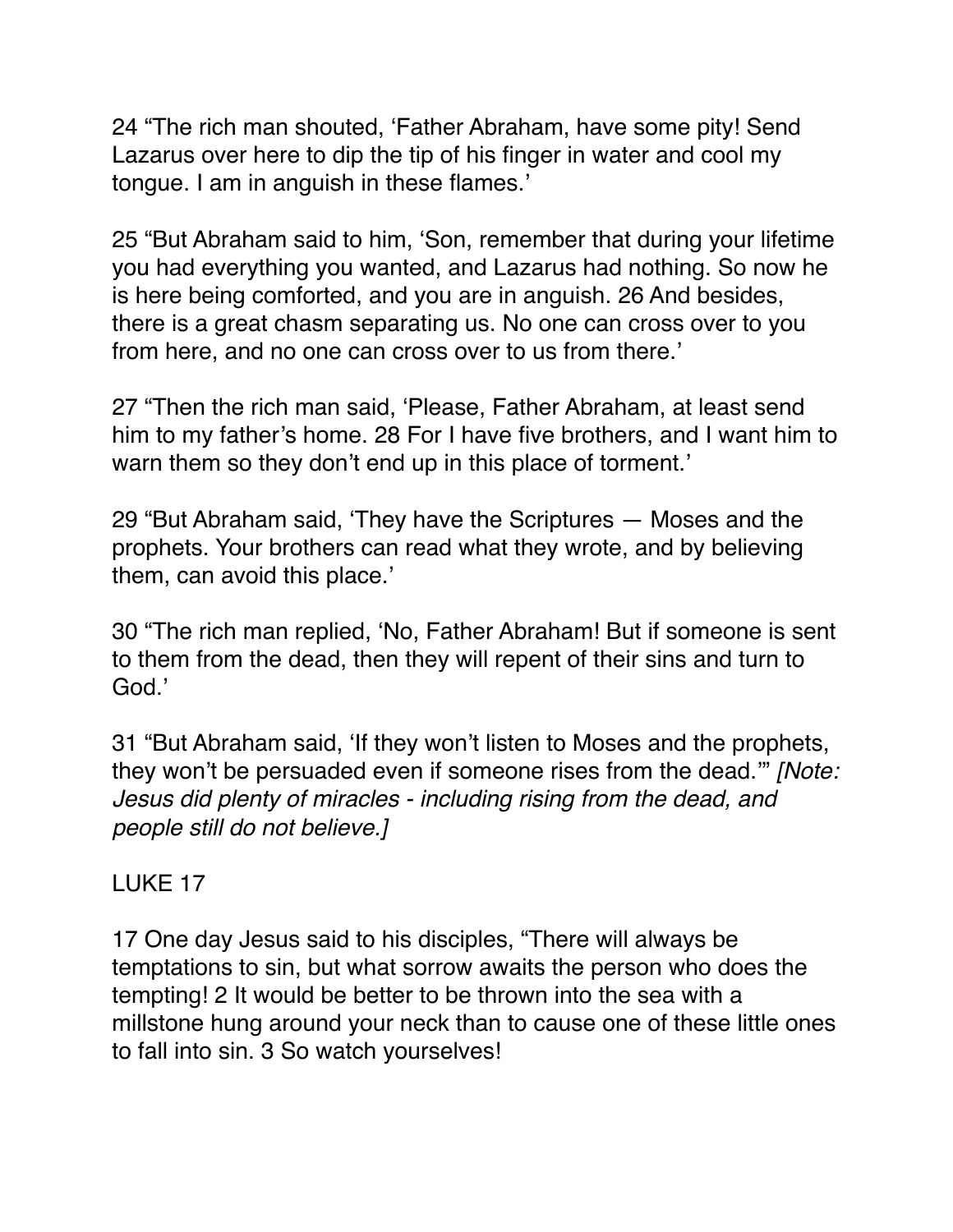"If another believer sins, rebuke that person; then if there is repentance, forgive. 4 Even if that person wrongs you seven times a day and each time turns again and asks forgiveness, you must forgive."

5 The apostles said to the Lord, "Show us how to increase our faith."

6 The Lord answered, "If you had faith even as small as a mustard seed, you could say to this mulberry tree, 'May you be uprooted and be planted in the sea,' and it would obey you!

7 "When a servant comes in from plowing or taking care of sheep, does his master say, 'Come in and eat with me'? 8 No, he says, 'Prepare my meal, put on your apron, and serve me while I eat. Then you can eat later.' 9 And does the master thank the servant for doing what he was told to do? Of course not. 10 In the same way, when you obey me you should say, 'We are unworthy servants who have simply done our duty.'"

11 As Jesus continued on toward Jerusalem, he reached the border between Galilee and Samaria. 12 As he entered a village there, ten men with leprosy stood at a distance, 13 crying out, "Jesus, Master, have mercy on us!"

14 He looked at them and said, "Go show yourselves to the priests." And as they went, they were cleansed of their leprosy.

15 One of them, when he saw that he was healed, came back to Jesus, shouting, "Praise God!" 16 He fell to the ground at Jesus' feet, thanking him for what he had done. This man was a Samaritan.

17 Jesus asked, "Didn't I heal ten men? Where are the other nine? 18 Has no one returned to give glory to God except this foreigner?" 19 And Jesus said to the man, "Stand up and go. Your faith has healed you."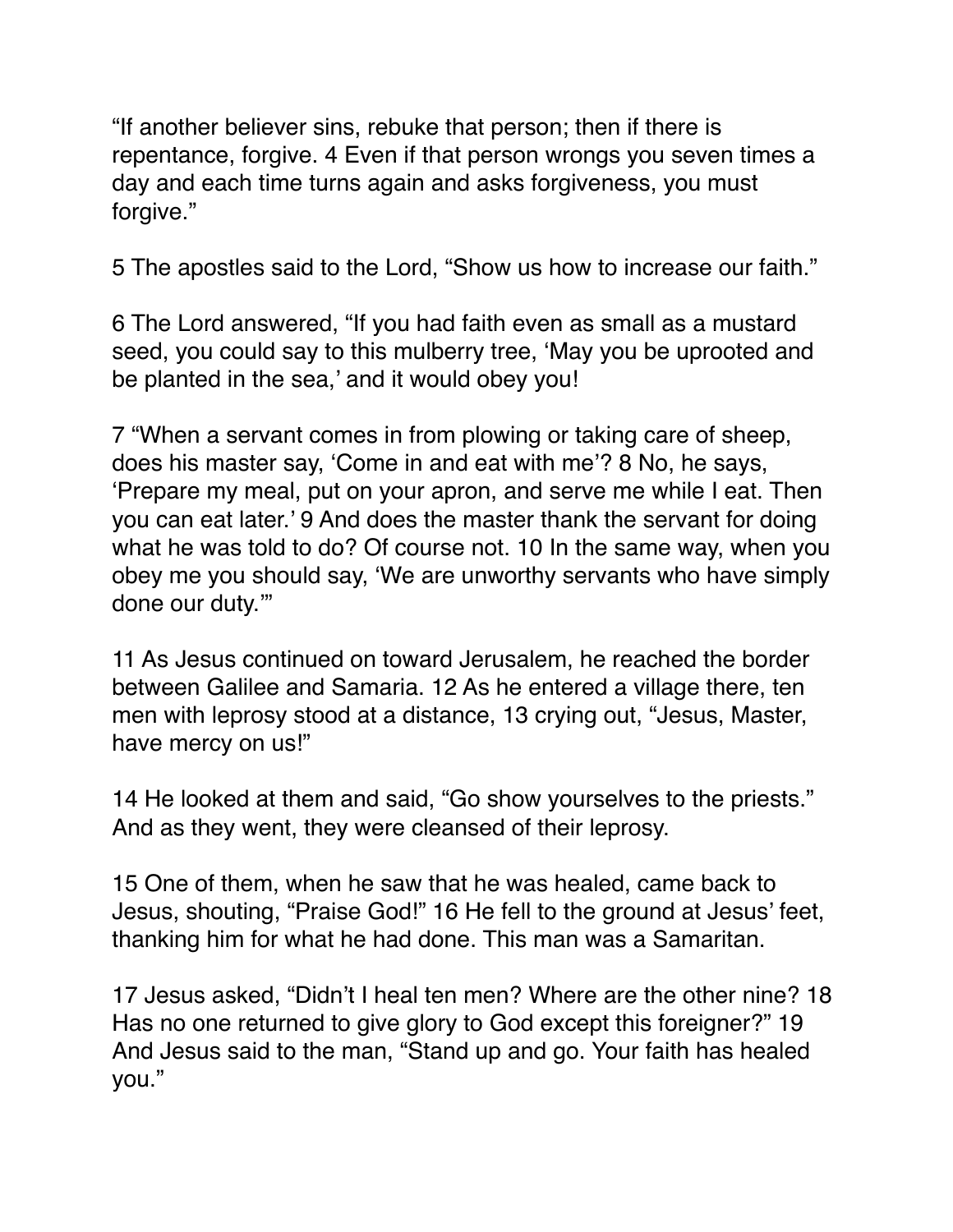20 One day the Pharisees asked Jesus, "When will the Kingdom of God come?"

Jesus replied, "The Kingdom of God can't be detected by visible signs. 21 You won't be able to say, 'Here it is!' or 'It's over there!' For the Kingdom of God is already among you."

22 Then he said to his disciples, "The time is coming when you will long to see the day when the Son of Man returns, but you won't see it. 23 People will tell you, 'Look, there is the Son of Man,' or 'Here he is,' but don't go out and follow them. 24 For as the lightning flashes and lights up the sky from one end to the other, so it will be on the day when the Son of Man comes. 25 But first the Son of Man must suffer terribly and be rejected by this generation.

26 "When the Son of Man returns, it will be like it was in Noah's day. 27 In those days, the people enjoyed banquets and parties and weddings right up to the time Noah entered his boat and the flood came and destroyed them all.

28 "And the world will be as it was in the days of Lot. People went about their daily business—eating and drinking, buying and selling, farming and building— 29 until the morning Lot left Sodom. Then fire and burning sulfur rained down from heaven and destroyed them all. 30 Yes, it will be 'business as usual' right up to the day when the Son of Man is revealed. 31 On that day a person out on the deck of a roof must not go down into the house to pack. A person out in the field must not return home. 32 Remember what happened to Lot's wife! 33 If you cling to your life, you will lose it, and if you let your life go, you will save it. 34 That night two people will be asleep in one bed; one will be taken, the other left. 35 Two women will be grinding flour together at the mill; one will be taken, the other left."

37 "Where will this happen, Lord?" the disciples asked.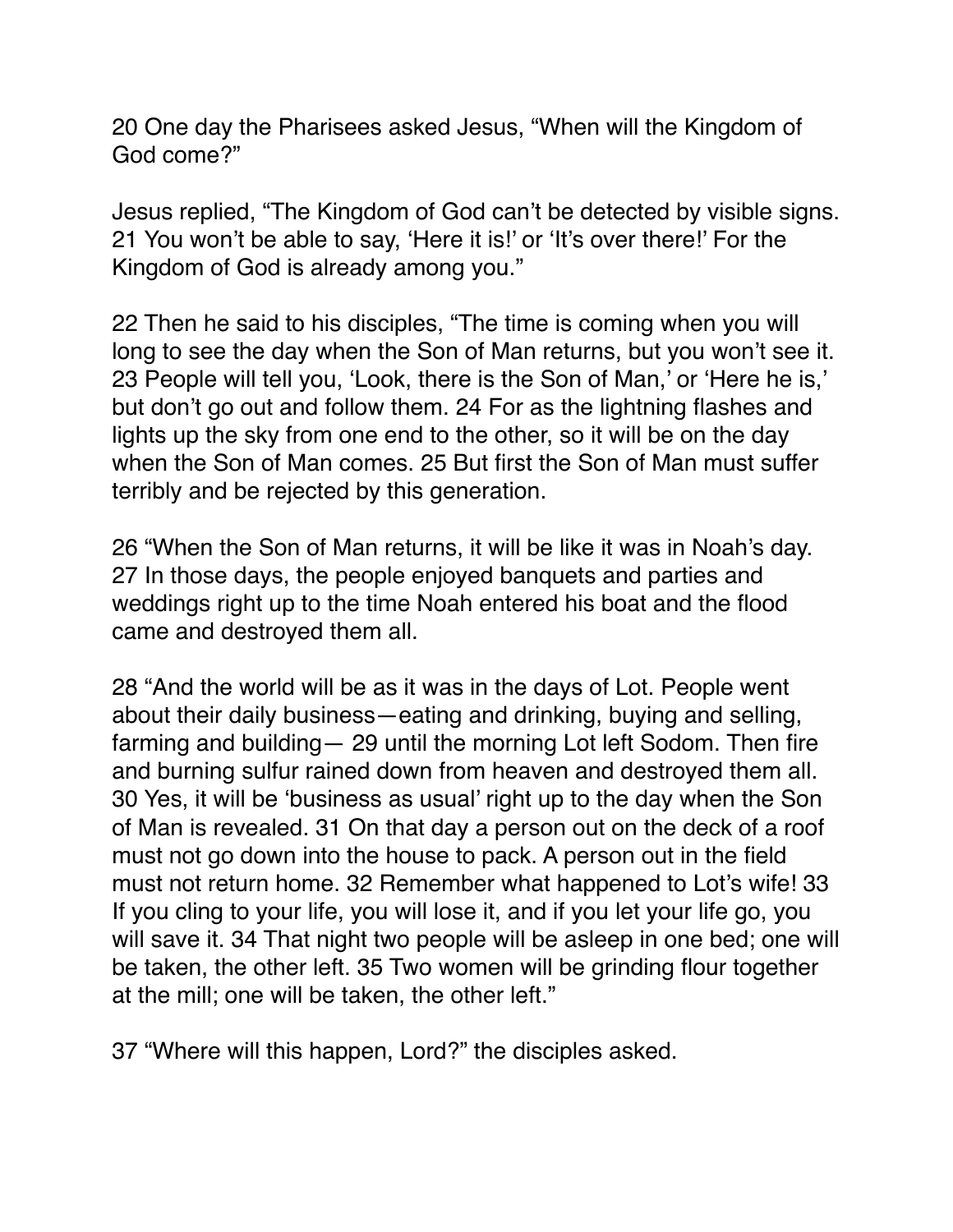Jesus replied, "Just as the gathering of vultures shows there is a carcass nearby, so these signs indicate that the end is near." *[Note: the Body: Israel. Vultures: Gentile armies - Micah 2:12-13. Bozra will be the place of the Second Coming: Isa 34:1-6; 63:1-6]*

## LUKE 18

## Pray Persistently

 One day Jesus told his disciples a story to show that they should always pray and never give up. 2 "There was a judge in a certain city," he said, "who neither feared God nor cared about people. 3 A widow of that city came to him repeatedly, saying, 'Give me justice in this dispute with my enemy.' 4 The judge ignored her for a while, but finally he said to himself, 'I don't fear God or care about people, 5 but this woman is driving me crazy. I'm going to see that she gets justice, because she is wearing me out with her constant requests!'"

6 Then the Lord said, "Learn a lesson from this unjust judge. 7 Even he rendered a just decision in the end. So don't you think God will surely give justice to his chosen people who cry out to him day and night? Will he keep putting them off? 8 I tell you, he will grant justice to them quickly! But when the Son of Man returns, how many will he find on the earth who have faith enough to keep seeking Him?" [or "But when I return in the Rapture, will I find anyone who is practicing "**the** faith"? - authentic Christianity - the right kind of thinking and living staying free from the world's traps.]

## Pray Humbly

9 Then Jesus told this story to some who had great confidence in their own righteousness and scorned everyone else: 10 "Two men went to the Temple to pray. One was a Pharisee, and the other was a despised tax collector. 11 The Pharisee stood by himself and prayed this prayer: 'I thank you, God, that I am not like other people cheaters, sinners, adulterers. I'm certainly not like that tax collector! 12 I fast twice a week, and I give you a tenth of my income.'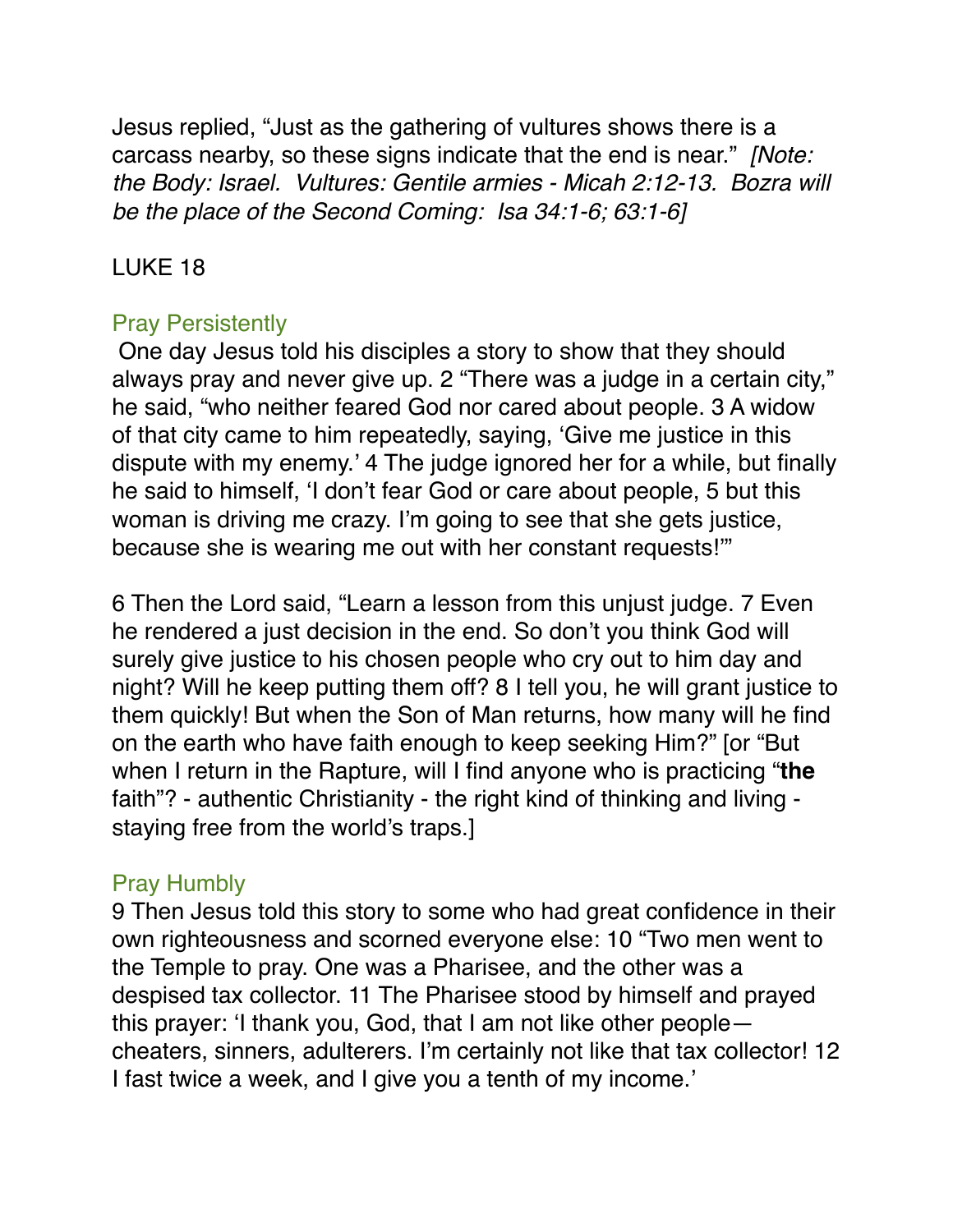13 "But the tax collector stood at a distance and dared not even lift his eyes to heaven as he prayed. Instead, he beat his chest in sorrow, saying, 'O God, be merciful to me, for I am a sinner.' 14 I tell you, this sinner, not the Pharisee, returned home justified before God. For those who exalt themselves will be humbled, and those who humble themselves will be exalted."

15 One day some parents brought their little children to Jesus so he could touch and bless them. But when the disciples saw this, they scolded the parents for bothering him.

16 Then Jesus called for the children and said to the disciples, "Let the children come to me. Don't stop them! For the Kingdom of God belongs to those who are like these children. 17 I tell you the truth, anyone who doesn't receive the Kingdom of God like a child will never enter it."

18 Once a religious leader asked Jesus this question: "Good Teacher, what should I do to inherit eternal life?"

19 "Why do you call me good?" Jesus asked him. "Only God is truly good. 20 But to answer your question, you know the commandments: 'You must not commit adultery. You must not murder. You must not steal. You must not testify falsely. Honor your father and mother.' "

21 The man replied, "I've obeyed all these commandments since I was young."

22 When Jesus heard his answer, he said, "There is still one thing you haven't done. Sell all your possessions and give the money to the poor, and you will have treasure in heaven. Then come, follow me."

23 But when the man heard this he became very sad, for he was very rich.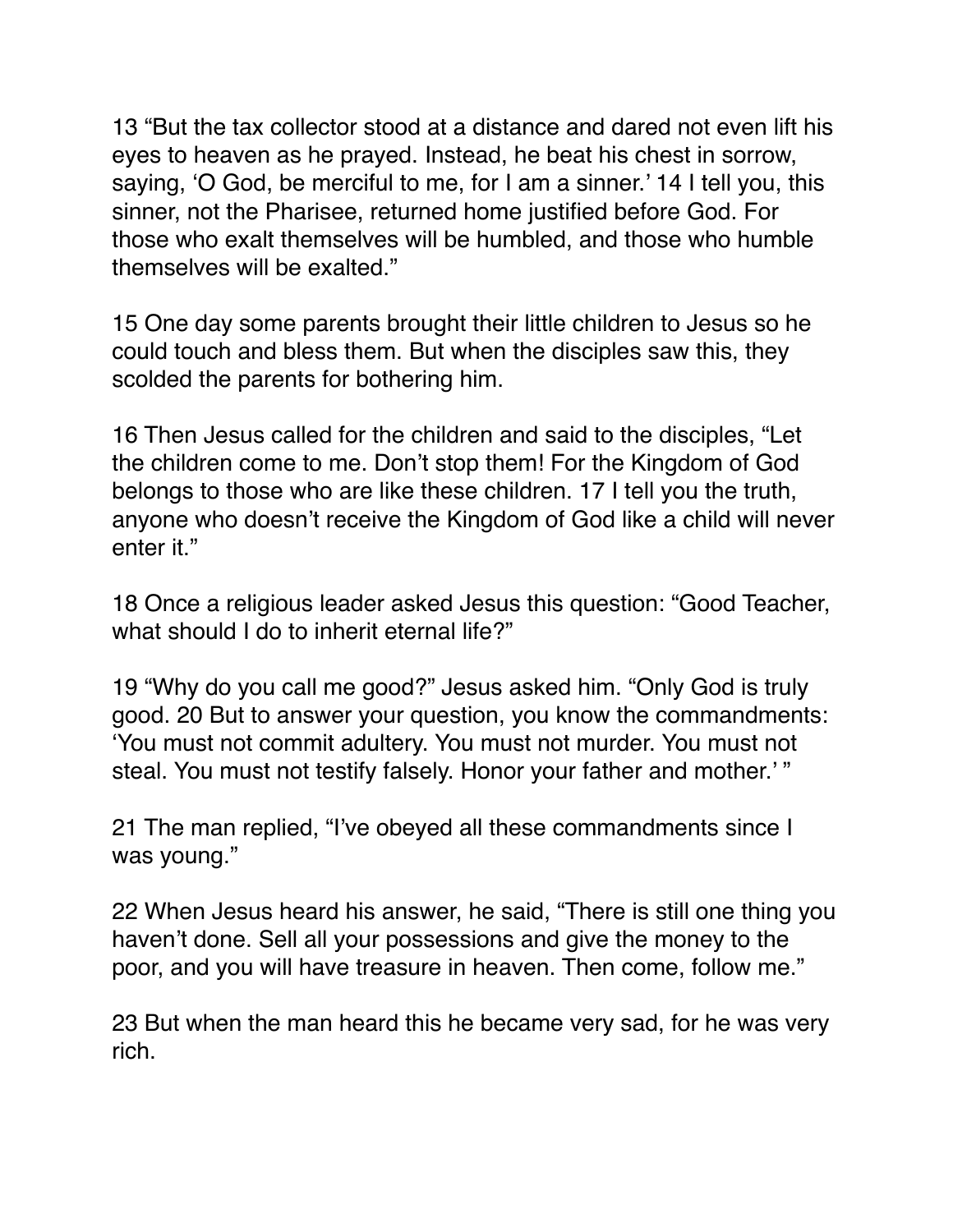24 When Jesus saw this,[d] he said, "How hard it is for the rich to enter the Kingdom of God! 25 In fact, it is easier for a camel to go through the eye of a sewing needle than for a rich person to enter the Kingdom of God!"

26 Those who heard this said, "Then who in the world can be saved?"

27 He replied, "What is impossible for people is possible with God."

28 Peter said, "We've left our homes to follow you."

29 "Yes," Jesus replied, "and I assure you that everyone who has given up house or wife or brothers or parents or children, for the sake of the Kingdom of God, 30 will be repaid many times over in this life, and will have eternal life in the world to come."

31 Taking the twelve disciples aside, Jesus said, "Listen, we're going up to Jerusalem, where all the predictions of the prophets concerning the Son of Man will come true. 32 He will be handed over to the Romans, and he will be mocked, treated shamefully, and spit upon. 33 They will flog him with a whip and kill him, but on the third day he will rise again."

34 But they didn't understand any of this. The significance of his words was hidden from them, and they failed to grasp what he was talking about.

35 As Jesus approached Jericho, a blind beggar was sitting beside the road. 36 When he heard the noise of a crowd going past, he asked what was happening. 37 They told him that Jesus the Nazarene was going by. 38 So he began shouting, "Jesus, Son of David, have mercy on me!"

39 "Be quiet!" the people in front yelled at him.

But he only shouted louder, "Son of David, have mercy on me!"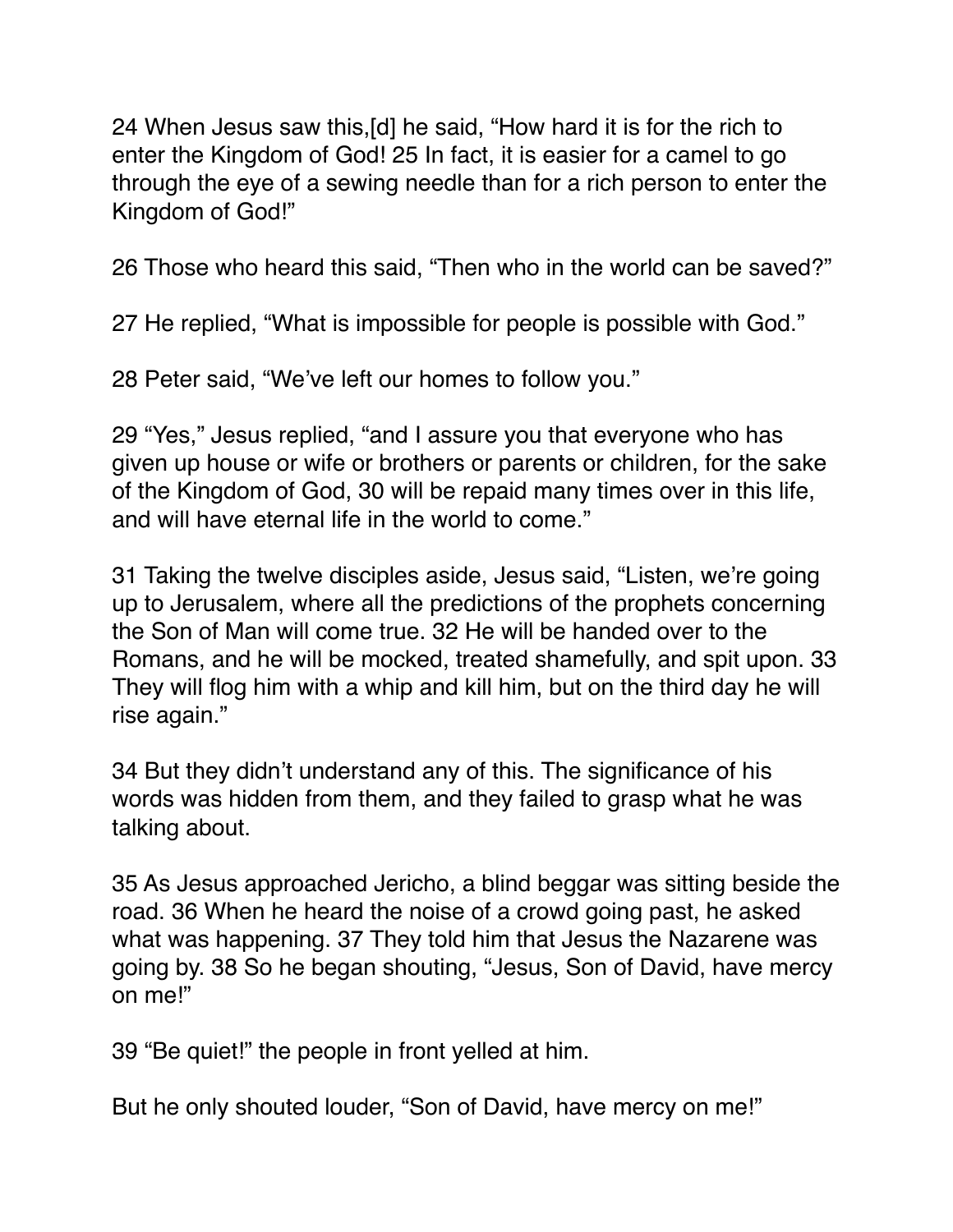40 When Jesus heard him, he stopped and ordered that the man be brought to him. [Taking him away from the crowd, to work with him privately.] As the man came near, Jesus asked him, 41 "What do you want me to do for you?"

"Lord," he said, "I want to see!"

42 And Jesus said, "All right, receive your sight! Your faith has healed you." 43 Instantly the man could see, and he followed Jesus, praising God. And all who saw it praised God, too.

LUKE 19

Jesus entered Jericho and made his way through the town. 2 There was a man there named Zacchaeus. He was the chief tax collector in the region - [receiving a portion of all taxes collected by tax collectors under him], and he had become very rich. 3 He tried to get a look at Jesus, but he was too short to see over the crowd. 4 So he ran ahead and climbed a sycamore-fig tree beside the road, for Jesus was going to pass that way.

5 When Jesus came by, he looked up at Zacchaeus and called him by name. "Zacchaeus!" he said. "Quick, come down! I must be a guest in your home today."

6 Zacchaeus quickly climbed down and took Jesus to his house in great excitement and joy. 7 But the people were displeased. "He has gone to be the guest of a notorious sinner," they grumbled.

8 Meanwhile, Zacchaeus stood before the Lord and said, "I will give half my wealth to the poor, Lord, and if I have cheated people on their taxes, I will give them back four times as much!"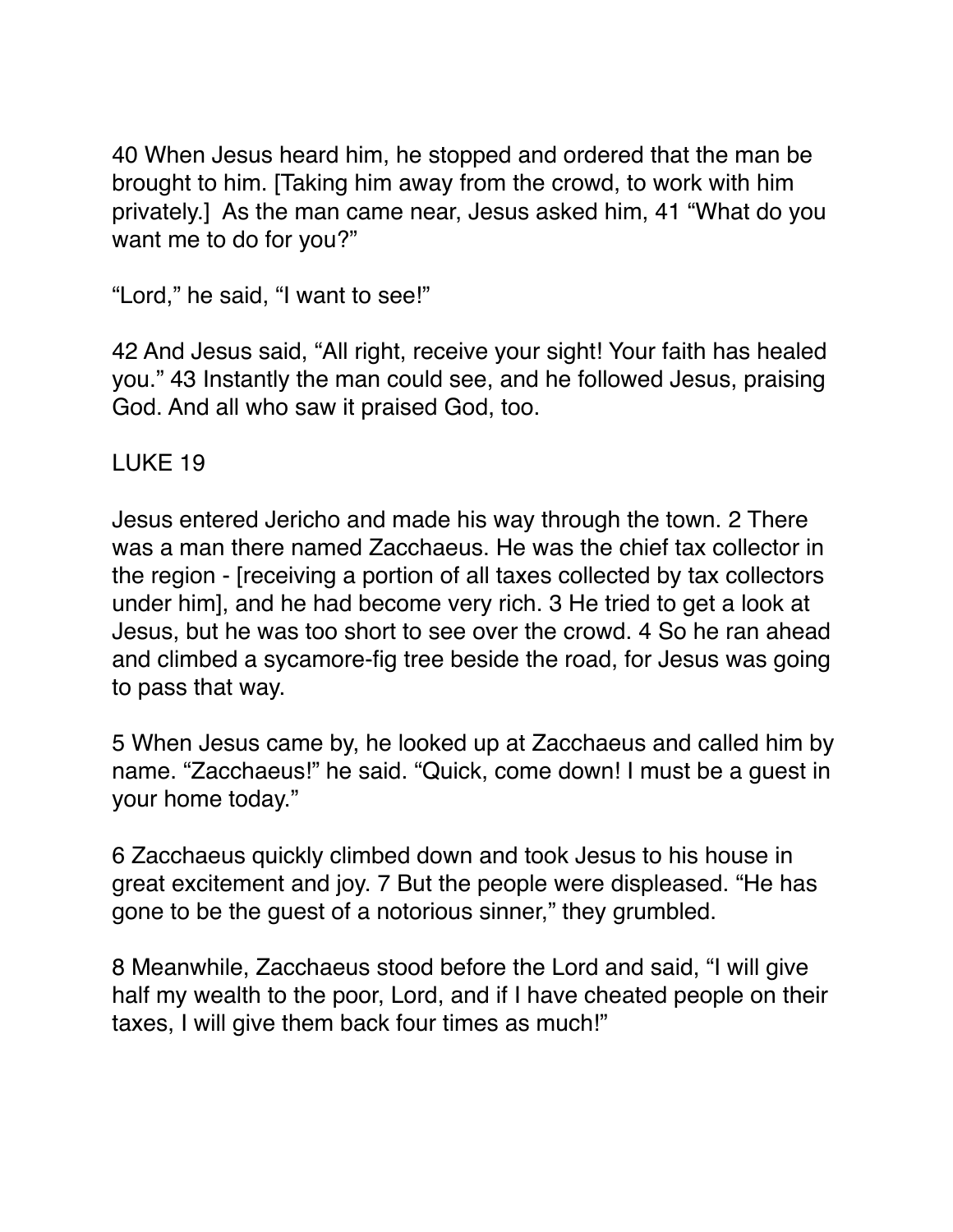9 Jesus responded, "Salvation has come to this home today, for this man has shown himself to be a true son of Abraham. 10 For the Son of Man came to seek and save those who are lost."

11 The crowd was listening to everything Jesus said. And because he was nearing Jerusalem, he told them a story to correct the impression that the Kingdom of God would begin right away. 12 He said, "A nobleman was called away to a distant empire to be crowned king and then return. 13 Before he left, he called together ten of his servants and divided among them ten pounds of silver, saying, 'Invest this for me while I am gone.' 14 But his people hated him and sent a delegation after him to say, 'We do not want him to be our king.'

15 "After he was crowned king, he returned and called in the servants to whom he had given the money. He wanted to find out what their profits were. 16 The first servant reported, 'Master, I invested your money and made ten times the original amount!'

17 "'Well done!' the king exclaimed. 'You are a good servant. You have been faithful with the little I entrusted to you, so you will be governor of ten cities as your reward.'

18 "The next servant reported, 'Master, I invested your money and made five times the original amount.'

19 "'Well done!' the king said. 'You will be governor over five cities.'

20 "But the third servant brought back only the original amount of money and said, 'Master, I hid your money and kept it safe. 21 I was afraid because you are a hard man to deal with, taking what isn't yours and harvesting crops you didn't plant.'

22 "'You wicked servant!' the king roared. 'Your own words condemn you. If you knew that I'm a hard man who takes what isn't mine and harvests crops I didn't plant, 23 why didn't you deposit my money in the bank? At least I could have gotten some interest on it.'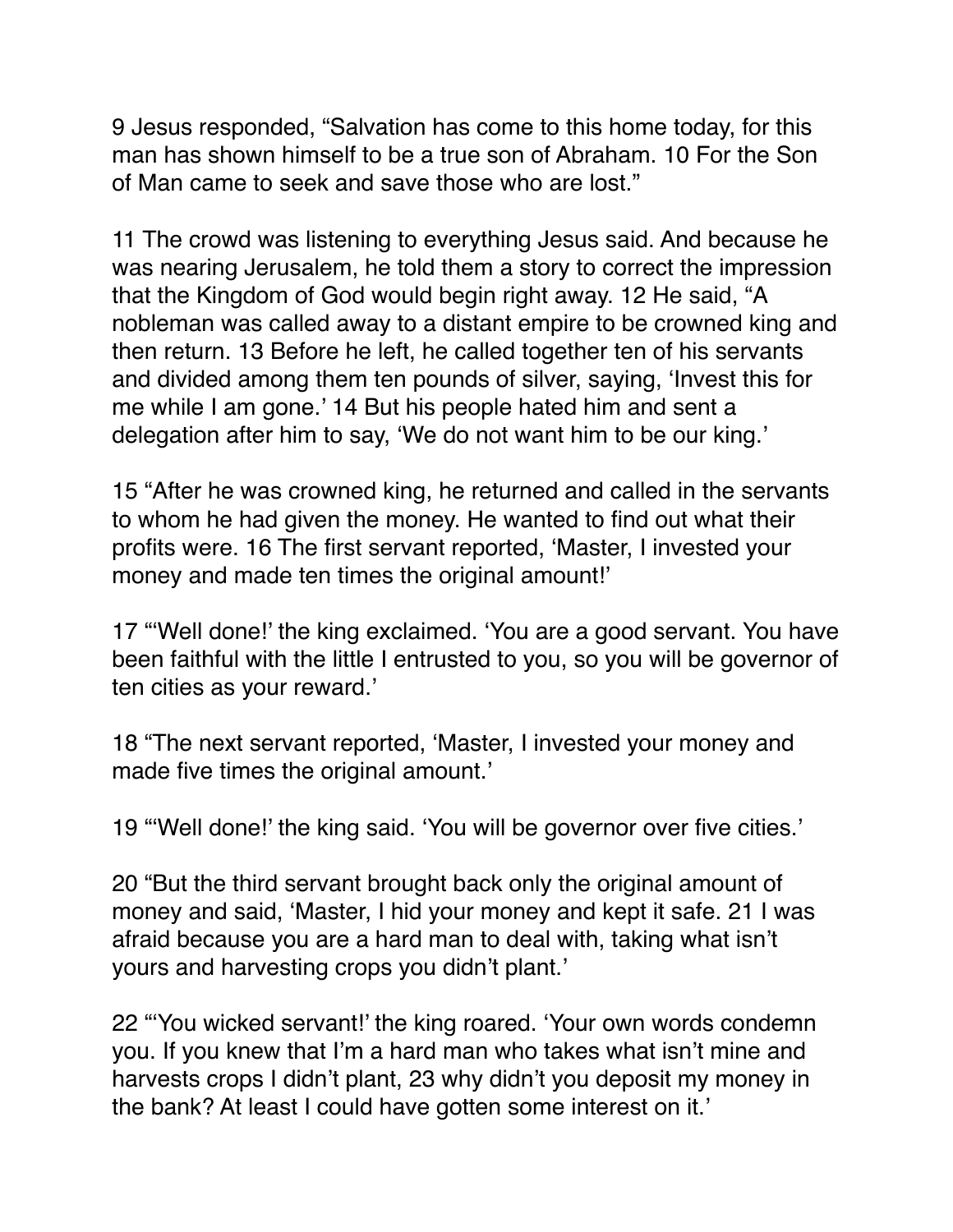24 "Then, turning to the others standing nearby, the king ordered, 'Take the money from this servant, and give it to the one who has ten pounds.'

25 "'But, master,' they said, 'he already has ten pounds!'

26 "'Yes,' the king replied, 'and to those who use well what they are given, even more will be given. But from those who do nothing, even what little they have will be taken away. 27 And as for these enemies of mine who didn't want me to be their king—bring them in and execute them right here in front of me.'"

28 After telling this story, Jesus went on toward Jerusalem - for the final time, walking ahead of his disciples. 29 As he came to the towns of Bethphage and Bethany on the Mount of Olives, he sent two disciples ahead. 30 "Go into that village over there," he told them. "As you enter it, you will see a young donkey tied there that no one has ever ridden. Untie it and bring it here. 31 If anyone asks, 'Why are you untying that colt?' just say, 'The Lord needs it.'"

32 So they went and found the colt, just as Jesus had said. 33 And sure enough, as they were untying it, the owners asked them, "Why are you untying that colt?"

34 And the disciples simply replied, "The Lord needs it." 35 So they brought the colt to Jesus and threw their garments over it for him to ride on.

36 As he rode along, the crowds spread out their garments on the road ahead of him. 37 When he reached the place where the road started down the Mount of Olives, all of his followers began to shout and sing as they walked along, praising God for all the wonderful miracles they had seen.

38 "Blessings on the King who comes in the name of the Lord!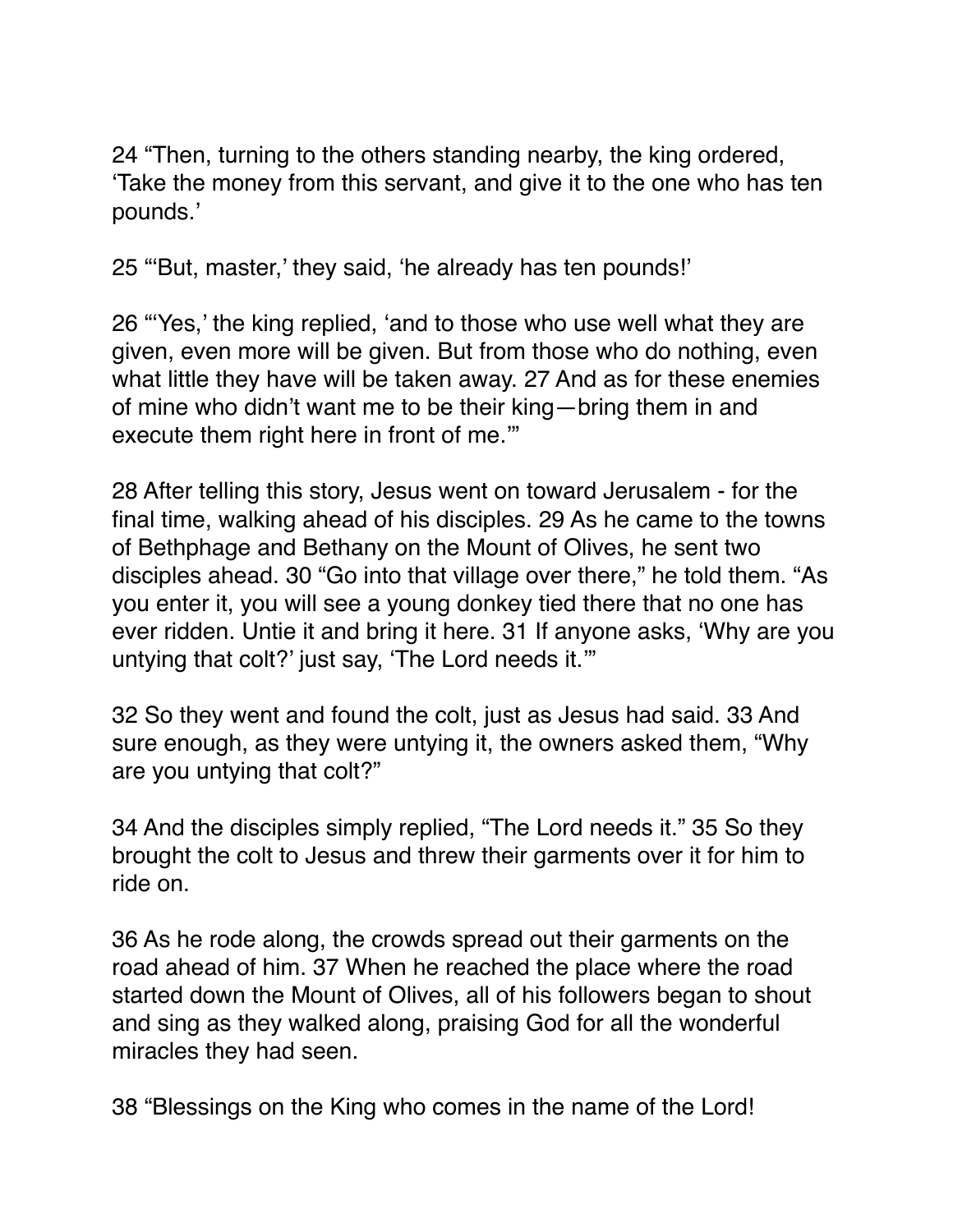Peace in heaven, and glory in highest heaven!" 39 But some of the Pharisees among the crowd said, "Teacher, rebuke your followers for saying things like that!"

40 He replied, "If they kept quiet, the stones along the road would burst into cheers!"

41 But as he came closer to Jerusalem and saw the city ahead, he began to weep. 42 "How I wish today that you of all people would understand the way to peace. But now it is too late, and peace is hidden from your eyes. 43 Before long your enemies will build ramparts against your walls and encircle you and close in on you from every side. 44 They will crush you into the ground, and your children with you. Your enemies will not leave a single stone in place, because you did not recognize it when God visited you."

*[Note: Because Israel has committed the unpardonable sin, Jesus doesn't come with words related to setting up the kingdom as they expect, but with words of judgment.]*

45 Then Jesus entered the Temple and began to drive out the people selling animals for sacrifices. *[Note: which directly affronts, Annas the High Priest, who is over all these businesses.]* 46 He said to them, "The Scriptures declare, 'My Temple will be a house of prayer,' but you have turned it into a den of thieves."

47 After that, he taught daily in the Temple, but the leading priests, the teachers of religious law, and the other leaders of the people began planning how to kill him. 48 But they could think of nothing, because all the people were continually surrounding him, hanging on every word he said.

#### LUKE 20

20 One day as Jesus was teaching the people and preaching the Good News in the Temple, the leading priests, the teachers of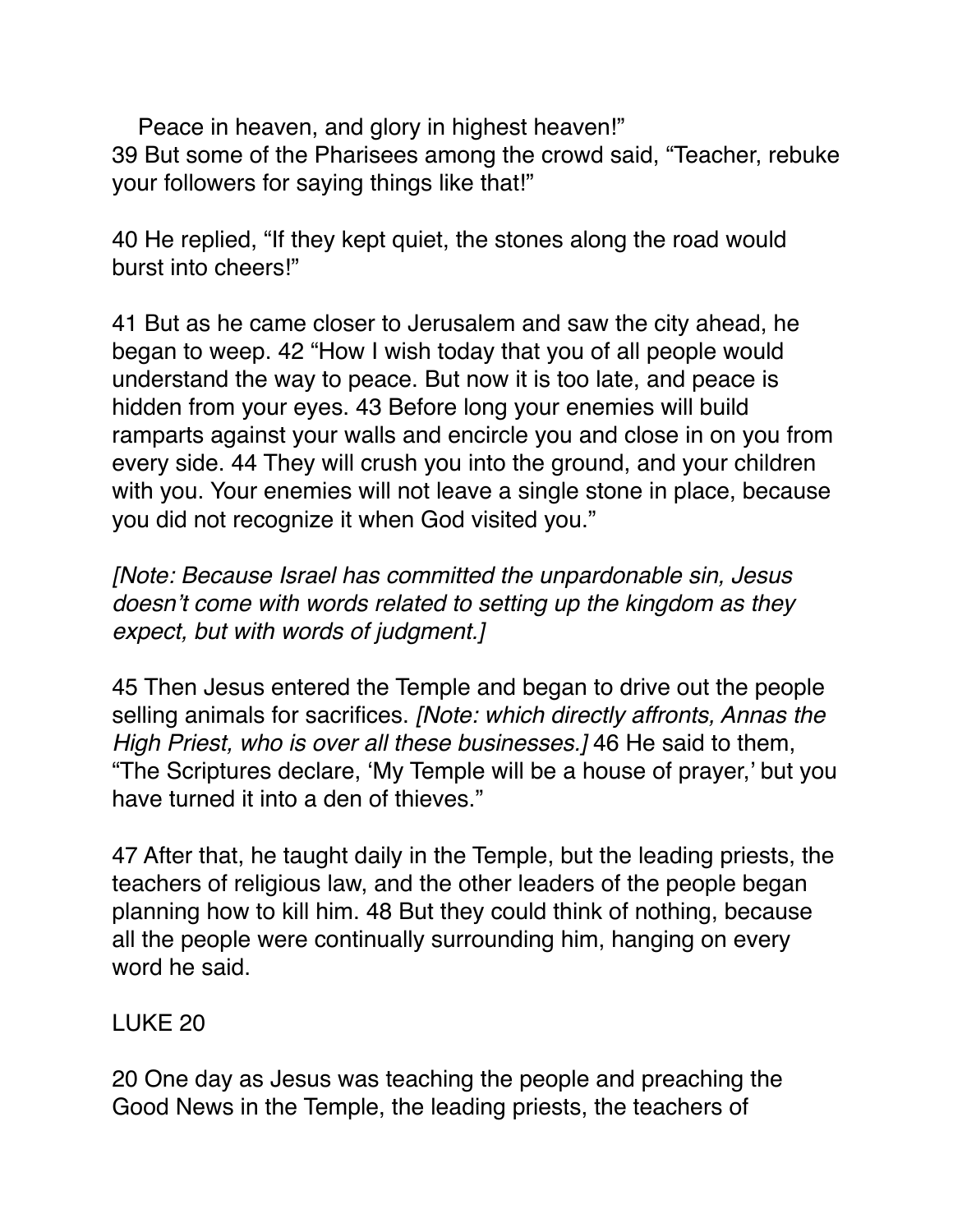religious law, and the elders came up to him. 2 They demanded, "By what authority are you doing all these things? Who gave you the right?"

3 "Let me ask you a question first," he replied. 4 "Did John's authority to baptize come from heaven, or was it merely human?"

5 They talked it over among themselves. "If we say it was from heaven, he will ask why we didn't believe John. 6 But if we say it was merely human, the people will stone us because they are convinced John was a prophet." 7 So they finally replied that they didn't know.

8 And Jesus responded, "Then I won't tell you by what authority I do these things."

9 Now Jesus turned to the people again and told them this story: "A man planted a vineyard, leased it to tenant farmers, and moved to another country to live for several years. 10 At the time of the grape harvest, he sent one of his servants to collect his share of the crop. But the farmers attacked the servant, beat him up, and sent him back empty-handed. 11 So the owner sent another servant, but they also insulted him, beat him up, and sent him away empty-handed. 12 A third man was sent, and they wounded him and chased him away.

13 "'What will I do?' the owner asked himself. 'I know! I'll send my cherished son. Surely they will respect him.'

14 "But when the tenant farmers saw his son, they said to each other, 'Here comes the heir to this estate. Let's kill him and get the estate for ourselves!' 15 So they dragged him out of the vineyard and murdered him.

"What do you suppose the owner of the vineyard will do to them?" Jesus asked. 16 "I'll tell you—he will come and kill those farmers and lease the vineyard to others."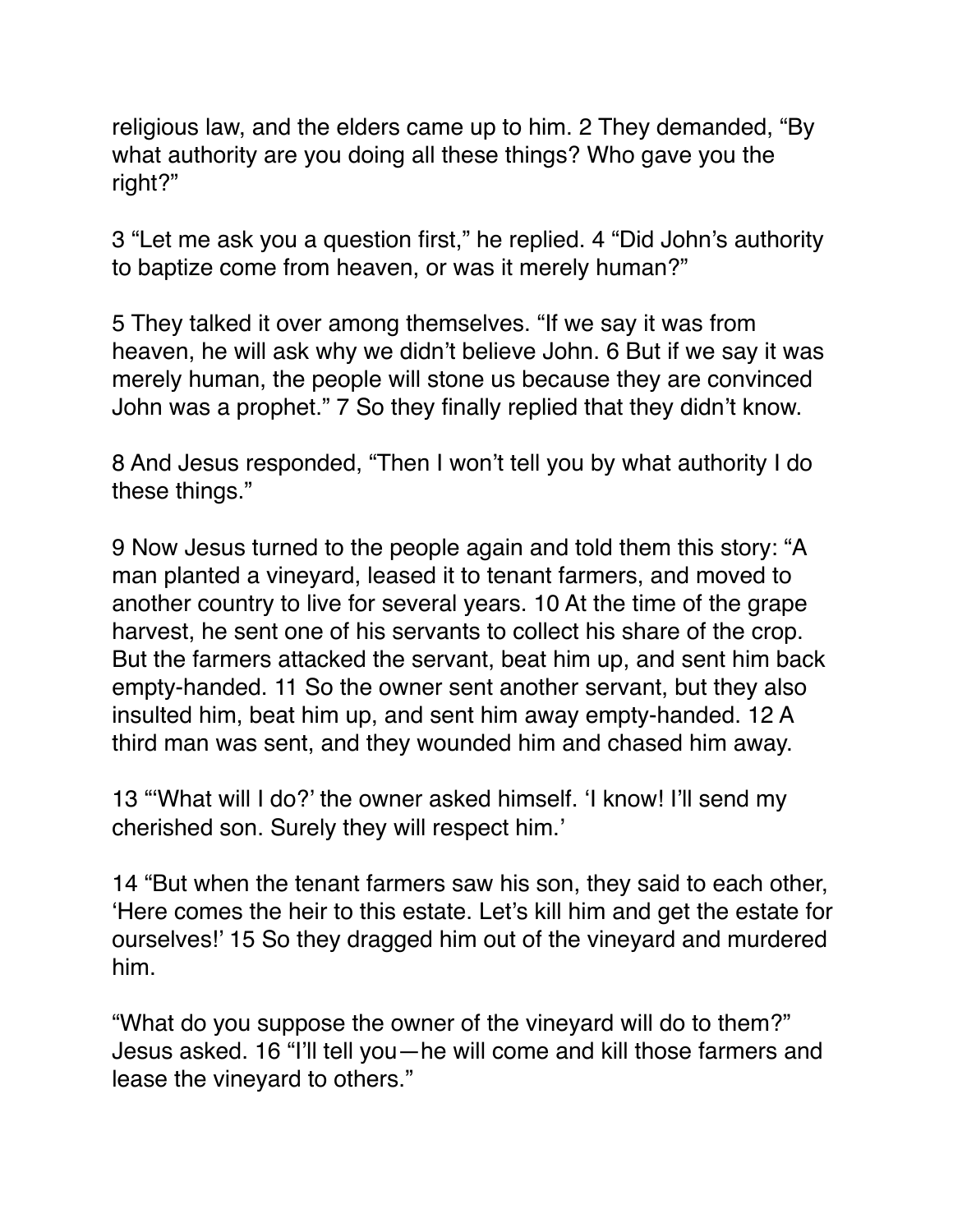"How terrible that such a thing should ever happen," his listeners protested.

17 Jesus looked at them and said, "Then what does this Scripture mean? Psalm 118:22-23

'The stone that the builders rejected has now become the cornerstone.'

18 Everyone [like the Pharisees, presently] who stumbles over that stone will be broken to pieces, and it will crush anyone [the Pharisees, later on] it falls on."

19 The teachers of religious law and the leading priests wanted to arrest Jesus immediately because they realized he was telling the story against them—they were the wicked farmers. But they were afraid of the people's reaction.

20 Watching for their opportunity, the leaders sent spies pretending to be honest men. They tried to get Jesus to say something that could be reported to the Roman governor so he would arrest Jesus. 21 "Teacher," they said, "we know that you speak and teach what is right and are not influenced by what others think. You teach the way of God truthfully. 22 Now tell us—is it right for us to pay taxes to Caesar or not?"

23 He saw through their trickery and said, 24 "Show me a Roman coin.[b] Whose picture and title are stamped on it?"

"Caesar's," they replied.

25 "Well then," he said, "give to Caesar what belongs to Caesar, and give to God what belongs to God."

26 So they failed to trap him by what he said in front of the people. Instead, they were amazed by his answer, and they became silent.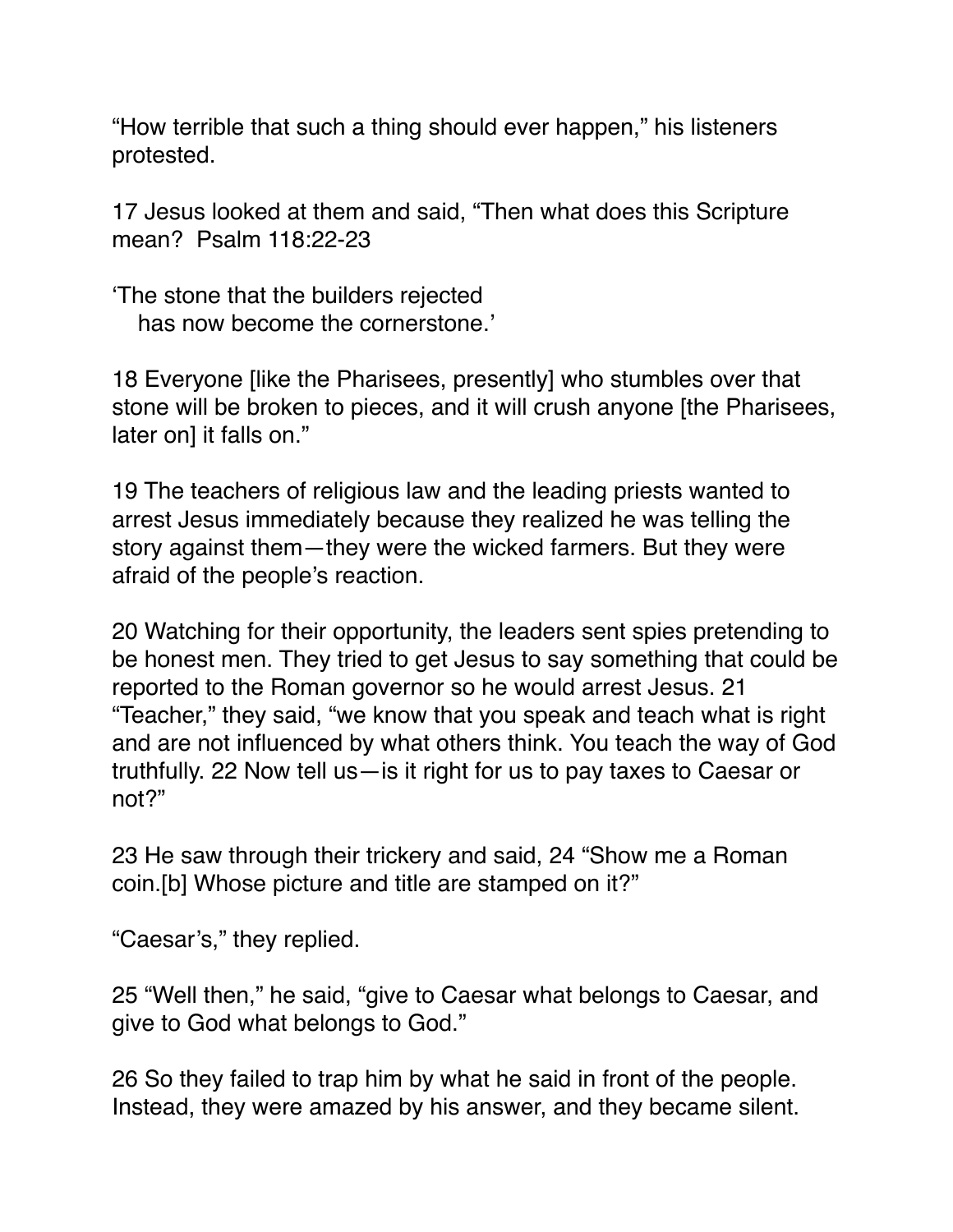27 Then Jesus was approached by some Sadducees—religious leaders who say there is no resurrection from the dead. 28 They posed this question: "Teacher, Moses gave us a law that if a man dies, leaving a wife but no children, his brother should marry the widow and have a child who will carry on the brother's name.[c] 29 Well, suppose there were seven brothers. The oldest one married and then died without children. 30 So the second brother married the widow, but he also died. 31 Then the third brother married her. This continued with all seven of them, who died without children. 32 Finally, the woman also died. 33 So tell us, whose wife will she be in the resurrection? For all seven were married to her!"

34 Jesus replied, "Marriage is for people here on earth. 35 But in the age to come, those worthy of being raised from the dead will neither marry nor be given in marriage. 36 And they will never die again. In this respect they will be like angels. They are children of God and children of the resurrection.

37 "But now, as to whether the dead will be raised—even Moses proved this when he wrote about the burning bush. Long after Abraham, Isaac, and Jacob had died, he referred to the Lord[d] as 'the God of Abraham, the God of Isaac, and the God of Jacob.'[e] 38 So he is the God of the living, not the dead, for they are all alive to him."

39 "Well said, Teacher!" remarked some of the teachers of religious law who were standing there. 40 And then no one dared to ask him any more questions.

Whose Son Is the Messiah?

41 Then Jesus presented them with a question. "Why is it," he asked, "that the Messiah is said to be the son of David? 42 For David himself wrote in the book of Psalms:

'The Lord said to my Lord,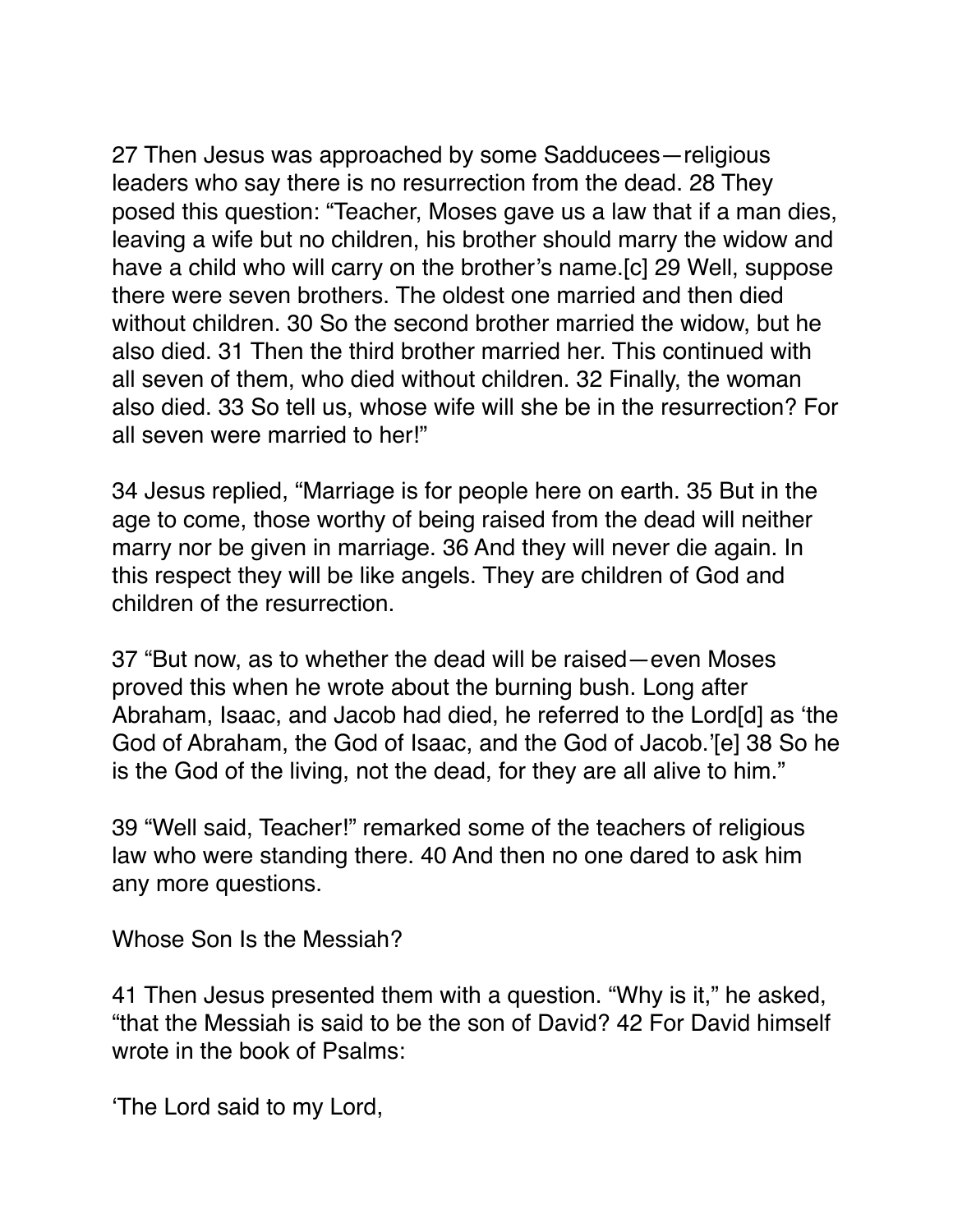Sit in the place of honor at my right hand 43 until I humble your enemies,

making them a footstool under your feet.'[f] 44 Since David called the Messiah 'Lord,' how can the Messiah be his son?"

45 Then, with the crowds listening, he turned to his disciples and said, 46 "Beware of these teachers of religious law! For they like to parade around in flowing robes and love to receive respectful greetings as they walk in the marketplaces. And how they love the seats of honor in the synagogues and the head table at banquets. 47 Yet they shamelessly cheat widows out of their property and then pretend to be pious by making long prayers in public. Because of this, they will be severely punished."

# LUKE 21

While Jesus was in the Temple, he watched the rich people dropping their gifts in the collection box. 2 Then a poor widow came by and dropped in two small coins.

3 "I tell you the truth," Jesus said, "this poor widow has given more than all the rest of them. 4 For they have given a tiny part of their surplus, but she, poor as she is, has given everything she has."

5 Some of his disciples began talking about the majestic stonework of the Temple and the memorial decorations on the walls. But Jesus said, 6 "The time is coming when all these things will be completely demolished. Not one stone will be left on top of another!"

7 "Teacher," they asked, "when will all this happen? What sign will show us that these things are about to take place?"

8 He replied, "Don't let anyone mislead you, for many will come in my name, claiming, 'I am the Messiah,' and saying, 'The time has come!' But don't believe them. 9 And when you hear of wars and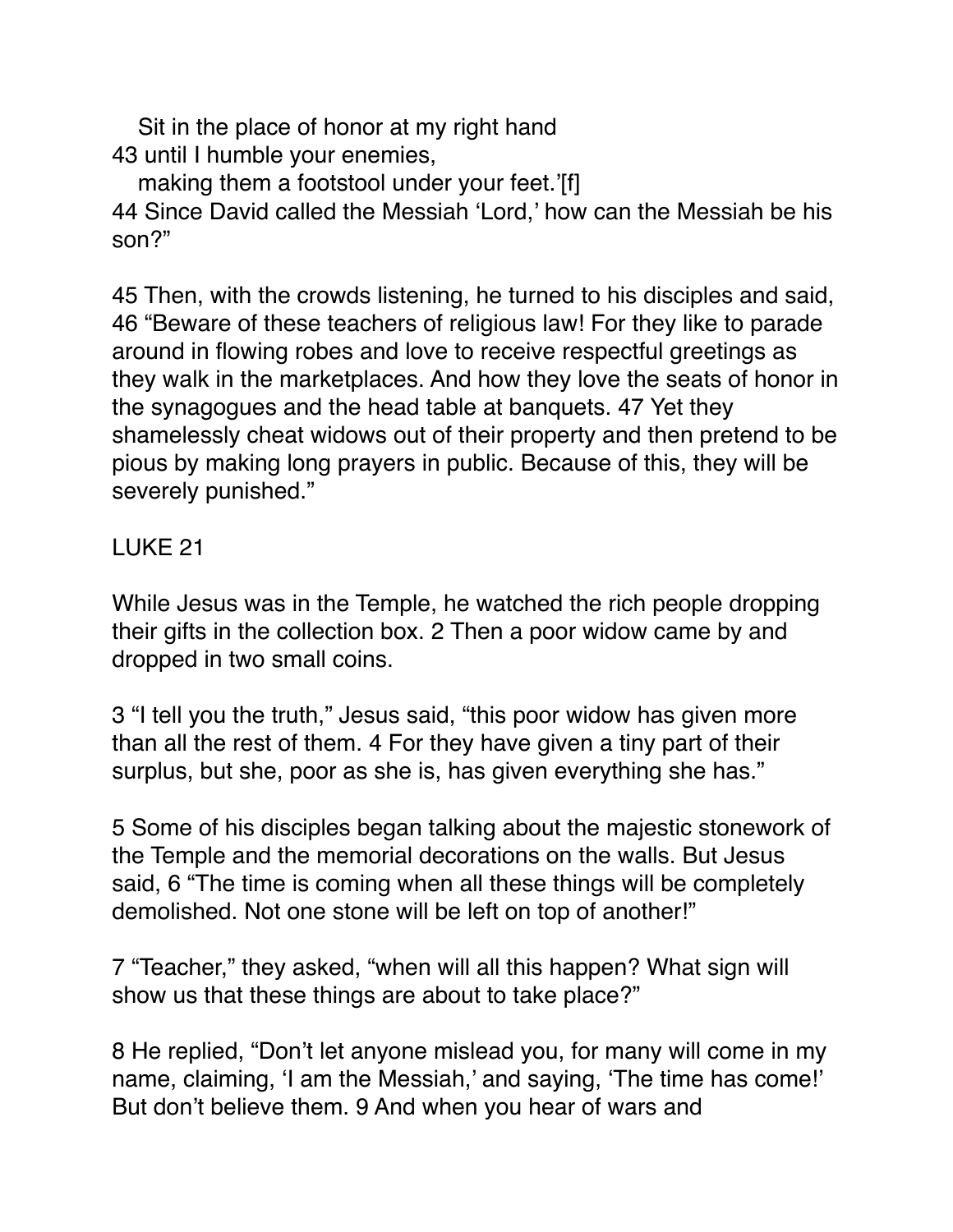insurrections, don't panic. Yes, these things must take place first, but the end won't follow immediately." 10 Then he added, "Nation will go to war against nation, and kingdom against kingdom. 11 There will be great earthquakes, and there will be famines and plagues in many lands, and there will be terrifying things and great miraculous signs from heaven.

12 "But before all this occurs, there will be a time of great persecution. You [Jesus Apostles of that time] will be dragged into synagogues and prisons, and you will stand trial before kings and governors because you are my followers. 13 But this will be your opportunity to tell them about me. 14 So don't worry in advance about how to answer the charges against you, 15 for I will give you the right words and such wisdom that none of your opponents will be able to reply or refute you! 16 Even those closest to you—your parents, brothers, relatives, and friends—will betray you. They will even kill some of you. 17 And everyone will hate you because you are my followers. 18 But not a hair of your head will perish! 19 By standing firm, you will win your souls.

#### Answer to the Disciples' First Question - "When"?

20 "And when you see Jerusalem surrounded by armies [66 A.D.], then you will know that the time of its destruction has arrived. 21 Then those in Judea must flee to the hills. *[The Roman siege was lifted from 66-68 A.D. This is when many Messianic Jews left Jerusalem.]* Those in Jerusalem must get out, and those out in the country should not return to the city. 22 For those will be days of God's vengeance, and the prophetic words of the Scriptures will be fulfilled. 23 How terrible it will be for pregnant women and for nursing mothers in those days. For there will be disaster in the land and great anger against this people. 24 They will be killed by the sword or sent away as captives to all the nations of the world. And Jerusalem will be trampled down by the Gentiles until the period of the Gentiles comes to an end. *[from 586 BC - the end of the Antichrist's reign.]*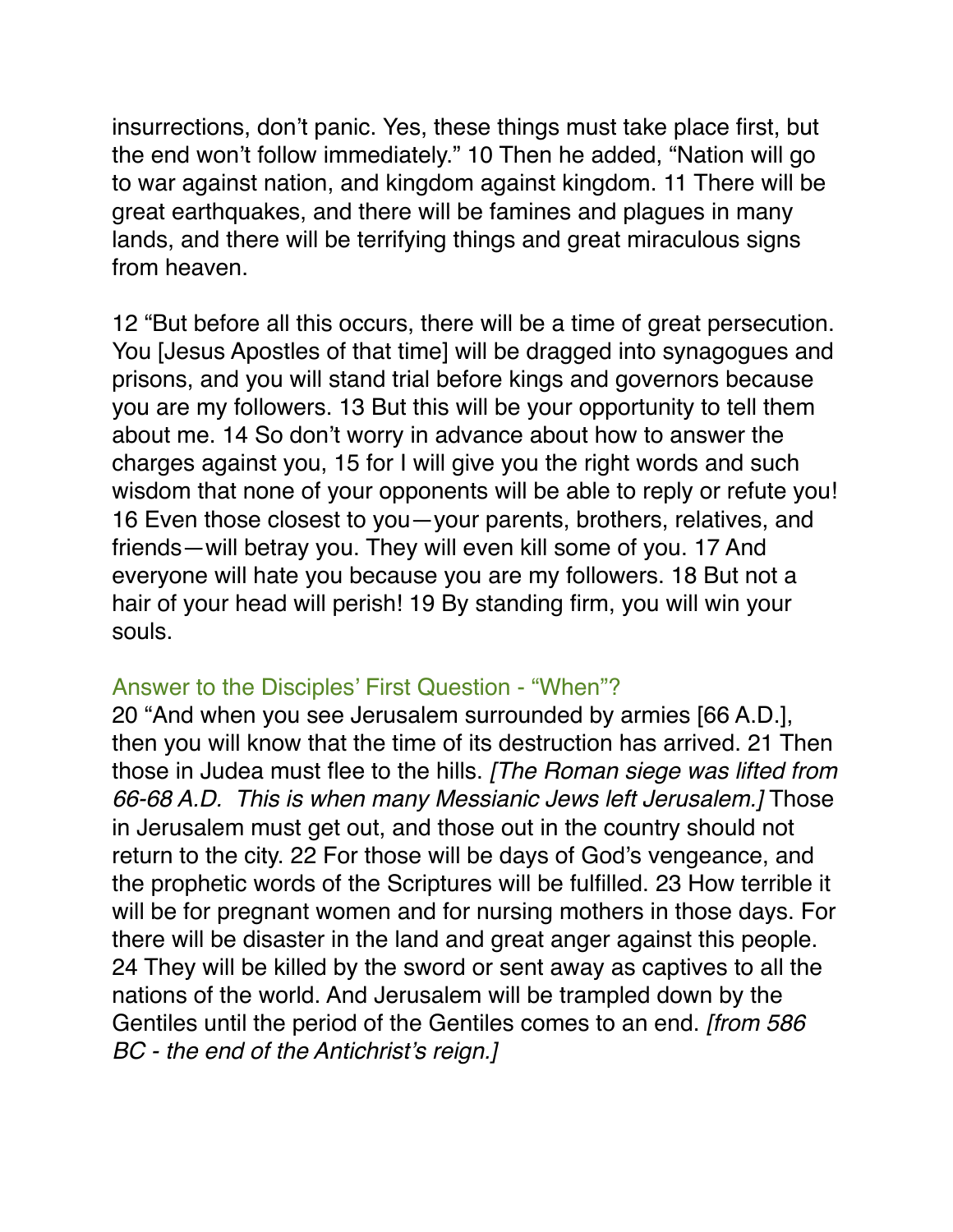25 "And there will be strange signs in the sun, moon, and stars. And here on earth the nations will be in turmoil, perplexed by the roaring seas and strange tides. 26 People will be terrified at what they see coming upon the earth, for the powers in the heavens will be shaken. 27 Then everyone will see the Son of Man[e] coming on a cloud with power and great glory.[f] 28 So when all these things begin to happen, stand and look up, for your salvation is near!"

29 Then he gave them this illustration: "Notice the fig tree, or any other tree. 30 When the leaves come out, you know without being told that summer is near. 31 In the same way, when you see all these things taking place, you can know that the Kingdom of God is near. 32 I tell you the truth, this generation will not pass from the scene until all these things have taken place. 33 Heaven and earth will disappear, but my words will never disappear.

34 "Watch out! Don't let your hearts be dulled by carousing and drunkenness, and by the worries of this life. Don't let that day catch you unaware, 35 like a trap. For that day will come upon everyone living on the earth. 36 Keep alert at all times. And pray that you might be strong enough to escape these coming horrors and stand before the Son of Man."

37 Every day Jesus went to the Temple to teach, and each evening he returned to spend the night on the Mount of Olives. 38 The crowds gathered at the Temple early each morning to hear him.

## LUKE 22

22 The Festival of Unleavened Bread, which is also called Passover, was approaching. 2 The leading priests and teachers of religious law were plotting how to kill Jesus, but they were afraid of the people's reaction.

3 Then Satan entered into Judas Iscariot, who was one of the twelve disciples, 4 and he went to the leading priests and captains of the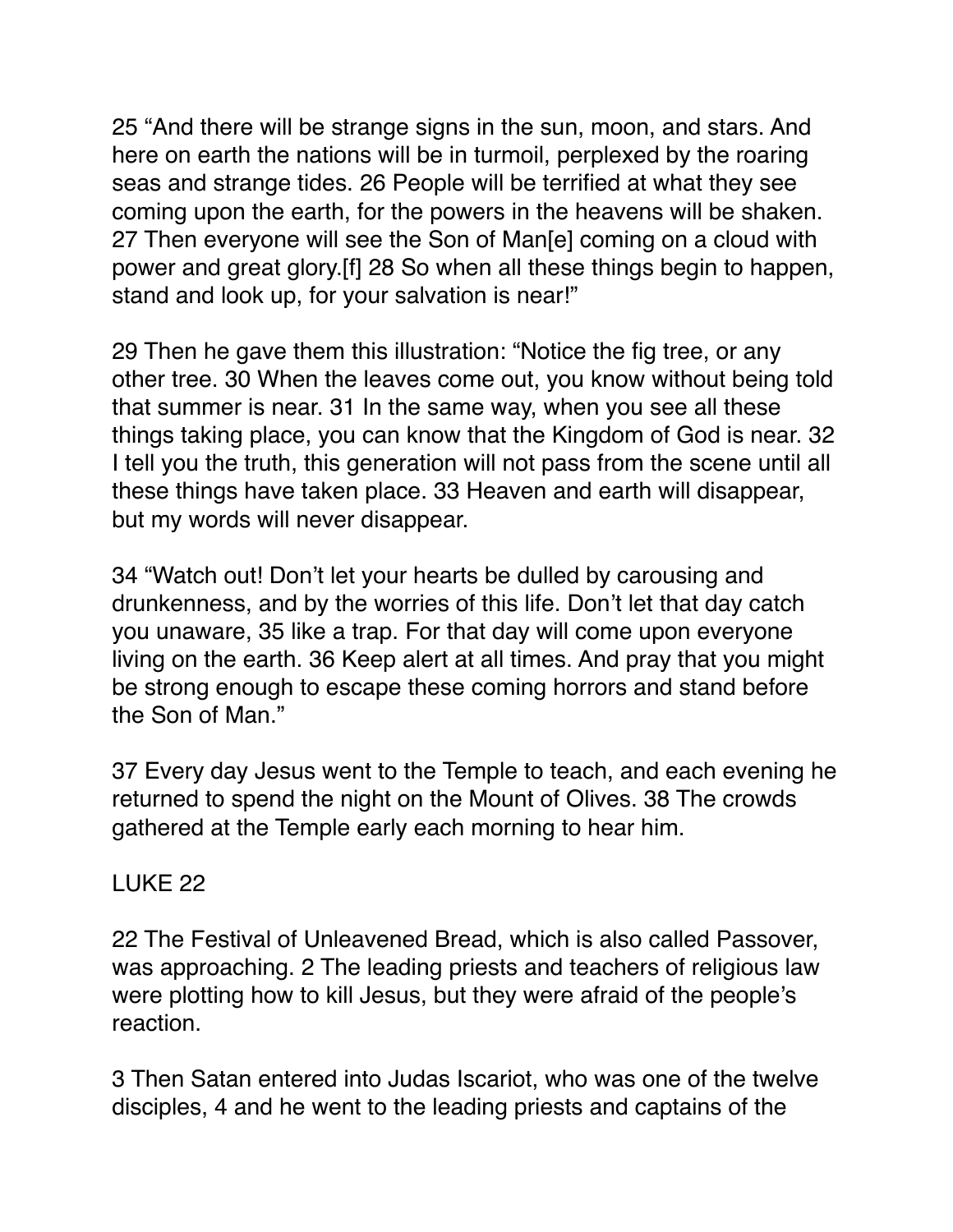Temple guard to discuss the best way to betray Jesus to them. 5 They were delighted, and they promised to give him money. 6 So he agreed and began looking for an opportunity to betray Jesus so they could arrest him when the crowds weren't around.

7 Now the Festival of Unleavened Bread arrived, when the Passover lamb is sacrificed. 8 Jesus sent Peter and John ahead and said, "Go and prepare the Passover meal, so we can eat it together."

9 "Where do you want us to prepare it?" they asked him.

10 He replied, "As soon as you enter Jerusalem, a man carrying a pitcher of water will meet you. Follow him. At the house he enters, 11 say to the owner, 'The Teacher asks: Where is the guest room where I can eat the Passover meal with my disciples?' 12 He will take you upstairs to a large room that is already set up. That is where you should prepare our meal." 13 They went off to the city and found everything just as Jesus had said, and they prepared the Passover meal there.

14 When the time came, Jesus and the apostles sat down together at the table.[a] 15 Jesus said, "I have been very eager to eat this Passover meal with you before my suffering begins. 16 For I tell you now that I won't eat this meal again until its meaning is fulfilled in the Kingdom of God."

17 Then he took a cup of wine and gave thanks to God for it. Then he said, "Take this and share it among yourselves. 18 For I will not drink wine again until the Kingdom of God has come."

19 He took some bread and gave thanks to God for it. Then he broke it in pieces and gave it to the disciples, saying, "This is my body, which is given for you. Do this in remembrance of me."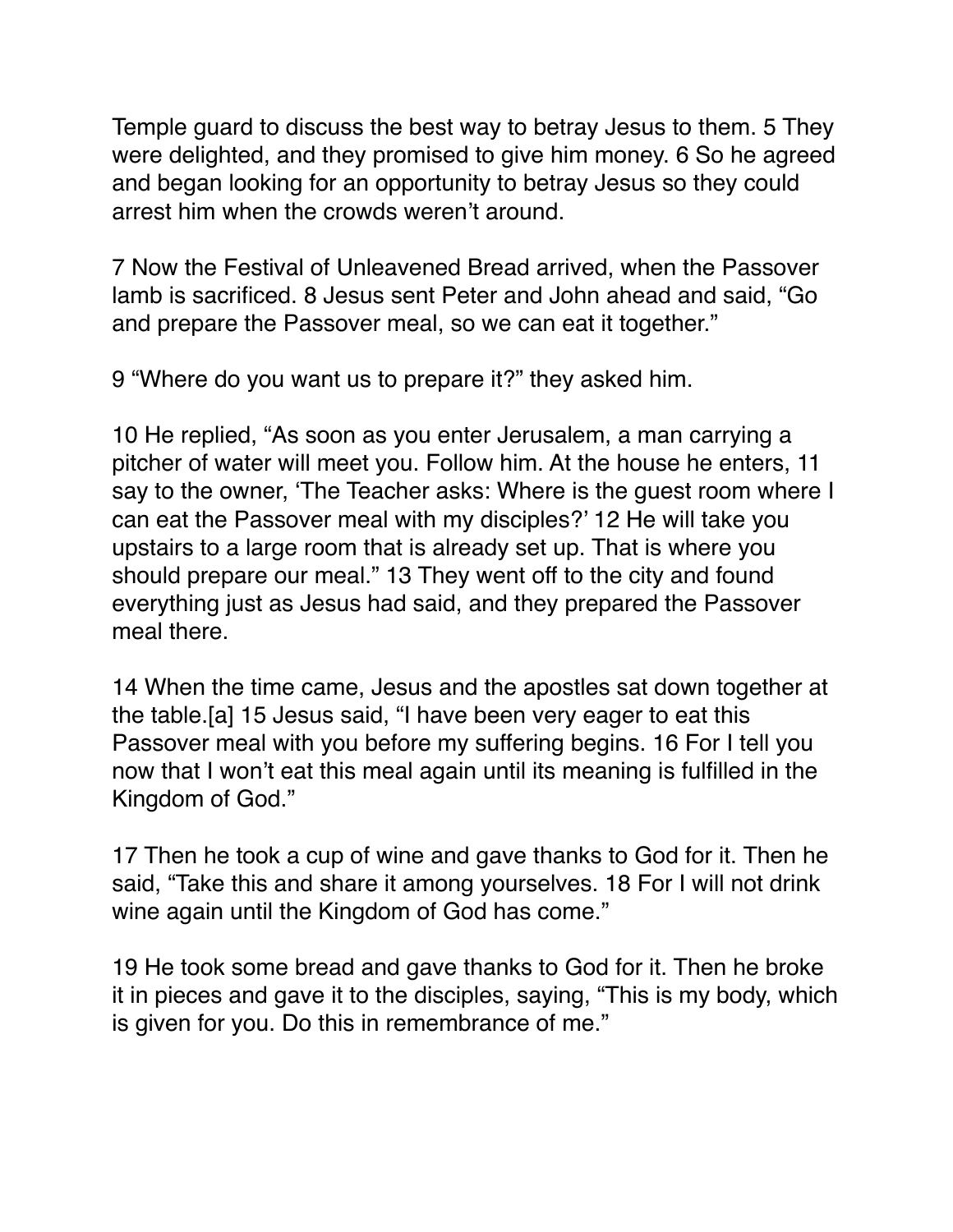20 After supper he took another cup of wine and said, "This cup is the new covenant between God and his people—an agreement confirmed with my blood, which is poured out as a sacrifice for you.[b]

21 "But here at this table, sitting among us as a friend, is the man who will betray me. 22 For it has been determined that the Son of Man[c] must die. But what sorrow awaits the one who betrays him." 23 The disciples began to ask each other which of them would ever do such a thing.

24 Then they began to argue among themselves about who would be the greatest among them. 25 Jesus told them, "In this world the kings and great men lord it over their people, yet they are called 'friends of the people.' 26 But among you it will be different. Those who are the greatest among you should take the lowest rank, and the leader should be like a servant. 27 Who is more important, the one who sits at the table or the one who serves? The one who sits at the table, of course. But not here! For I am among you as one who serves.

28 "You have stayed with me in my time of trial. 29 And just as my Father has granted me a Kingdom, I now grant you the right 30 to eat and drink at my table in my Kingdom. And you will sit on thrones, judging the twelve tribes of Israel.

31 "Simon, Simon, Satan has asked to sift each of you like wheat. 32 But I have pleaded in prayer for you, Simon, that your faith should not fail. So when you have repented and turned to me again, strengthen your brothers."

33 Peter said, "Lord, I am ready to go to prison with you, and even to die with you."

34 But Jesus said, "Peter, let me tell you something. Before the rooster crows tomorrow morning, you will deny three times that you even know me."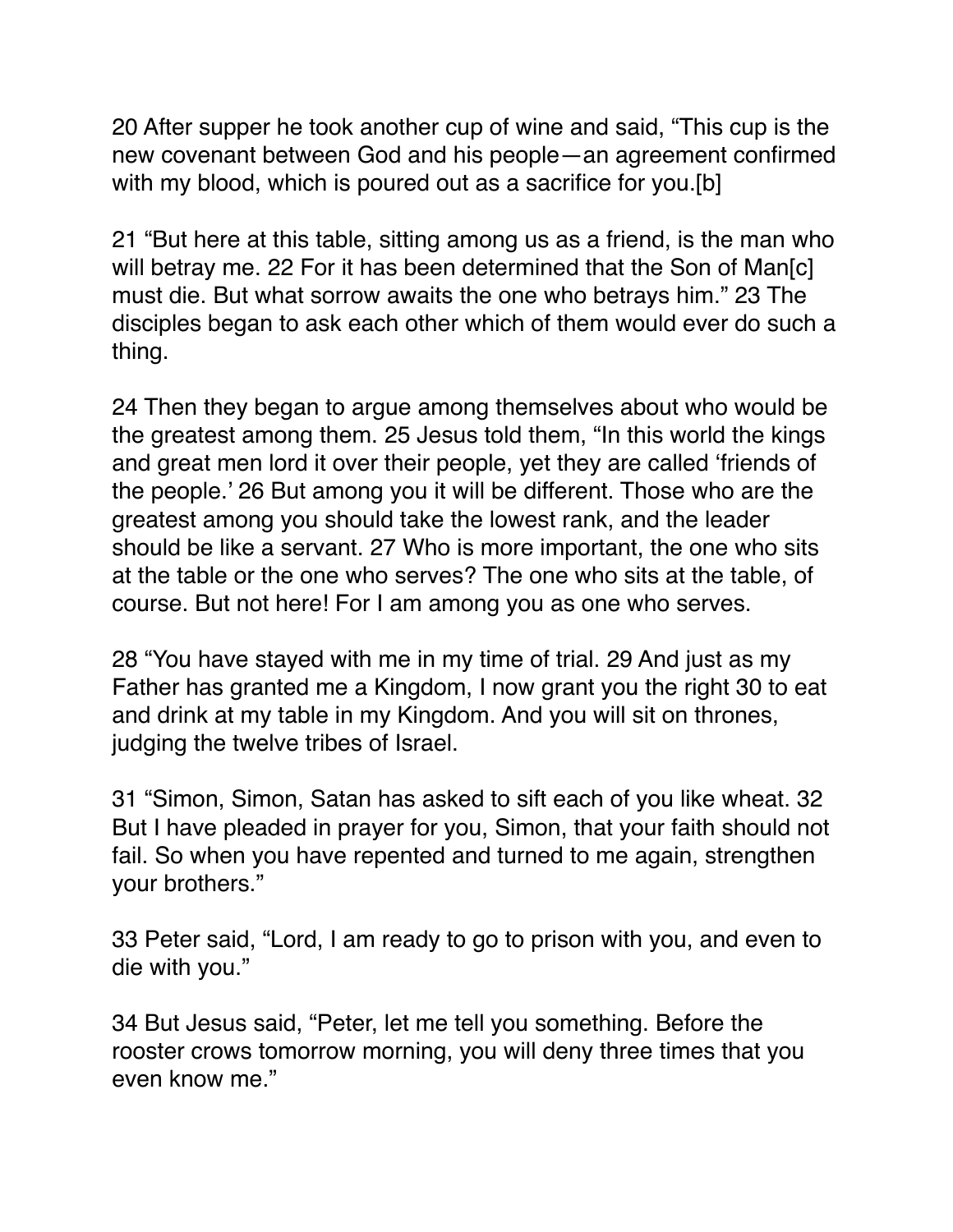35 Then Jesus asked them, "When I sent you out to preach the Good News and you did not have money, a traveler's bag, or an extra pair of sandals, did you need anything?"

"No," they replied.

36 "But now," he said, "take your money and a traveler's bag. And if you don't have a sword, sell your cloak and buy one! 37 For the time has come for this prophecy about me to be fulfilled: 'He was counted among the rebels.'[d] Yes, everything written about me by the prophets will come true."

38 "Look, Lord," they replied, "we have two swords among us."

"That's enough," he said.

39 Then, accompanied by the disciples, Jesus left the upstairs room and went as usual to the Mount of Olives. 40 There he told them, "Pray that you will not give in to temptation."

41 He walked away, about a stone's throw, and knelt down and prayed, 42 "Father, if you are willing, please take this cup of suffering away from me. Yet I want your will to be done, not mine." 43 Then an angel from heaven appeared and strengthened him. 44 He prayed more fervently, and he was in such agony of spirit that his sweat fell to the ground like great drops of blood.[e]

45 At last he stood up again and returned to the disciples, only to find them asleep, exhausted from grief. 46 "Why are you sleeping?" he asked them. "Get up and pray, so that you will not give in to temptation."

47 But even as Jesus said this, a crowd approached, led by Judas, one of the twelve disciples. Judas walked over to Jesus to greet him with a kiss. 48 But Jesus said, "Judas, would you betray the Son of Man with a kiss?"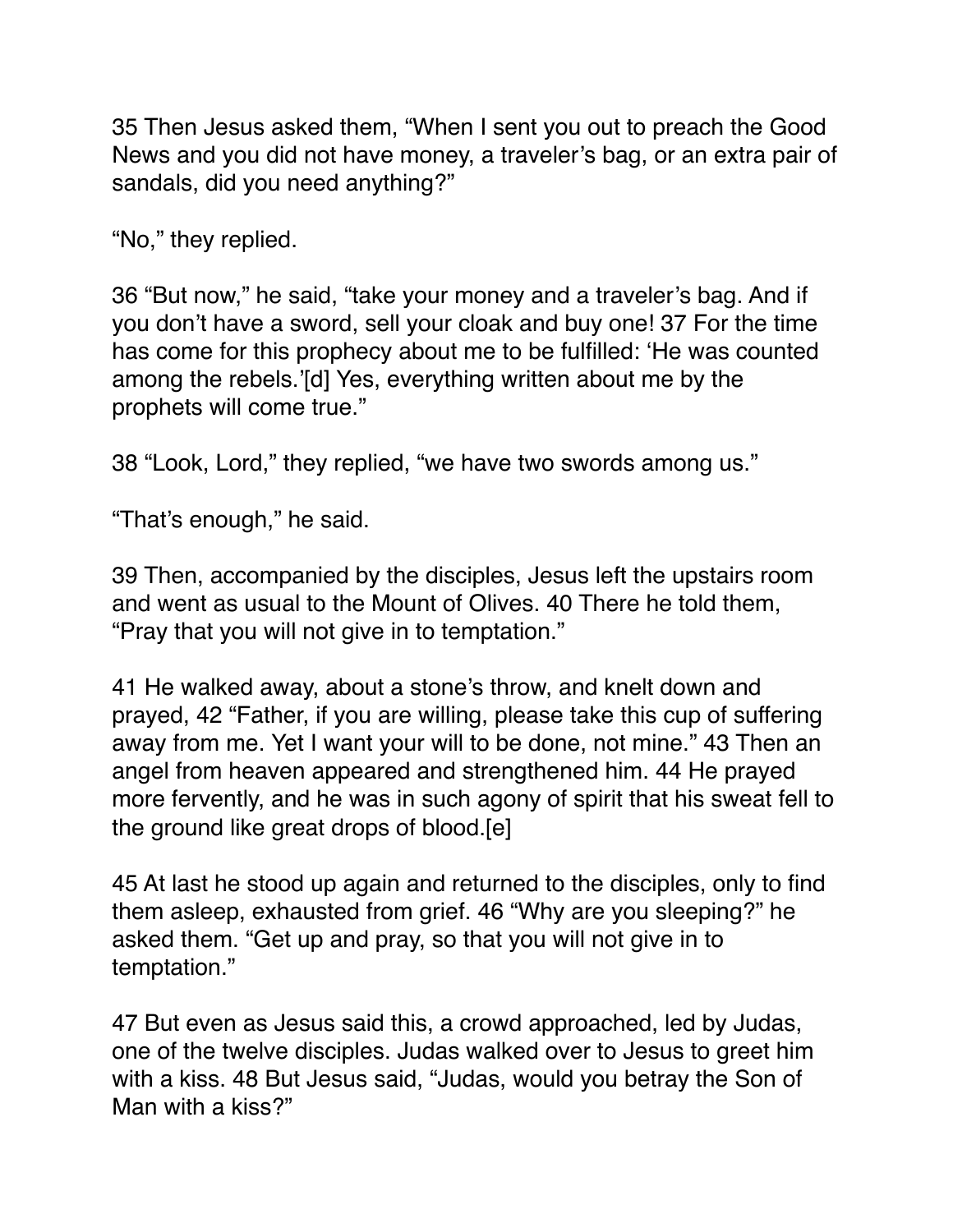49 When the other disciples saw what was about to happen, they exclaimed, "Lord, should we fight? We brought the swords!" 50 And one of them struck at the high priest's slave, slashing off his right ear.

51 But Jesus said, "No more of this." And he touched the man's ear and healed him.

52 Then Jesus spoke to the leading priests, the captains of the Temple guard, and the elders who had come for him. "Am I some dangerous revolutionary," he asked, "that you come with swords and clubs to arrest me? 53 Why didn't you arrest me in the Temple? I was there every day. But this is your moment, the time when the power of darkness reigns."

54 So they arrested him and led him to the high priest's home. And Peter followed at a distance. 55 The guards lit a fire in the middle of the courtyard and sat around it, and Peter joined them there. 56 A servant girl noticed him in the firelight and began staring at him. Finally she said, "This man was one of Jesus' followers!"

57 But Peter denied it. "Woman," he said, "I don't even know him!"

58 After a while someone else looked at him and said, "You must be one of them!"

"No, man, I'm not!" Peter retorted.

59 About an hour later someone else insisted, "This must be one of them, because he is a Galilean, too."

60 But Peter said, "Man, I don't know what you are talking about." And immediately, while he was still speaking, the rooster crowed.

61 At that moment the Lord turned and looked at Peter. Suddenly, the Lord's words flashed through Peter's mind: "Before the rooster crows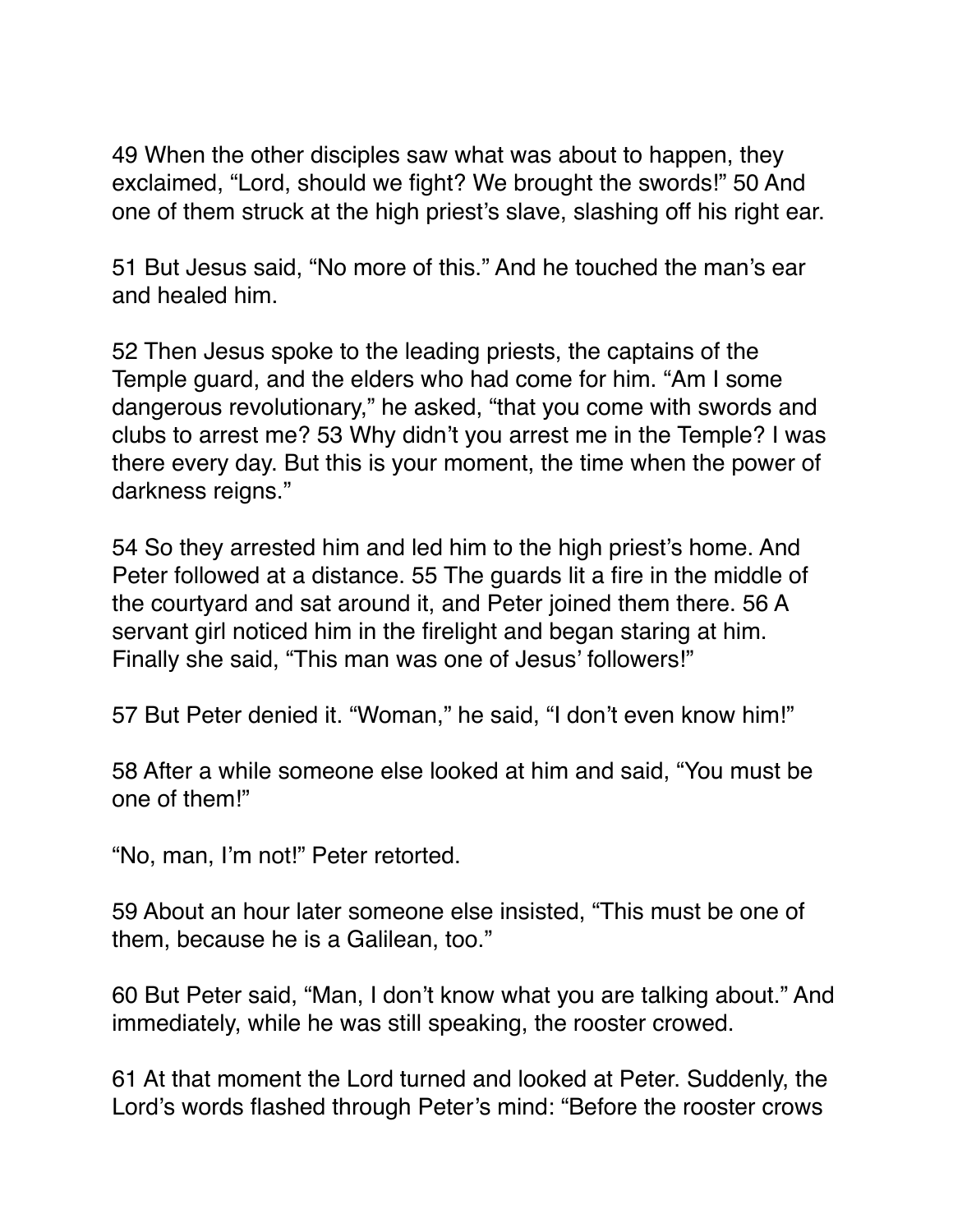tomorrow morning, you will deny three times that you even know me." 62 And Peter left the courtyard, weeping bitterly.

63 The guards in charge of Jesus began mocking and beating him. 64 They blindfolded him and said, "Prophesy to us! Who hit you that time?" 65 And they hurled all sorts of terrible insults at him.

66 At daybreak all the elders of the people assembled, including the leading priests and the teachers of religious law. Jesus was led before this high council,[f] 67 and they said, "Tell us, are you the Messiah?"

But he replied, "If I tell you, you won't believe me. 68 And if I ask you a question, you won't answer. 69 But from now on the Son of Man will be seated in the place of power at God's right hand.[g]"

70 They all shouted, "So, are you claiming to be the Son of God?"

And he replied, "You say that I am."

71 "Why do we need other witnesses?" they said. "We ourselves heard him say it."

LUKE 23

23 Then the entire council took Jesus to Pilate, the Roman governor. 2 They began to state their case: "This man has been leading our people astray by telling them not to pay their taxes to the Roman government and by claiming he is the Messiah, a king."

3 So Pilate asked him, "Are you the king of the Jews?"

Jesus replied, "You have said it."

4 Pilate turned to the leading priests and to the crowd and said, "I find nothing wrong with this man!"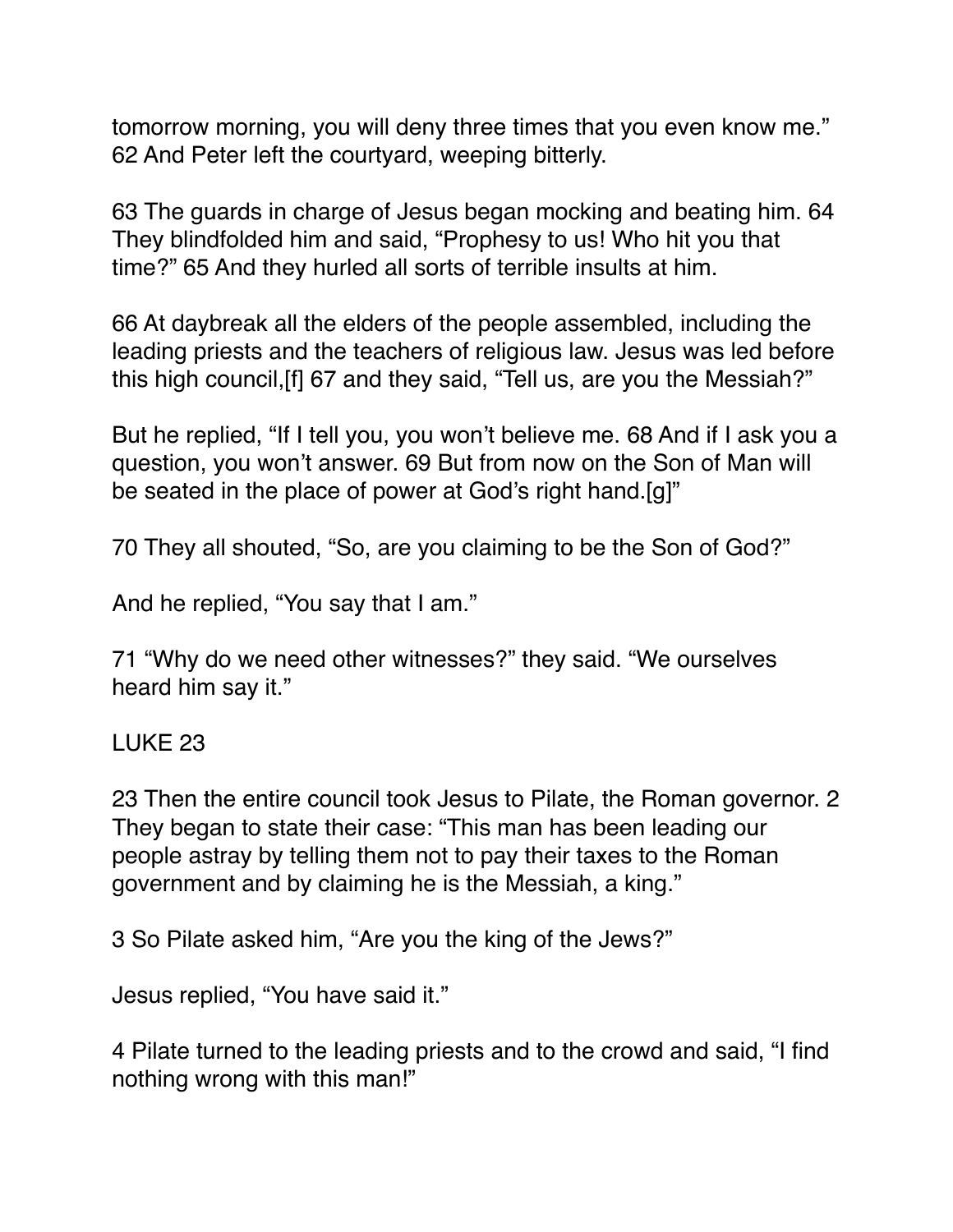5 Then they became insistent. "But he is causing riots by his teaching wherever he goes—all over Judea, from Galilee to Jerusalem!"

6 "Oh, is he a Galilean?" Pilate asked. 7 When they said that he was, Pilate sent him to Herod Antipas, because Galilee was under Herod's jurisdiction, and Herod happened to be in Jerusalem at the time.

8 Herod was delighted at the opportunity to see Jesus, because he had heard about him and had been hoping for a long time to see him perform a miracle. 9 He asked Jesus question after question, but Jesus refused to answer. 10 Meanwhile, the leading priests and the teachers of religious law stood there shouting their accusations. 11 Then Herod and his soldiers began mocking and ridiculing Jesus. Finally, they put a royal robe on him and sent him back to Pilate. 12 (Herod and Pilate, who had been enemies before, became friends that day.)

13 Then Pilate called together the leading priests and other religious leaders, along with the people, 14 and he announced his verdict. "You brought this man to me, accusing him of leading a revolt. I have examined him thoroughly on this point in your presence and find him innocent. 15 Herod came to the same conclusion and sent him back to us. Nothing this man has done calls for the death penalty. 16 So I will have him flogged, and then I will release him."[a]

18 Then a mighty roar rose from the crowd, and with one voice they shouted, "Kill him, and release Barabbas to us!" 19 (Barabbas was in prison for taking part in an insurrection in Jerusalem against the government, and for murder.) 20 Pilate argued with them, because he wanted to release Jesus. 21 But they kept shouting, "Crucify him! Crucify him!"

22 For the third time he demanded, "Why? What crime has he committed? I have found no reason to sentence him to death. So I will have him flogged, and then I will release him."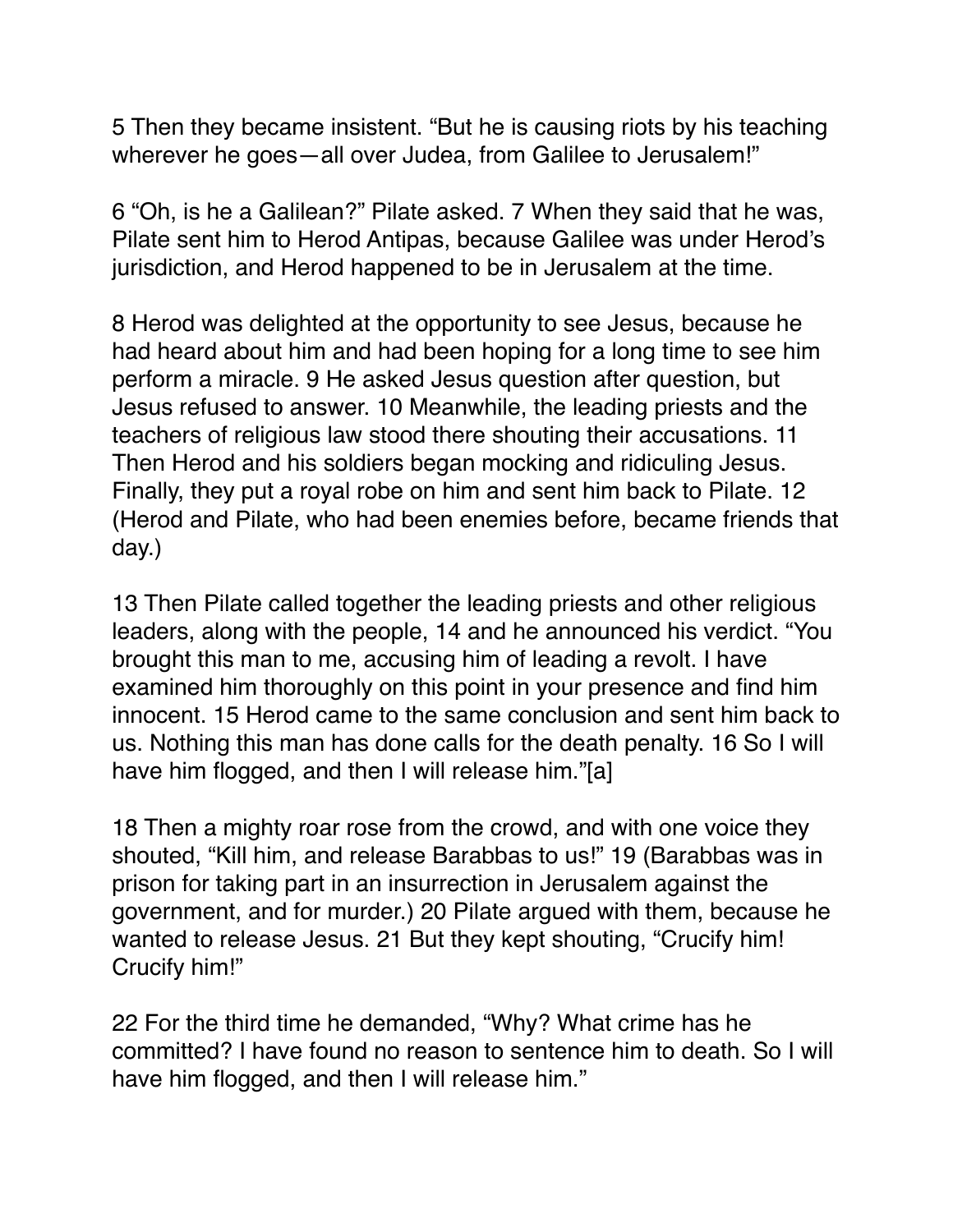23 But the mob shouted louder and louder, demanding that Jesus be crucified, and their voices prevailed. 24 So Pilate sentenced Jesus to die as they demanded. 25 As they had requested, he released Barabbas, the man in prison for insurrection and murder. But he turned Jesus over to them to do as they wished.

26 As they led Jesus away, a man named Simon, who was from Cyrene, happened to be coming in from the countryside. The soldiers seized him and put the cross on him and made him carry it behind Jesus. 27 A large crowd trailed behind, including many grief-stricken women. 28 But Jesus turned and said to them, "Daughters of Jerusalem, don't wail for me, but wail for yourselves and for your children. 29 For the days are coming when they will say, 'Fortunate indeed are the women who are childless, the wombs that have not borne a child and the breasts that have never nursed.' 30 People will beg the mountains, 'Fall on us,' and plead with the hills, 'Bury us.' 31 For if these things are done when the tree is green, what will happen when it is dry?"

32 Two others, both criminals, were led out to be executed with him. 33 When they came to a place called The Place of the Skull, they nailed him to the cross. And the criminals were also crucified—one on his right and one on his left.

34 Jesus said, "Father, forgive them, for they don't know what they are doing." *[Jesus was not going to leave this earth with anything negative in his spirit.]* And the soldiers gambled for his clothes by throwing dice.

35 The crowd watched and the leaders scoffed. "He saved others," they said, "let him save himself if he is really God's Messiah, the Chosen One." 36 The soldiers mocked him, too, by offering him a drink of sour wine. 37 They called out to him, "If you are the King of the Jews, save yourself!" 38 A sign was fastened above him with these words: "This is the King of the Jews."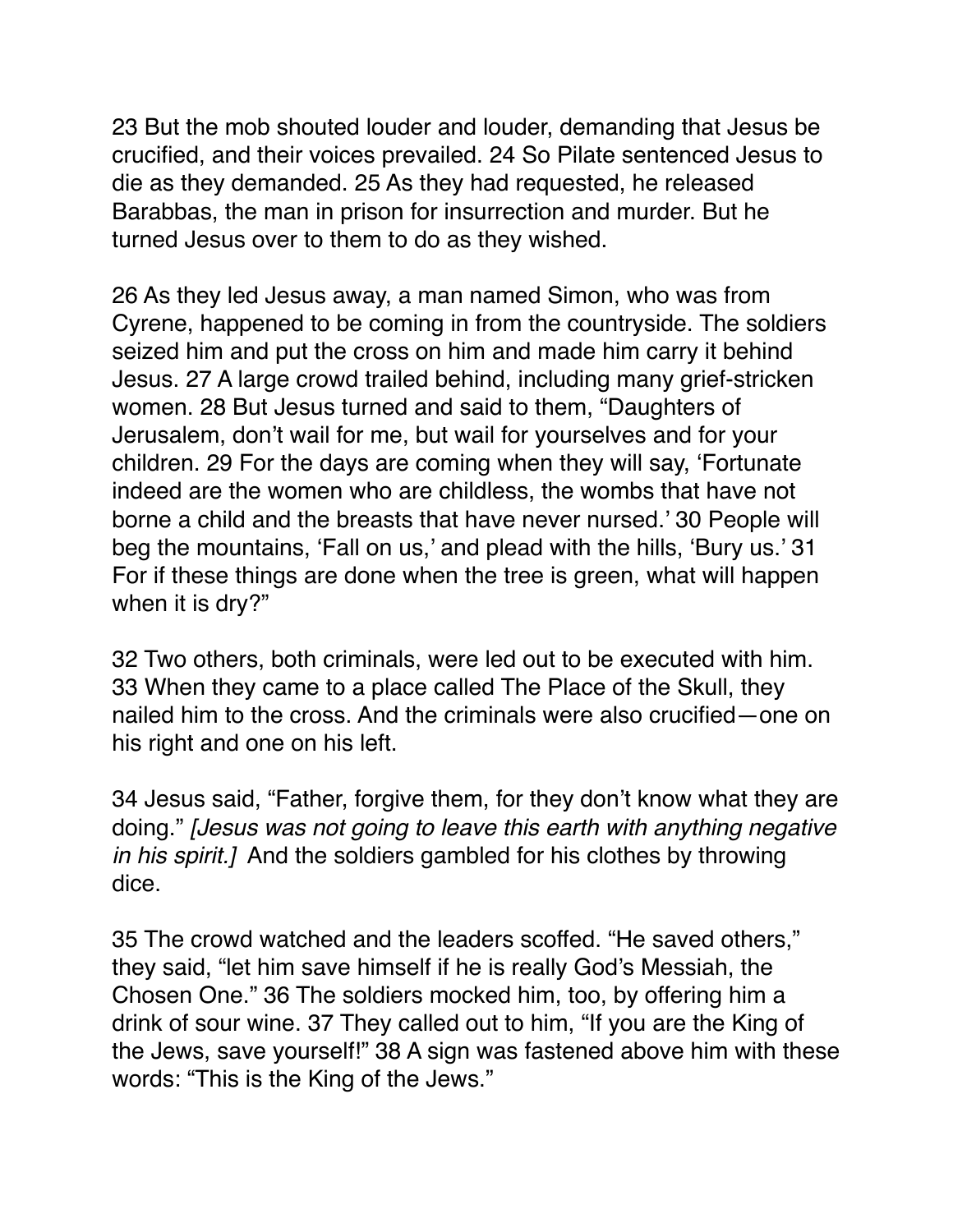39 One of the criminals hanging beside him scoffed, "So you're the Messiah, are you? Prove it by saving yourself—and us, too, while you're at it!"

40 But the other criminal protested, "Don't you fear God even when you have been sentenced to die? 41 We deserve to die for our crimes, but this man hasn't done anything wrong." 42 Then he said, "Jesus, remember me when you come into your Kingdom."

43 And Jesus replied, "I assure you, *today* you will be with me in paradise."

44 By this time it was about noon, and darkness fell across the whole land until three o'clock. 45 The light from the sun was gone. There was a tremendous earthquake, and the curtain in the sanctuary of the Temple was torn in half from the top to the bottom. 46 Then Jesus shouted, "Father, I entrust my spirit into your hands!" And with those words he breathed his last. *[Note: These were Jesus' last words on the cross. They show that he has completed his separation from God and his suffering for our sins, and his relationship to his father has been restored.]*

47 When the Roman officer overseeing the execution saw how Jesus had complete control of giving up His spirit, he worshiped God and said, "Surely this man was innocent." 48 And when all the crowd that came to see the crucifixion saw that the excitement was over, they went home in deep sorrow. 49 But Jesus' friends, including the women who had followed him from Galilee, stood at a distance watching.

50 Now there was a good and righteous man named Joseph. He was a member of the Jewish high council, 51 but he had not agreed with the decision and actions of the other religious leaders. He was from the town of Arimathea in Judea, and he was waiting for the Kingdom of God to come. 52 He went to Pilate and asked for Jesus' body. 53 Then he took the body down from the cross and wrapped it in a long sheet of linen cloth and laid it in a new tomb that had been carved out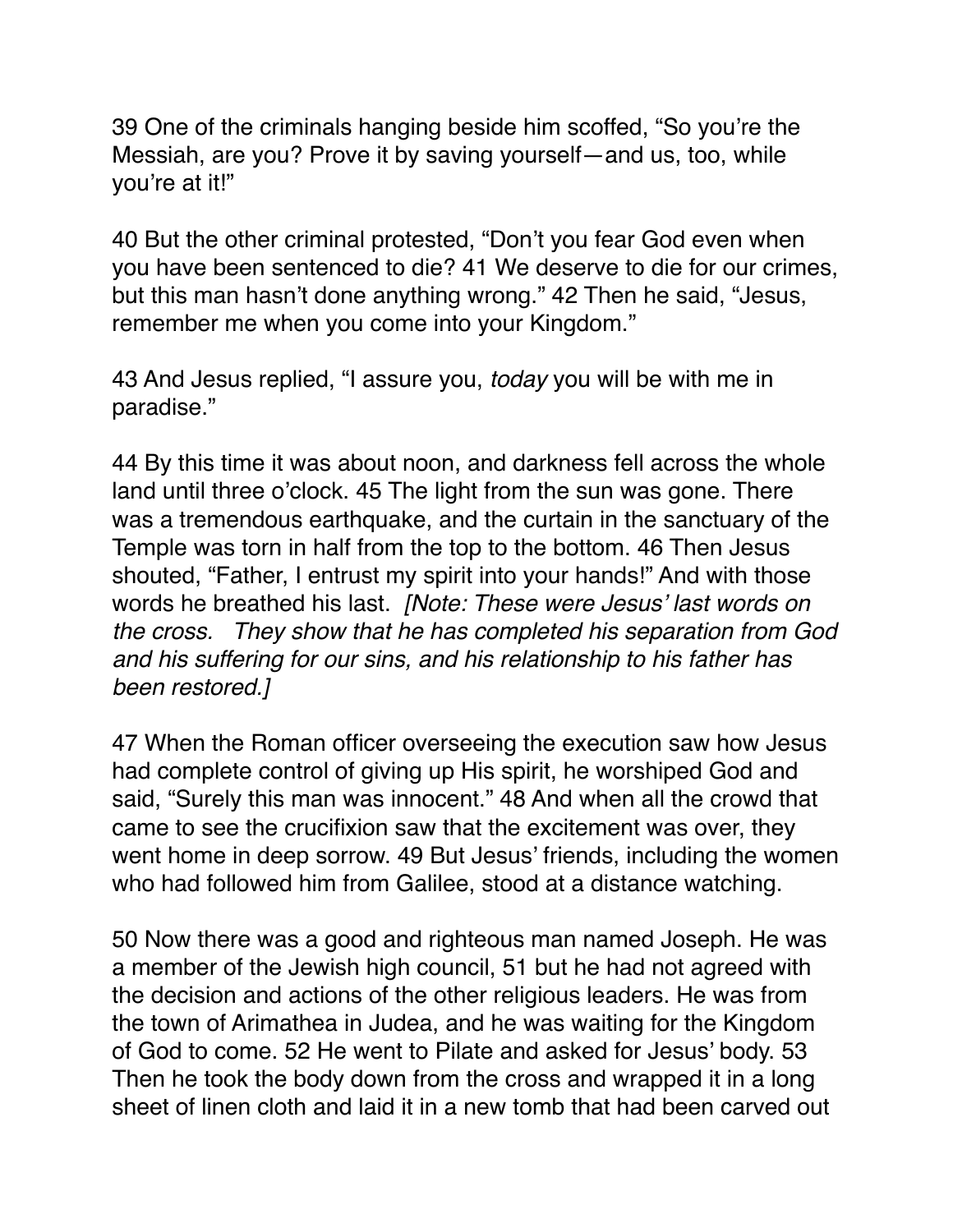of rock. 54 This was done late on Friday afternoon, the day of preparation, as the Sabbath was about to begin.

55 As his body was taken away, the women from Galilee followed and saw the tomb where his body was placed. 56 Then they went home and prepared spices and ointments to anoint his body. But by the time they were finished the Sabbath had begun, so they rested as required by the law.

## LUKE 24

24 But very early on Sunday morning the women went to the tomb, taking the spices they had prepared. 2 They found that the stone had been rolled away from the entrance. 3 So they went in, but they didn't find the body of the Lord Jesus. 4 As they stood there puzzled, two men suddenly appeared to them, clothed in dazzling robes.

5 The women were terrified and bowed with their faces to the ground. Then the men asked, "Why are you looking among the dead for someone who is alive? 6 He isn't here! He is risen from the dead! Remember what he told you back in Galilee, 7 that the Son of Man must be betrayed into the hands of sinful men and be crucified, and that he would rise again on the third day."

8 Then they remembered that he had said this. 9 So they rushed back from the tomb to tell his eleven disciples—and everyone else—what had happened. 10 It was Mary Magdalene, Joanna, Mary the mother of James, and several other women who told the apostles what had happened. 11 But the story sounded like nonsense to the men, so they didn't believe it. 12 However, Peter jumped up and ran to the tomb to look. Stooping, he peered in and saw the empty linen wrappings; then he went home again, wondering what had happened.

13 That same day two of Jesus' followers were walking to the village of Emmaus, seven miles[c] from Jerusalem. 14 As they walked along they were talking about everything that had happened. 15 As they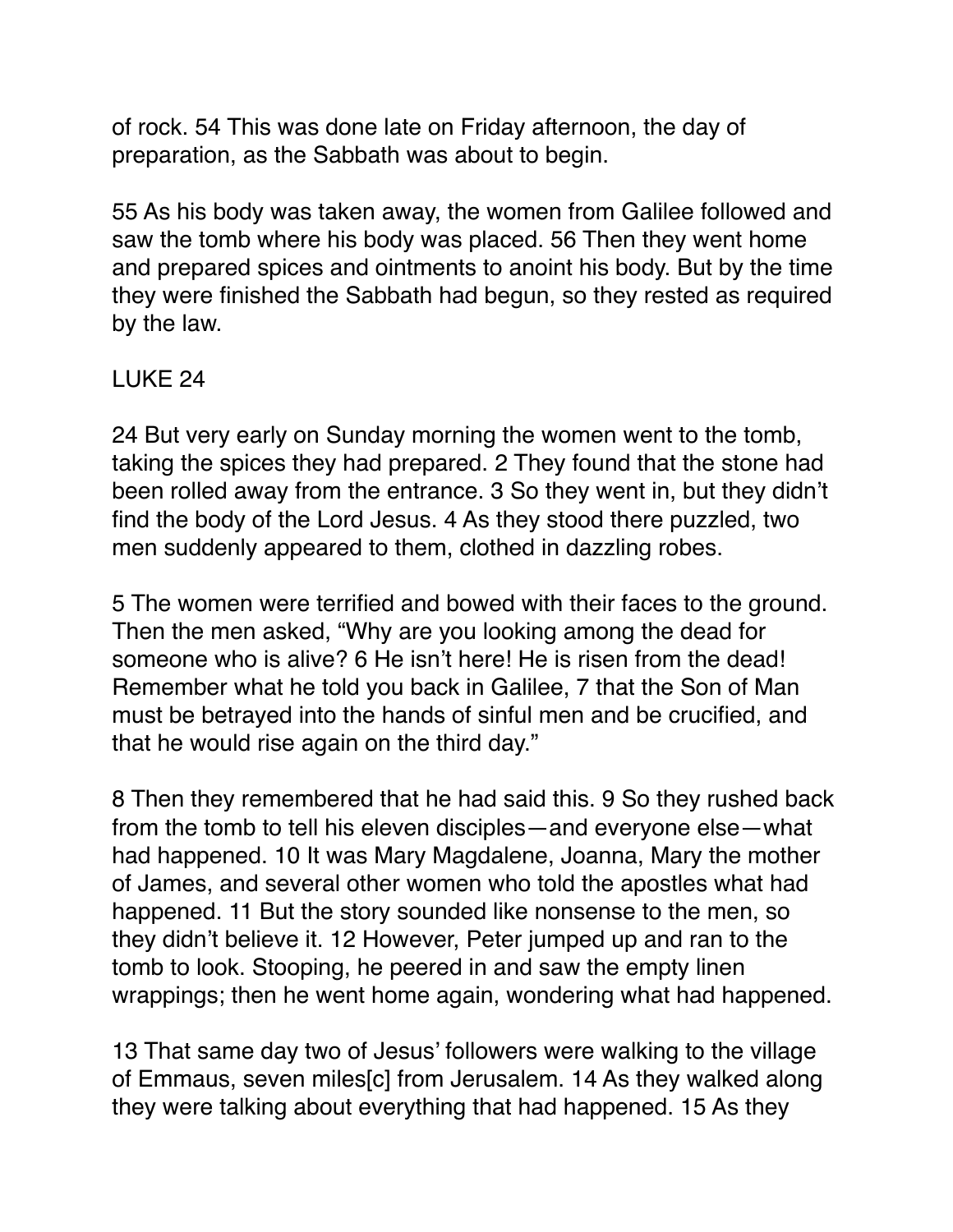talked and discussed these things, Jesus himself suddenly came and began walking with them. 16 But God kept them from recognizing him.

17 He asked them, "What are you discussing so intently as you walk along?"

They stopped short, sadness written across their faces. 18 Then one of them, Cleopas, replied, "You must be the only person in Jerusalem who hasn't heard about all the things that have happened there the last few days."

19 "What things?" Jesus asked.

"The things that happened to Jesus, the man from Nazareth," they said. "He was a prophet who did powerful miracles, and he was a mighty teacher in the eyes of God and all the people. 20 But our leading priests and other religious leaders handed him over to be condemned to death, and they crucified him. 21 We had hoped he was the Messiah who had come to rescue Israel. This all happened three days ago.

22 "Then some women from our group of his followers were at his tomb early this morning, and they came back with an amazing report. 23 They said his body was missing, and they had seen angels who told them Jesus is alive! 24 Some of our men ran out to see, and sure enough, his body was gone, just as the women had said."

25 Then Jesus said to them, "You foolish people! You find it so hard to believe all that the prophets wrote in the Scriptures. 26 Wasn't it clearly predicted that the Messiah would have to suffer all these things before entering his glory?" 27 Then Jesus took them through the writings of Moses and all the prophets, explaining from all the Scriptures the things concerning himself.

28 By this time they were nearing Emmaus and the end of their journey. Jesus acted as if he were going on, 29 but they begged him,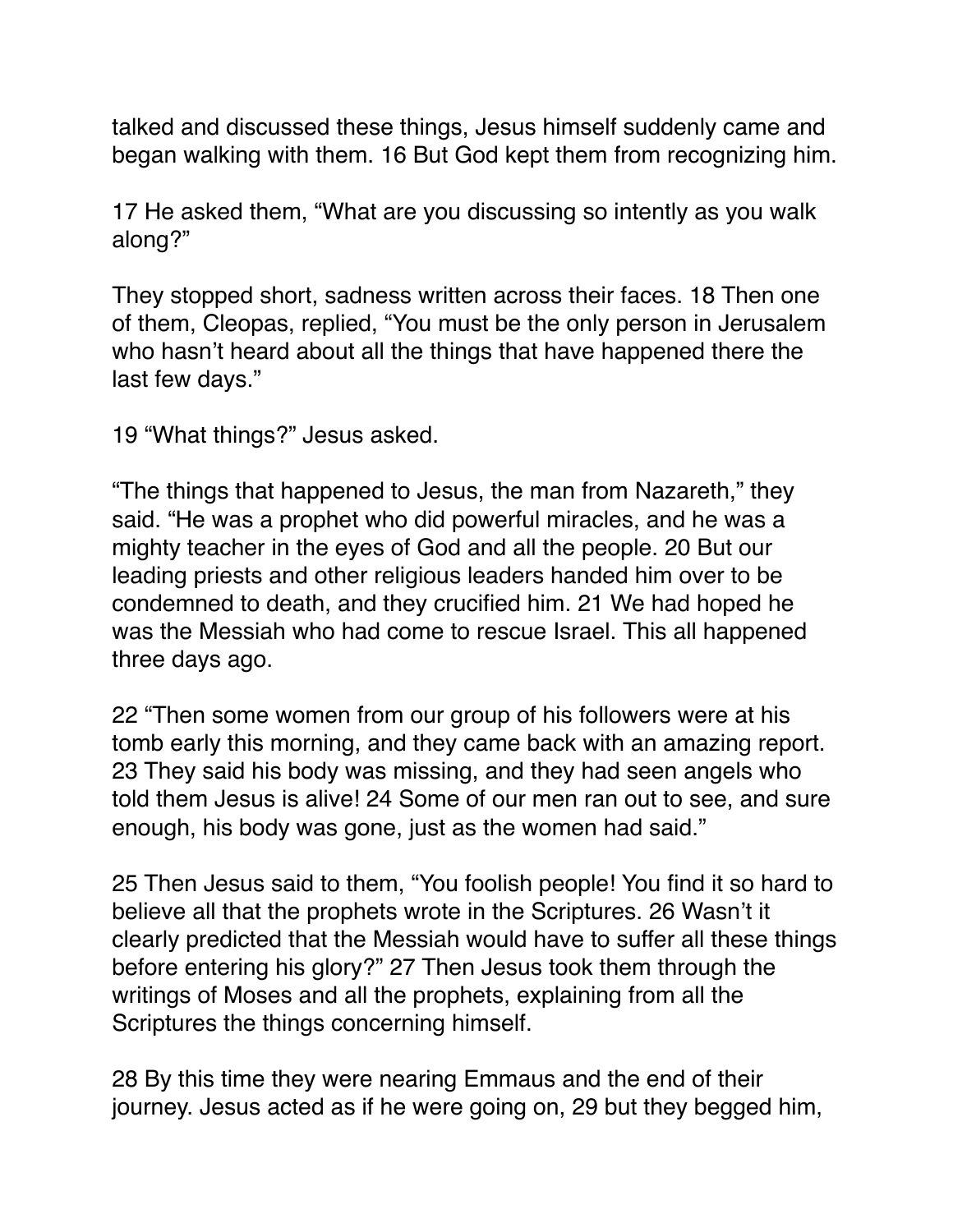"Stay the night with us, since it is getting late." So he went home with them. 30 As they sat down to eat,[d] he took the bread and blessed it. Then he broke it and gave it to them. 31 Suddenly, their eyes were opened, and they recognized him. And at that moment he disappeared!

32 They said to each other, "Didn't our hearts burn within us as he talked with us on the road and explained the Scriptures to us?" 33 And within the hour they were on their way back to Jerusalem. There they found the eleven disciples and the others who had gathered with them, 34 who said, "The Lord has really risen! He appeared to Peter.  $[e]$ "

35 Then the two from Emmaus told their story of how Jesus had appeared to them as they were walking along the road, and how they had recognized him as he was breaking the bread. 36 And just as they were telling about it, Jesus himself was suddenly standing there among them. "Peace be with you," he said. 37 But the whole group was startled and frightened, thinking they were seeing a ghost!

38 "Why are you frightened?" he asked. "Why are your hearts filled with doubt? 39 Look at my hands. Look at my feet. You can see that it's really me. Touch me and make sure that I am not a ghost, because ghosts don't have bodies, as you see that I do." 40 As he spoke, he showed them his hands and his feet.

41 Still they stood there in disbelief, filled with joy and wonder. Then he asked them, "Do you have anything here to eat?" 42 They gave him a piece of broiled fish, 43 and he ate it as they watched.

44 Then he said, "When I was with you before, I told you that everything written about me in the law of Moses and the prophets and in the Psalms must be fulfilled." 45 Then he opened their minds to understand the Scriptures. 46 And he said, "Yes, it was written long ago that the Messiah would suffer and die and rise from the dead on the third day. 47 It was also written that this message would be